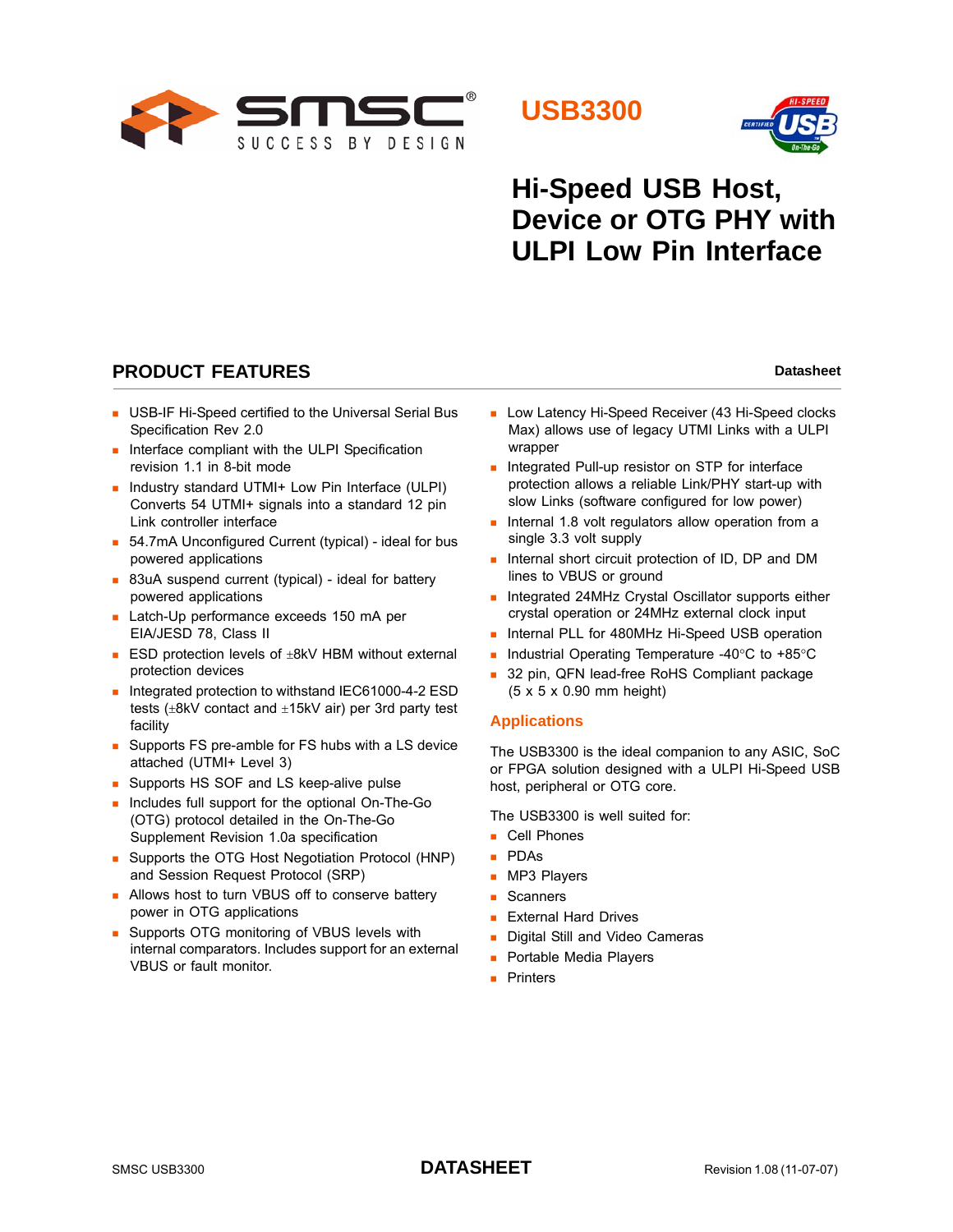

#### **ORDER NUMBERS:**

**USB3300-EZK for 32 pin, QFN Lead-Free RoHS Compliant Package USB3300-EZK-TR for 32 pin, QFN Lead-Free RoHS Compliant Package (tape and reel) Reel Size is 4000 pieces.**



80 ARKAY DRIVE, HAUPPAUGE, NY 11788 (631) 435-6000, FAX (631) 273-3123

#### Copyright © 2007 SMSC or its subsidiaries. All rights reserved.

Circuit diagrams and other information relating to SMSC products are included as a means of illustrating typical applications. Consequently, complete information sufficient for construction purposes is not necessarily given. Although the information has been checked and is believed to be accurate, no responsibility is assumed for inaccuracies. SMSC<br>reserves the right to make changes to specificat before placing your product order. The provision of this information does not convey to the purchaser of the described semiconductor devices any licenses under any patent rights or other intellectual property rights of SMSC or others. All sales are expressly conditional on your agreement to the terms and conditions of the most recently dated<br>version of SMSC's standard Terms of Sale Agreemen known as anomalies which may cause the product's functions to deviate from published specifications. Anomaly sheets are available upon request. SMSC products are not designed, intended, authorized or warranted for use in any life support or other application where product failure could cause or contribute to personal injury or severe property<br>damage. Any and all such uses without prior this document or other SMSC literature, as well as the Terms of Sale Agreement, may be obtained by visiting SMSC's website at http://www.smsc.com. SMSC is a registered trademark of Standard Microsystems Corporation ("SMSC"). Product names and company names are the trademarks of their respective holders.

SMSC DISCLAIMS AND EXCLUDES ANY AND ALL WARRANTIES, INCLUDING WITHOUT LIMITATION ANY AND ALL IMPLIED WARRANTIES OF MERCHANTABILITY, FITNESS FOR A PARTICULAR PURPOSE, TITLE, AND AGAINST INFRINGEMENT AND THE LIKE, AND ANY AND ALL WARRANTIES ARISING FROM ANY COURSE<br>OF DEALING OR USAGE OF TRADE. IN NO EVENT SHALL SMSC BE LIABLE FOR ANY DIRECT, INCIDENTAL, TORT; NEGLIGENCE OF SMSC OR OTHERS; STRICT LIABILITY; BREACH OF WARRANTY; OR OTHERWISE; WHETHER OR NOT ANY REMEDY OF BUYER IS HELD TO HAVE FAILED OF ITS ESSENTIAL PURPOSE, AND WHETHER OR NOT SMSC HAS BEEN ADVISED OF THE POSSIBILITY OF SUCH DAMAGES.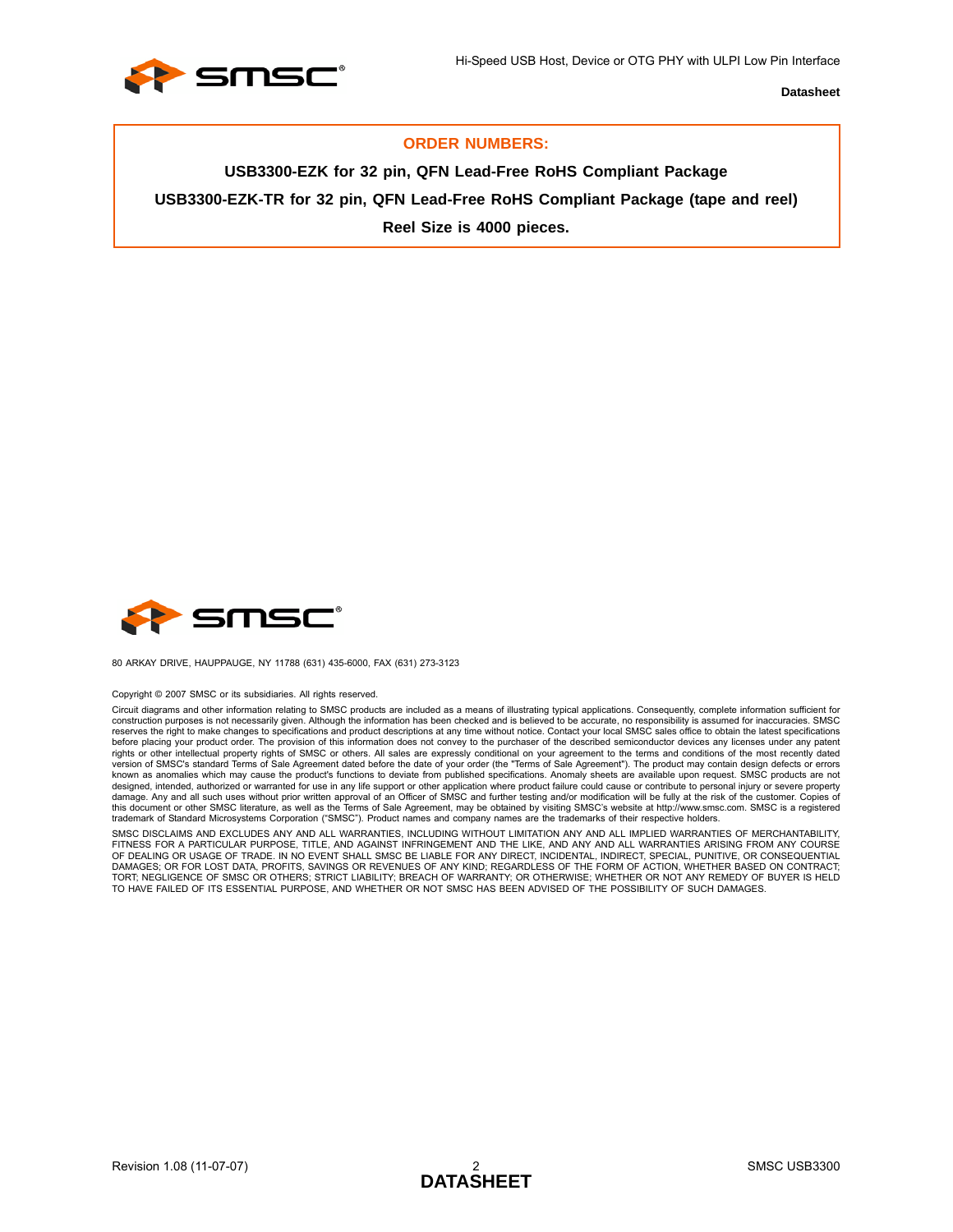



## <span id="page-2-0"></span>**0.1 Reference Documents**

- **Universal Serial Bus Specification, Revision 2.0, April 27, 2000**
- On-The-Go Supplement to the USB 2.0 Specification, Revision 1.0a, June 24, 2003
- **USB 2.0 Transceiver Macrocell Interface (UTMI) Specification, Version 1.02, May 27, 2000**
- UTMI+ Specification, Revision 1.0, February 2, 2004
- **UTMI+ Low Pin Interface (ULPI) Specification, Revision 1.1**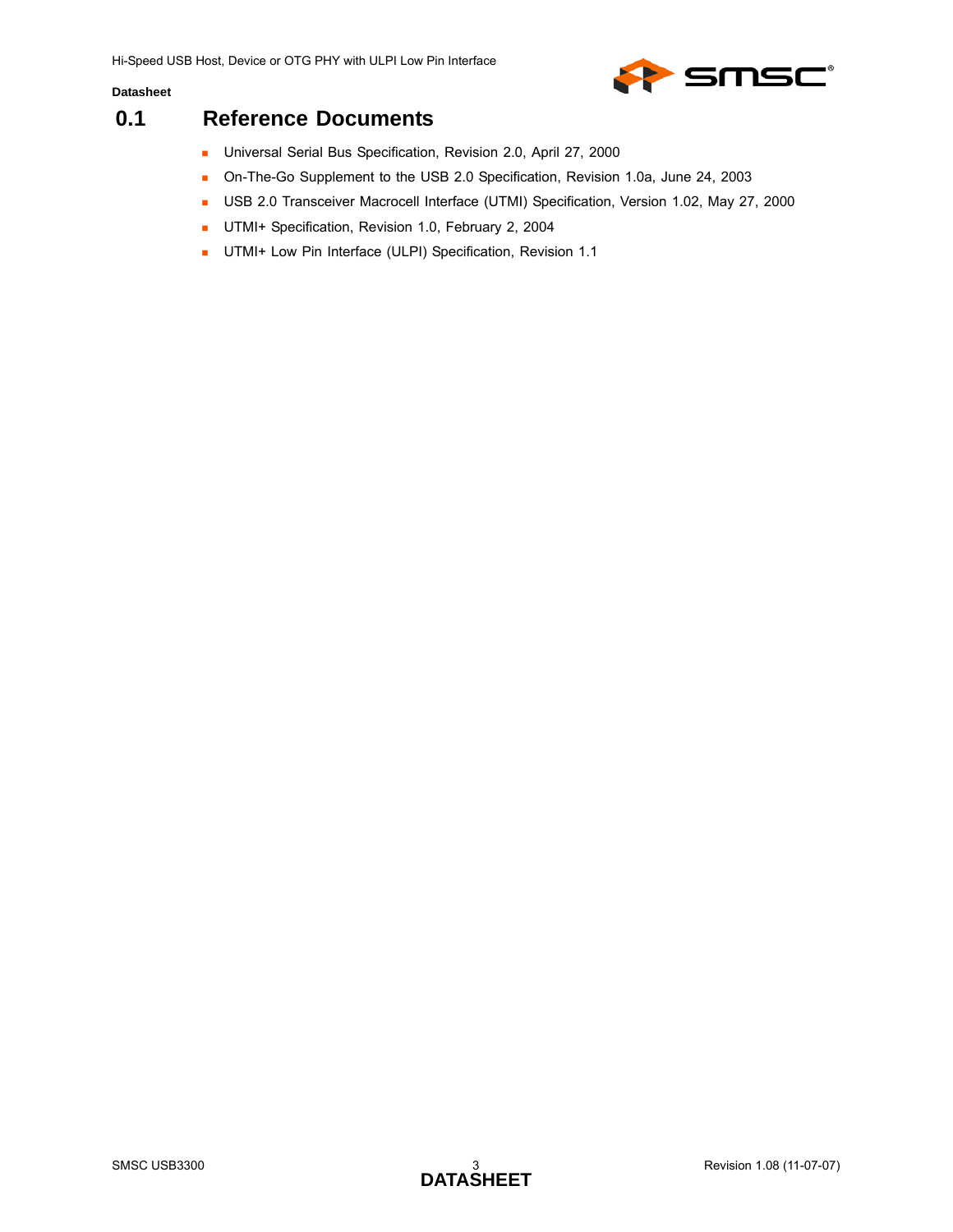

# **Table of Contents**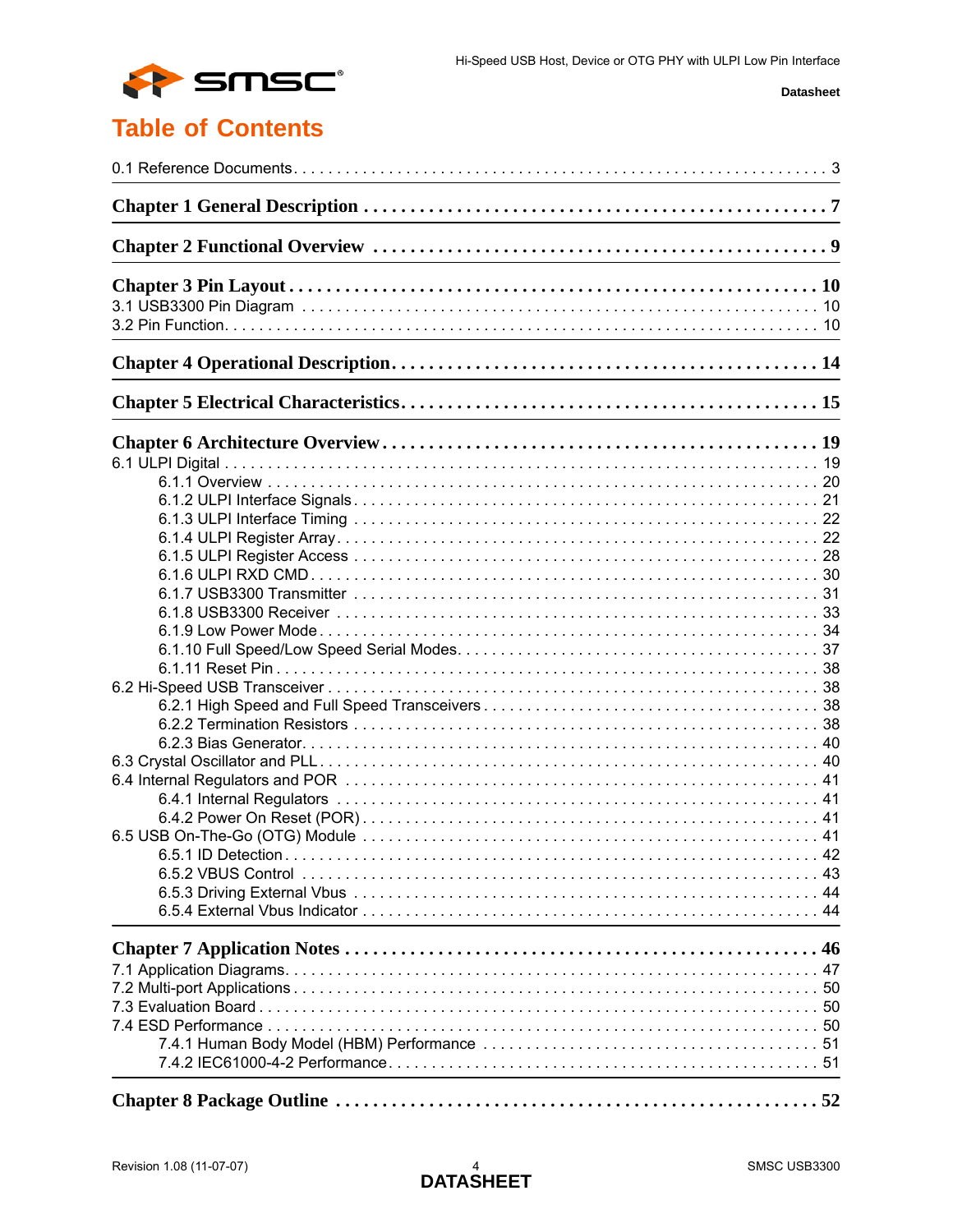

# **List of Figures**

| Figure 1.1 |                                                                            |  |
|------------|----------------------------------------------------------------------------|--|
| Figure 1.2 |                                                                            |  |
| Figure 2.1 |                                                                            |  |
| Figure 3.1 |                                                                            |  |
| Figure 6.1 |                                                                            |  |
| Figure 6.2 |                                                                            |  |
| Figure 6.3 |                                                                            |  |
| Figure 6.4 |                                                                            |  |
| Figure 6.5 |                                                                            |  |
| Figure 6.6 |                                                                            |  |
| Figure 6.7 |                                                                            |  |
| Figure 6.8 |                                                                            |  |
| Figure 6.9 |                                                                            |  |
|            |                                                                            |  |
| Figure 7.1 |                                                                            |  |
| Figure 7.2 |                                                                            |  |
| Figure 7.3 | USB3300 Application Diagram (Peripheral with Over Voltage Protection)  49  |  |
| Figure 7.4 |                                                                            |  |
| Figure 8.1 | USB3300-EZK 32 Pin QFN Package Outline, 5 x 5 x 0.9 mm Body (Lead-Free) 52 |  |
| Figure 8.1 |                                                                            |  |
| Figure 8.2 |                                                                            |  |
| Figure 8.3 |                                                                            |  |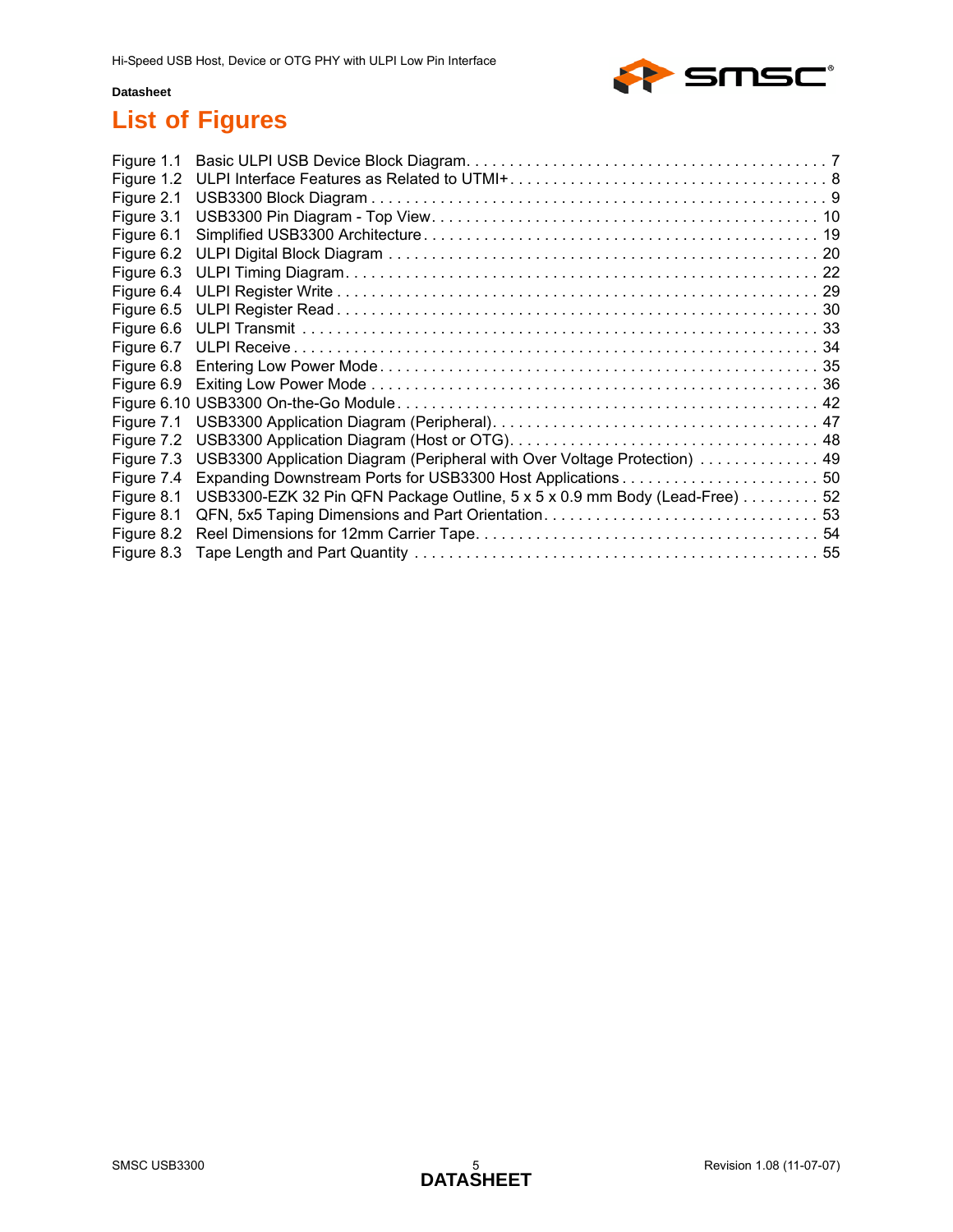

# **List of Tables**

| Table 6.7 |  |
|-----------|--|
|           |  |
|           |  |
|           |  |
|           |  |
|           |  |
|           |  |
|           |  |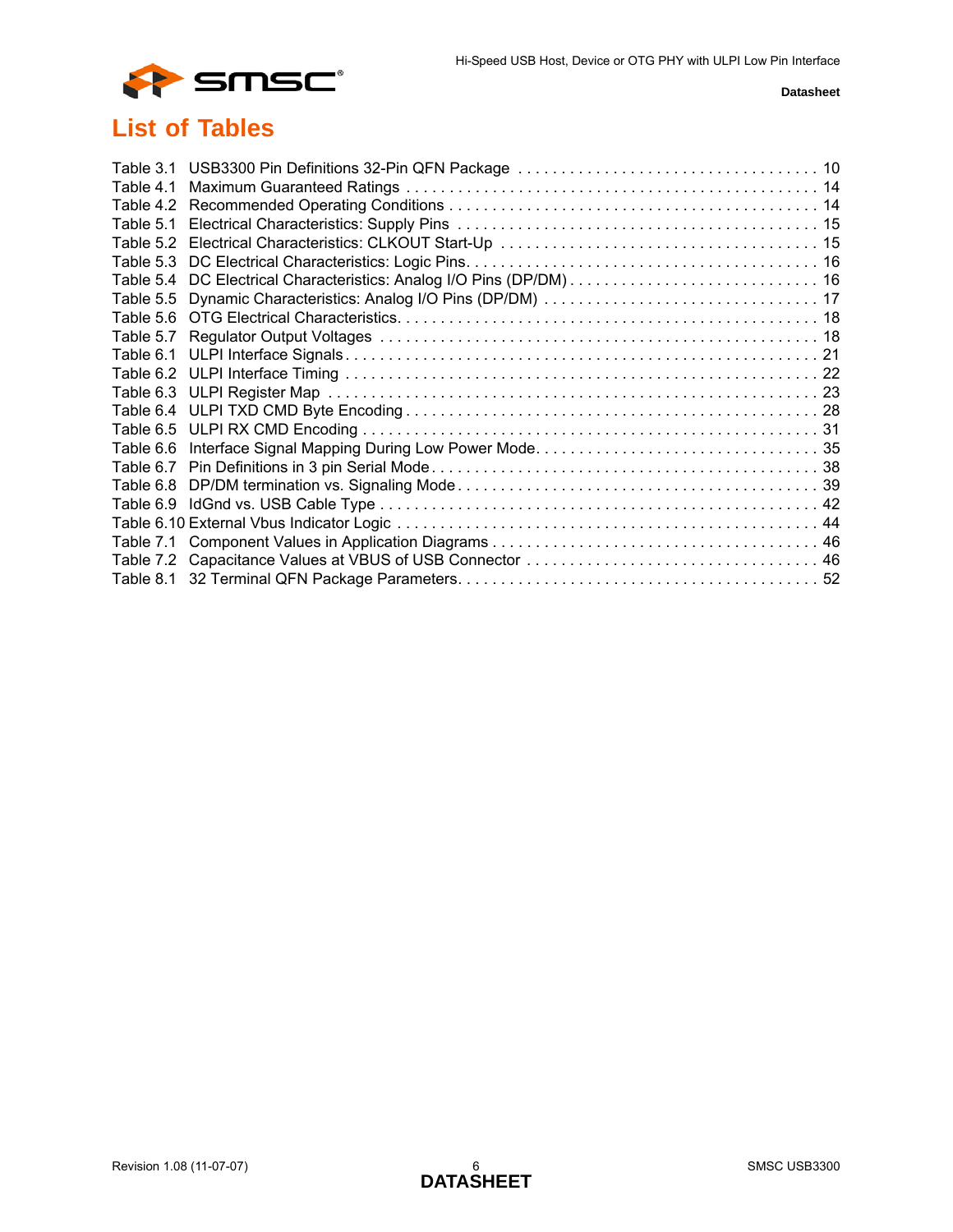

# <span id="page-6-0"></span>**Chapter 1 General Description**

The USB3300 is an industrial temperature Hi-Speed USB Physical Layer Transceiver (PHY). The USB3300 uses a low pin count interface (ULPI) to connect to a ULPI compliant Link layer. The ULPI interface reduces the UTMI+ interface from 54 pins to 12 pins using a method of in-band signaling and status byte transfers between the Link and PHY.

This PHY was designed from the start with the ULPI interface. No UTMI to ULPI wrappers are used in this design which provides a seamless ULPI to Link interface. The result is a PHY with a low latency transmit and receive time. SMSC's low latency high speed and full speed receiver provide the option of re-using existing UTMI Links with a simple wrapper to convert UTMI to ULPI.

The ULPI interface allows the USB3300 PHY to operate as a device, host, or an On-The-Go (OTG) device. Designs using the USB3300 PHY as a device, can add host and OTG capability at a later date with no additional pins.

The ULPI interface, combined with SMSC's proprietary technology, makes the USB3300 the ideal method of adding Hi-Speed USB to new designs. The USB3300 features an industry leading small footprint package (5mm by 5mm) with sub 1mm height. In addition the USB3300 integrates all DP and DM termination resistances and requires a minimal number of external components.



**Figure 1.1 Basic ULPI USB Device Block Diagram**

<span id="page-6-1"></span>The ULPI interface consists of 12 interface pins; 8 bi-directional data pins, 3 control pins, and a 60 MHz clock. By using the 12 pin ULPI interface the USB3300 is able to provide support for the full range of UTMI+ Level 3 through Level 0, as shown in [Figure 1.2](#page-7-0). This allows USB3300 to work as a HS and FS peripheral and as a HS, FS, and LS Host.

The USB3300 can also, as an option, fully support the On-the-Go (OTG) protocol defined in the On-The-Go Supplement to the USB 2.0 Specification. On-the-Go allows the USB3300 to function like a host, or peripheral configured dynamically by software. For example, a cell phone may connect to a computer as a peripheral to exchange address information or connect to a printer as a host to print pictures. Finally the OTG enabled device can connect to another OTG enabled device to exchange information. All this is supported using a single low profile Mini-AB USB connector.

Designs not needing OTG can ignore the OTG feature set.

In addition to the advantages of the leading edge ULPI interface, the use of SMSC's advanced analog technology enables the USB3300 to consume a minimum amount of power which results in maximized battery life for portable applications.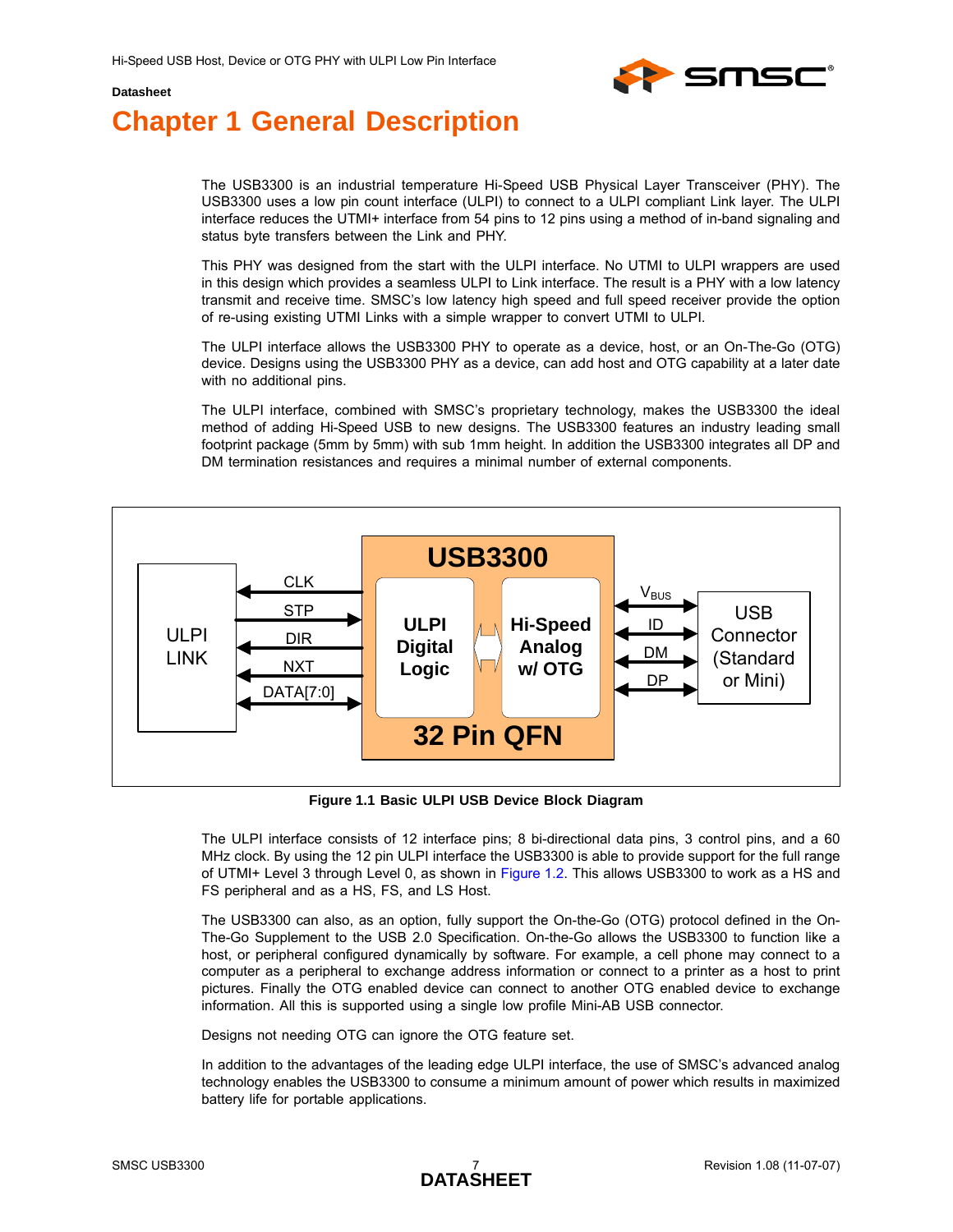



<span id="page-7-0"></span>**Figure 1.2 ULPI Interface Features as Related to UTMI+**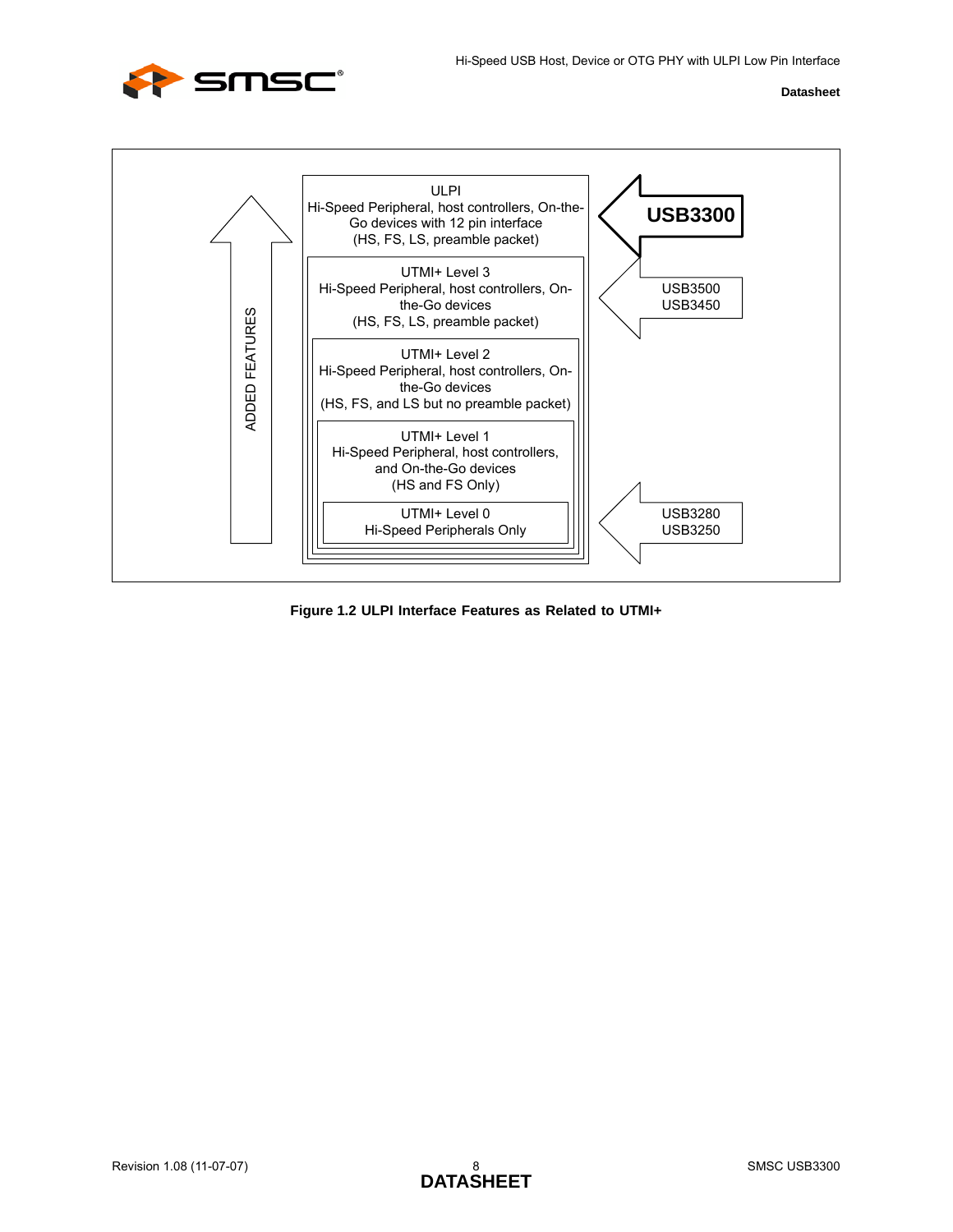

# <span id="page-8-0"></span>**Chapter 2 Functional Overview**

The USB3300 is a highly integrated USB PHY. It contains a complete Hi-Speed USB 2.0 PHY with the ULPI industry standard interface to support fast time to market for a USB product. The USB3300 is composed of the functional blocks shown in [Figure 2.1](#page-8-1) below. Details of these individual blocks are described in [Chapter 6, "Architecture Overview," on page 19](#page-18-3).



<span id="page-8-1"></span>**Figure 2.1 USB3300 Block Diagram**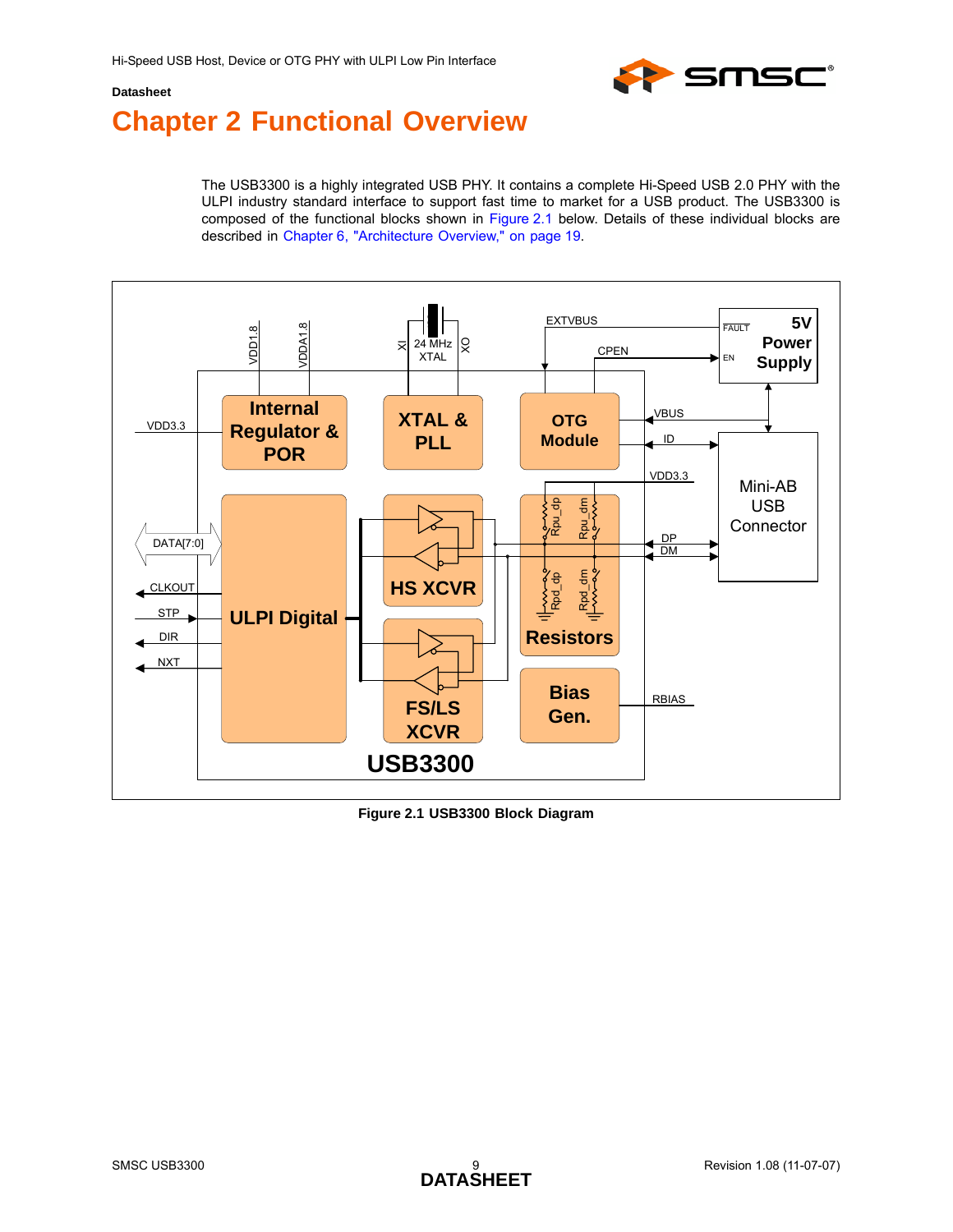

# <span id="page-9-0"></span>**Chapter 3 Pin Layout**

The USB3300 is offered in a 32 pin QFN package (5 x 5 x 0.9mm). The pin definitions and locations are documented below.

## <span id="page-9-1"></span>**3.1 USB3300 Pin Diagram**



**Figure 3.1 USB3300 Pin Diagram - Top View**

The exposed flag of the QFN package must be connected to ground with a via array to the ground plane. This is the main ground connection for the USB3300.

## <span id="page-9-3"></span><span id="page-9-2"></span>**3.2 Pin Function**

<span id="page-9-5"></span>

|  |  |  |  | Table 3.1 USB3300 Pin Definitions 32-Pin QFN Package |
|--|--|--|--|------------------------------------------------------|
|--|--|--|--|------------------------------------------------------|

<span id="page-9-4"></span>

| <b>PIN</b> | <b>NAME</b> | DIRECTION,<br><b>TYPE</b> | <b>ACTIVE</b><br><b>LEVEL</b> | <b>DESCRIPTION</b>                                                                                                          |
|------------|-------------|---------------------------|-------------------------------|-----------------------------------------------------------------------------------------------------------------------------|
|            | <b>GND</b>  | Ground                    | N/A                           | Ground                                                                                                                      |
| 2          | <b>GND</b>  | Ground                    | N/A                           | Ground                                                                                                                      |
| 3          | <b>CPEN</b> | Output,<br><b>CMOS</b>    | High                          | External 5 volt supply enable. This pin is used to<br>enable the external Vbus power supply. The CPEN<br>pin is low on POR. |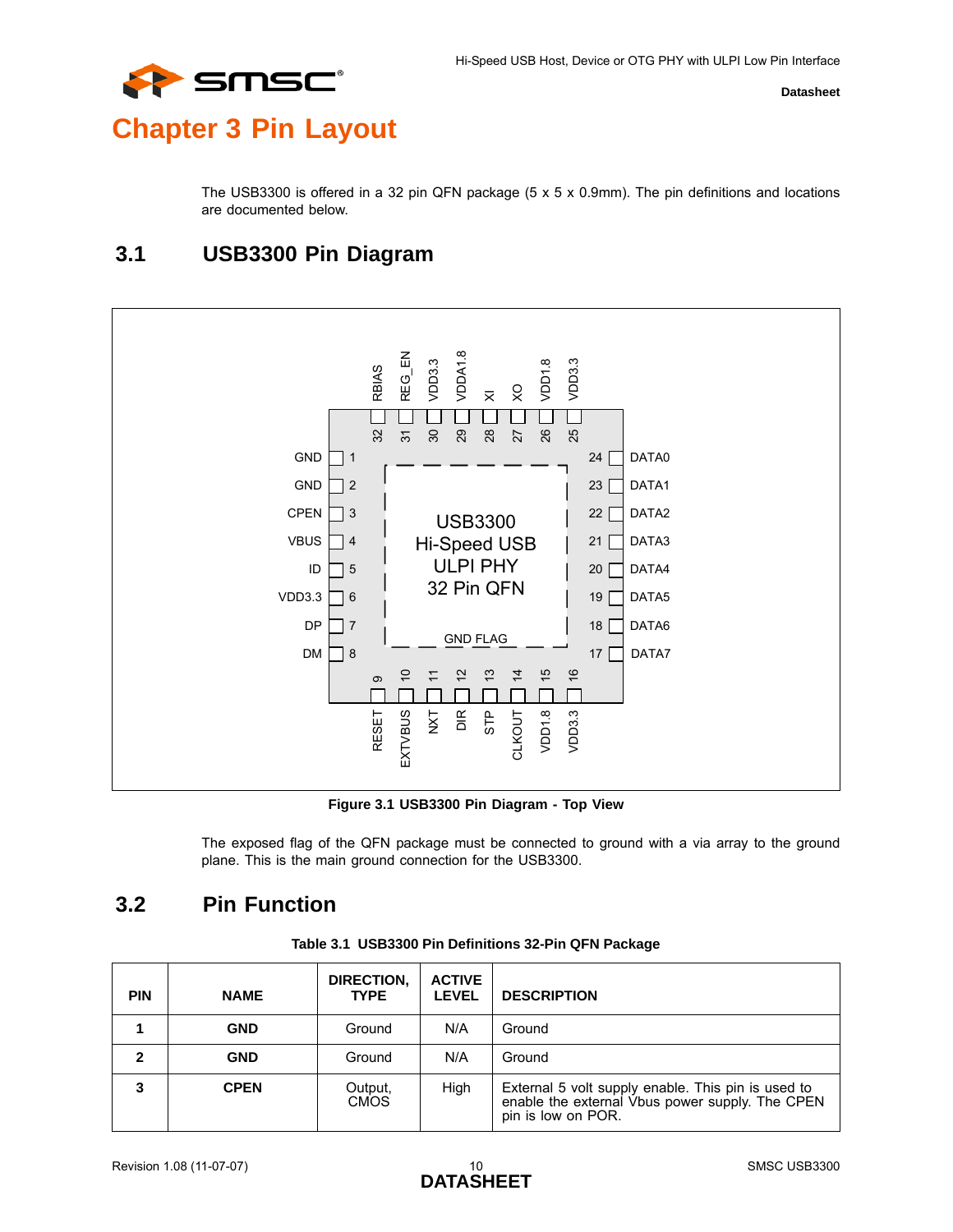

### **Table 3.1 USB3300 Pin Definitions 32-Pin QFN Package (continued)**

| <b>PIN</b>     | <b>NAME</b>    | DIRECTION,<br><b>TYPE</b> | <b>ACTIVE</b><br><b>LEVEL</b> | <b>DESCRIPTION</b>                                                                                                                                                                                                                                                                                                                                                                     |  |  |  |
|----------------|----------------|---------------------------|-------------------------------|----------------------------------------------------------------------------------------------------------------------------------------------------------------------------------------------------------------------------------------------------------------------------------------------------------------------------------------------------------------------------------------|--|--|--|
| 4              | <b>VBUS</b>    | $I/O$ .<br>Analog         | N/A                           | VBUS pin of the USB cable. The USB3300 uses this<br>pin for the Vbus comparator inputs and for Vbus<br>pulsing during session request protocol.                                                                                                                                                                                                                                        |  |  |  |
| 5              | ID             | Input,<br>Analog          | N/A                           | ID pin of the USB cable. For non-OTG applications<br>this pin can be floated. For an A-Device $ID = 0$ . For<br>a B-Device $ID = 1$ .                                                                                                                                                                                                                                                  |  |  |  |
| 6              | <b>VDD3.3</b>  | Power                     | N/A                           | 3.3V Supply. A 0.1uF bypass capacitor should be<br>connected between this pin and the ground plane on<br>the PCB.                                                                                                                                                                                                                                                                      |  |  |  |
| $\overline{7}$ | <b>DP</b>      | $I/O$ .<br>Analog         | N/A                           | D+ pin of the USB cable.                                                                                                                                                                                                                                                                                                                                                               |  |  |  |
| 8              | <b>DM</b>      | $I/O$ ,<br>Analog         | N/A                           | D- pin of the USB cable.                                                                                                                                                                                                                                                                                                                                                               |  |  |  |
| 9              | <b>RESET</b>   | Input, CMOS               | High                          | Optional active high transceiver reset. This is the<br>same as a write to the ULPI Reset, address 04h, bit<br>5. This does not reset the ULPI register set. This pin<br>includes an integrated pull-down resistor to ground.<br>If not used, this pin can be floated or connected to<br>ground (recommended).                                                                          |  |  |  |
|                |                |                           |                               | See Section 6.1.11, "Reset Pin" for details.                                                                                                                                                                                                                                                                                                                                           |  |  |  |
| 10             | <b>EXTVBUS</b> | Input, CMOS               | High                          | External Vbus Detect. Connect to fault output of an<br>external USB power switch or an external Vbus Valid<br>comparator. See Section 6.5.4, "External Vbus<br>Indicator," on page 44 for details. This pin has a pull<br>down resistor to prevent it from floating when the<br>ULPI bit UseExternalVbusIndicator is set to 0.                                                         |  |  |  |
| 11             | <b>NXT</b>     | Output,<br><b>CMOS</b>    | High                          | The PHY asserts NXT to throttle the data. When the<br>Link is sending data to the PHY, NXT indicates when<br>the current byte has been accepted by the PHY. The<br>Link places the next byte on the data bus in the<br>following clock cycle.                                                                                                                                          |  |  |  |
| 12             | <b>DIR</b>     | Output,<br><b>CMOS</b>    | N/A                           | Controls the direction of the data bus. When the<br>PHY has data to transfer to the Link, it drives DIR<br>high to take ownership of the bus. When the PHY<br>has no data to transfer it drives DIR low and<br>monitors the bus for commands from the Link. The<br>PHY will pull DIR high whenever the interface cannot<br>accept data from the Link, such as during PLL start-<br>up. |  |  |  |
| 13             | <b>STP</b>     | Input,<br><b>CMOS</b>     | High                          | The Link asserts STP for one clock cycle to stop the<br>data stream currently on the bus. If the Link is<br>sending data to the PHY, STP indicates the last byte<br>of data was on the bus in the previous cycle. The<br>STP pin also includes the interface protection<br>detailed in Section 6.1.9.3, "Interface Protection," on<br>page 36.                                         |  |  |  |
| 14             | <b>CLKOUT</b>  | Output,<br><b>CMOS</b>    | N/A                           | 60MHz reference clock output. All ULPI signals are<br>driven synchronous to the rising edge of this clock.                                                                                                                                                                                                                                                                             |  |  |  |
| 15             | <b>VDD1.8</b>  | Power                     | N/A                           | 1.8V for digital circuitry on chip. Supplied by On-Chip<br>Regulator when REG_EN is active. Place a 0.1uF<br>capacitor near this pin and connect the capacitor<br>from this pin to ground. Connect pin 15 to pin 26.                                                                                                                                                                   |  |  |  |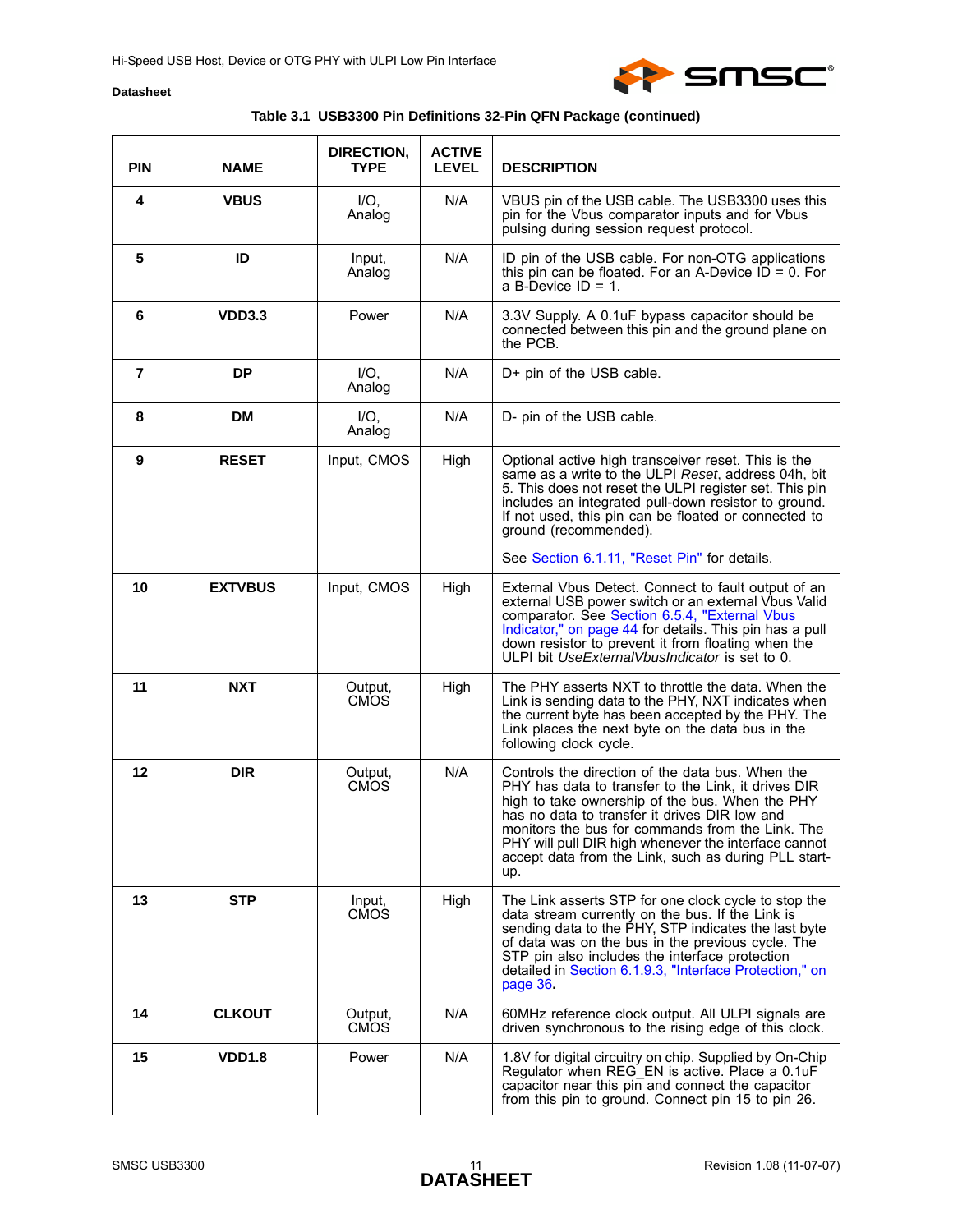

|  |  | Table 3.1 USB3300 Pin Definitions 32-Pin QFN Package (continued) |  |  |  |
|--|--|------------------------------------------------------------------|--|--|--|
|--|--|------------------------------------------------------------------|--|--|--|

| <b>PIN</b> | <b>NAME</b>   | DIRECTION,<br><b>TYPE</b>    | <b>ACTIVE</b><br><b>LEVEL</b> | <b>DESCRIPTION</b>                                                                                                                                                                                                                                                                                                                                                                                                                                                              |
|------------|---------------|------------------------------|-------------------------------|---------------------------------------------------------------------------------------------------------------------------------------------------------------------------------------------------------------------------------------------------------------------------------------------------------------------------------------------------------------------------------------------------------------------------------------------------------------------------------|
| 16         | <b>VDD3.3</b> | Power                        | N/A                           | A 0.1uF bypass capacitor should be connected<br>between this pin and the ground plane on the PCB.                                                                                                                                                                                                                                                                                                                                                                               |
| 17         | DATA[7]       | $I/O$ .<br>CMOS.<br>Pull-low | N/A                           | 8-bit bi-directional data bus. Bus ownership is<br>determined by DIR. The Link and PHY initiate data<br>transfers by driving a non-zero pattern onto the data<br>bus. ULPI defines interface timing for a single-edge                                                                                                                                                                                                                                                           |
| 18         | DATA[6]       | $I/O$ ,<br>CMOS.<br>Pull-low | N/A                           | data transfers with respect to rising edge of<br>CLKOUT. DATA[7] is the MSB and DATA[0] is the<br>LSB.                                                                                                                                                                                                                                                                                                                                                                          |
| 19         | DATA[5]       | $I/O$ ,<br>CMOS,<br>Pull-low | N/A                           |                                                                                                                                                                                                                                                                                                                                                                                                                                                                                 |
| 20         | DATA[4]       | $I/O$ ,<br>CMOS.<br>Pull-low | N/A                           |                                                                                                                                                                                                                                                                                                                                                                                                                                                                                 |
| 21         | DATA[3]       | IO.<br>CMOS,<br>Pull-low     | N/A                           |                                                                                                                                                                                                                                                                                                                                                                                                                                                                                 |
| 22         | DATA[2]       | IO.<br>CMOS,<br>Pull-low     | N/A                           |                                                                                                                                                                                                                                                                                                                                                                                                                                                                                 |
| 23         | DATA[1]       | $I/O$ .<br>CMOS,<br>Pull-low | N/A                           |                                                                                                                                                                                                                                                                                                                                                                                                                                                                                 |
| 24         | DATA[0]       | $I/O$ ,<br>CMOS,<br>Pull-low | N/A                           |                                                                                                                                                                                                                                                                                                                                                                                                                                                                                 |
| 25         | <b>VDD3.3</b> | Power                        | N/A                           | A 0.1uF bypass capacitor should be connected<br>between this pin and the ground plane on the PCB.                                                                                                                                                                                                                                                                                                                                                                               |
| 26         | <b>VDD1.8</b> | Power                        | N/A                           | 1.8V for digital circuitry on chip. Supplied by On-Chip<br>Regulator when REG_EN is active. When using the<br>internal regulators, place a 4.7uF low-ESR capacitor<br>near this pin and connect the capacitor from this pin<br>to ground. Connect pin 26 to pin 15. Do not connect<br>VDD1.8 to VDDA1.8 when using internal regulators.<br>When the regulators are disabled, pin 29 may be<br>connected to pins 26 and 15.                                                      |
| 27         | XO            | Output.<br>Analog            | N/A                           | Crystal pin. If using an external clock on XI this pin<br>should be floated.                                                                                                                                                                                                                                                                                                                                                                                                    |
| 28         | XI            | Input,<br>Analog             | N/A                           | Crystal pin. A 24MHz crystal is supported. The<br>crystal is placed across XI and XO. An external<br>24MHz clock source may be driven into XI in place<br>of a crystal.                                                                                                                                                                                                                                                                                                         |
| 29         | VDDA1.8       | Power                        | N/A                           | 1.8V for analog circuitry on chip. Supplied by On-<br>Chip Regulator when REG EN is active. Place a<br>0.1uF capacitor near this pin and connect the<br>capacitor from this pin to ground. When using the<br>internal regulators, place a 4.7uF low-ESR capacitor<br>near this pin in parallel with the 0.1uF capacitor. Do<br>not connect VDD1.8A to VDD1.8 when using internal<br>regulators. When the regulators are disabled, pin 29<br>may be connected to pins 26 and 15. |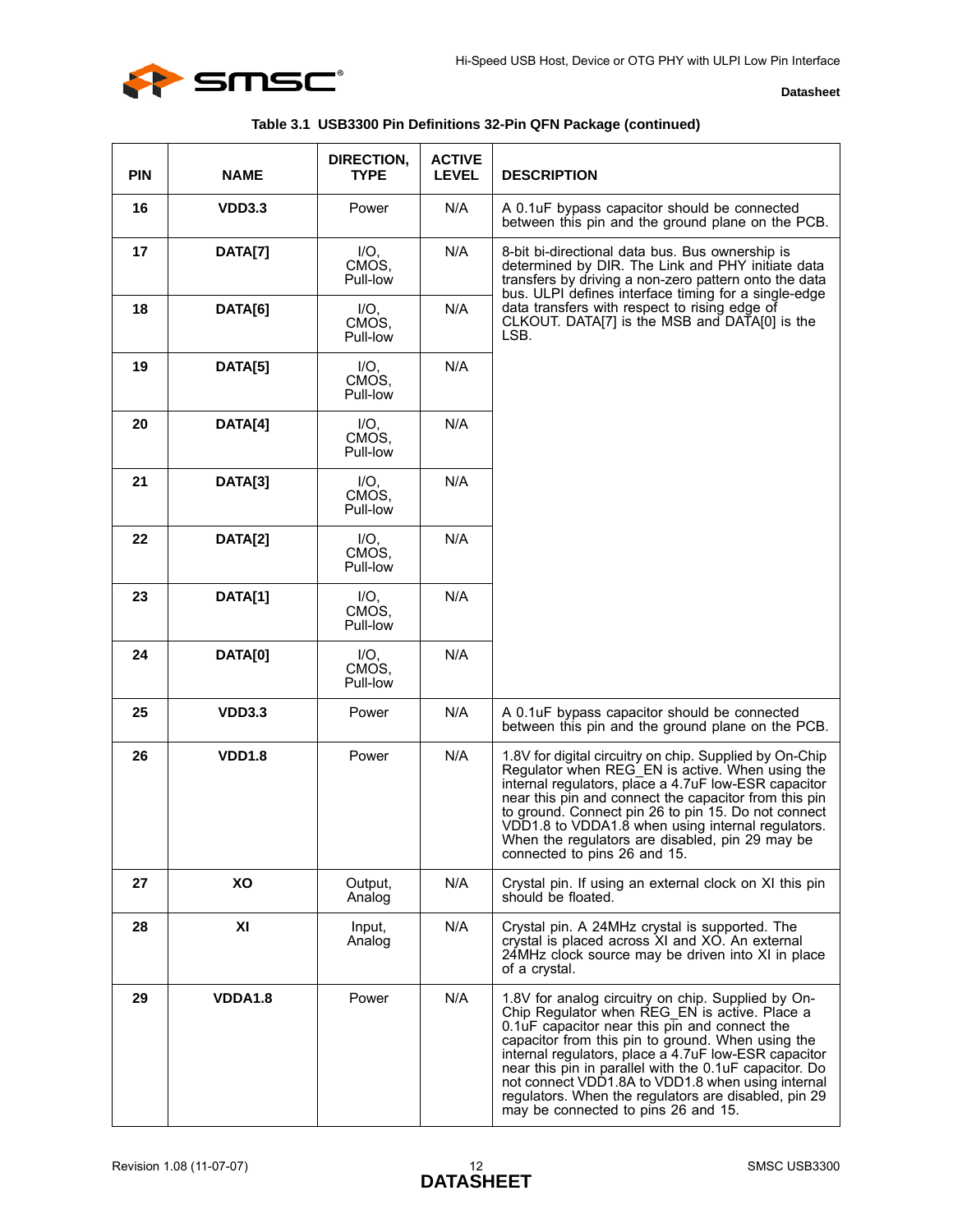

| <b>PIN</b> | <b>NAME</b>     | DIRECTION,<br><b>TYPF</b> | <b>ACTIVE</b><br><b>LEVEL</b> | <b>DESCRIPTION</b>                                                                                                                                                                                                                                                                                                                                                                                                                                                                                         |
|------------|-----------------|---------------------------|-------------------------------|------------------------------------------------------------------------------------------------------------------------------------------------------------------------------------------------------------------------------------------------------------------------------------------------------------------------------------------------------------------------------------------------------------------------------------------------------------------------------------------------------------|
| 30         | VDD3.3          | Power                     | N/A                           | Analog 3.3 volt supply. A 0.1uF low ESR bypass<br>capacitor connected to the ground plane of the PCB<br>is recommended.                                                                                                                                                                                                                                                                                                                                                                                    |
| 31         | <b>REG_EN</b>   | IO.<br>CMOS.<br>Pull-low  | N/A                           | On-Chip 1.8V regulator enable. Connect to ground to<br>disable both of the on chip (VDDA1.8 and VDD1.8)<br>regulators. When regulators are disabled:<br><b>External 1.8V must be supplied to VDDA1.8 and</b><br>VDD1.8 pins. When the regulators are disabled,<br>VDDA1.8 may be connected to VDD1.8 and a<br>bypass capacitor (0.1uF recommended) should be<br>connected to each pin.<br>The voltage at VDD3.3 must be at least 2.64V (0.8<br>* 3.3V) before voltage is applied to VDDA1.8 and<br>VDD1.8. |
| 32         | <b>RBIAS</b>    | Analog.<br><b>CMOS</b>    | N/A                           | External $12K\Omega$ +/- 1% bias resistor to ground.                                                                                                                                                                                                                                                                                                                                                                                                                                                       |
|            | <b>GND FLAG</b> | Ground                    | N/A                           | Ground. The flag must be connected to the ground<br>plane with a via array under the exposed flag. This<br>is the main ground for the IC.                                                                                                                                                                                                                                                                                                                                                                  |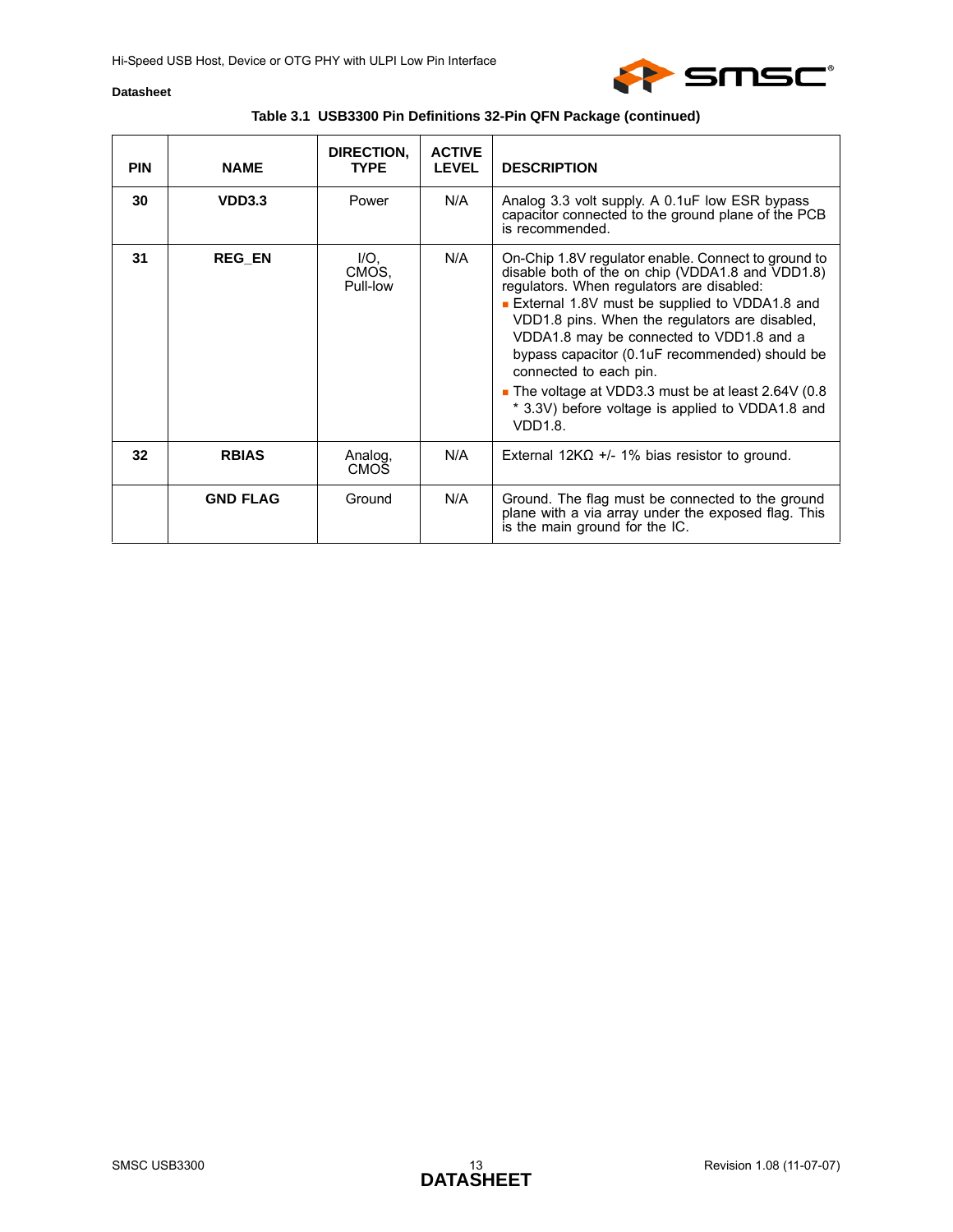

# <span id="page-13-0"></span>**Chapter 4 Operational Description**

<span id="page-13-1"></span>

| <b>PARAMETER</b>                                           | <b>SYMBOL</b>        | <b>CONDITIONS</b>     | <b>MIN</b> | <b>TYP</b> | <b>MAX</b> | <b>UNITS</b> |  |  |  |
|------------------------------------------------------------|----------------------|-----------------------|------------|------------|------------|--------------|--|--|--|
| Maximum VBUS, ID,<br>EXTVBUS, DP, and DM<br>voltage to GND | $V_{MAX_5V}$         |                       | $-0.5$     |            | $+5.5$     | $\vee$       |  |  |  |
| Maximum VDD1.8 and<br>VDDA1.8 voltage to<br>Ground         | $V_{MAX_1.8V}$       |                       | $-0.5$     |            | 2.5        | $\vee$       |  |  |  |
| Maximum 3.3V supply<br>voltage to Ground                   | $V_{MAX_3.3V}$       |                       | $-0.5$     |            | 4.0        | $\vee$       |  |  |  |
| Maximum I/O voltage to<br>Ground                           | $V_{MAX\_IN}$        |                       | $-0.5$     |            | 4.0        | $\vee$       |  |  |  |
| Operating Temperature                                      | $T_{MAX\_OP}$        |                       | $-40$      |            | 85         | $^{\circ}C$  |  |  |  |
| Storage Temperature                                        | T <sub>MAX_STG</sub> |                       | -55        |            | 150        | $^{\circ}$ C |  |  |  |
| <b>ESD PERFORMANCE</b>                                     |                      |                       |            |            |            |              |  |  |  |
| All Pins                                                   | $V_{HBM}$            | Human Body Model      | $\pm 8$    |            |            | kV           |  |  |  |
| <b>LATCH-UP PERFORMANCE</b>                                |                      |                       |            |            |            |              |  |  |  |
| All Pins                                                   | <sup>I</sup> LTCH UP | EIA/JESD 78, Class II | 150        |            |            | mA           |  |  |  |

#### **Table 4.1 Maximum Guaranteed Ratings**

**Note:** Stresses beyond those listed under "Absolute Maximum Ratings" may cause permanent damage to the device. Exposure to absolute maximum rating conditions for extended periods may affect device reliability.

<span id="page-13-2"></span>

| <b>PARAMETER</b>                           | <b>SYMBOL</b>           | <b>CONDITIONS</b> | <b>MIN</b> | <b>TYP</b> | <b>MAX</b>         | <b>UNITS</b> |
|--------------------------------------------|-------------------------|-------------------|------------|------------|--------------------|--------------|
| VDD3.3 to GND                              | V <sub>DD3.3</sub>      |                   | 3.0        | 3.3        | 3.6                | v            |
| Input Voltage on Digital<br>Pins           | $V_{1}$                 |                   | 0.0        |            | V <sub>DD3.3</sub> | V            |
| Voltage on Analog I/O<br>Pins (DP, DM, ID) | $V_{I(I/O)}$            |                   | 0.0        |            | V <sub>DD3.3</sub> | v            |
| VBUS to GND                                | <b>V<sub>VBUS</sub></b> |                   | 0.0        |            | 5.25               |              |
| Ambient Temperature                        | $T_A$                   |                   | -40        |            | 85                 | C            |

#### <span id="page-13-3"></span>**Table 4.2 Recommended Operating Conditions**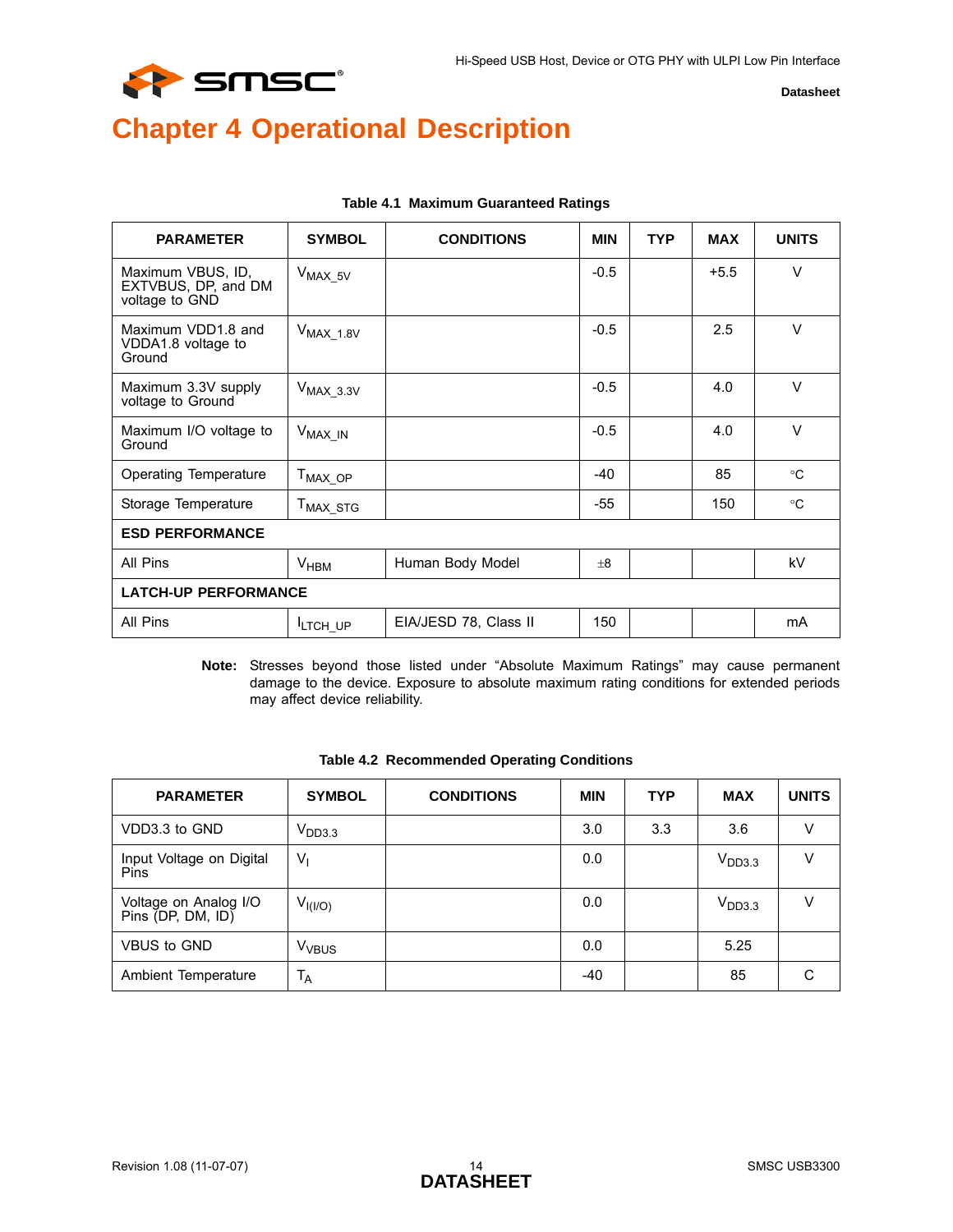

# <span id="page-14-0"></span>**Chapter 5 Electrical Characteristics**

<span id="page-14-1"></span>

| <b>PARAMETER</b>                   | <b>SYMBOL</b>   | <b>CONDITIONS</b>                                                                           | <b>TYP</b> | <b>MAX</b>   | <b>UNITS</b>   |
|------------------------------------|-----------------|---------------------------------------------------------------------------------------------|------------|--------------|----------------|
| <b>Unconfigured Current</b>        | AVG(UCFG)       | Device Unconfigured                                                                         |            | Same as Idle | mA             |
| <b>FS Idle 3.3V Current</b>        | AVG(FS33)       | FS idle not data transfer                                                                   | 18.8       | 21.9         | mA             |
| FS Idle 1.8V Current               | AVG(FS18)       | FS idle not data transfer                                                                   | 36.4       | 43.2         | mA             |
| <b>FS Transmit 3.3V Current</b>    | AVG(FSTX33)     | FS current during data<br>transmit                                                          | 36.0       | 41.6         | mA             |
| <b>FS Transmit 1.8V Current</b>    | AVG(FSTX18)     | 36.8<br>FS current during data<br>transmit                                                  |            | 43.2         | m <sub>A</sub> |
| <b>FS Receive 3.3V Current</b>     | AVG(FSRX33)     | FS current during data<br>receive                                                           | 22.5       | 27.0         | mA             |
| <b>FS Receive 1.8V Current</b>     | AVG(FSRX18)     | FS current during data<br>receive                                                           | 36.7       | 43.4         | mA             |
| HS Idle 3.3V Current               | AVG(HS33)       | HS idle not data transfer                                                                   | 22.1       | 25.4         | mA             |
| <b>HS Idle 1.8V Current</b>        | $I_{AVG(HS18)}$ | HS idle not data transfer                                                                   | 38.7       | 45.6         | mA             |
| HS Transmit 3.3V Current           | AVG(HSTX33)     | HS current during data<br>transmit                                                          | 25.4       | 29.0         | mA             |
| <b>HS Transmit 1.8V Current</b>    | AVG(HSTX18)     | HS current during data<br>transmit                                                          | 39.1       | 46.2         | m <sub>A</sub> |
| <b>HS Receive 3.3V Current</b>     | AVG(HSRX33)     | HS current during data<br>receive                                                           | 23.0       | 26.6         | mA             |
| <b>HS Receive 1.8V Current</b>     | AVG(HSRX18)     | HS current during data<br>receive                                                           | 39.6       | 46.8         | m <sub>A</sub> |
| <b>Low Power Mode 3.3V Current</b> | $I_{DD(LPM33)}$ | VBUS 15k $\Omega$ pull-down and<br>1.5k $\Omega$ pull-up resistor<br>currents not included. | 59.4       |              | uA             |
| Low Power Mode 1.8V Current        | $I_{DD(LPM18)}$ | VBUS 15kΩ pull-down and<br>1.5k $\Omega$ pull-up resistor<br>currents not included.         | 25.5       |              | uA             |

#### **Table 5.1 Electrical Characteristics: Supply Pins**

#### **Notes:**

- $V_{DD3.3}$  = 3.0 to 3.6V; V<sub>SS</sub> = 0V; T<sub>A</sub> = -40C to +85C; unless otherwise specified.
- SessEnd and VbusVld comparators disabled. Interface protection disabled.
- Maximum current numbers are worst case over supply voltage, temperature and process.

#### <span id="page-14-3"></span>**Table 5.2 Electrical Characteristics: CLKOUT Start-Up**

<span id="page-14-2"></span>

| <b>PARAMETER</b>      | <b>SYMBOL</b> | <b>CONDITIONS</b> | <b>MIN</b> | TVD  | <b>MAX</b> | UNITS |
|-----------------------|---------------|-------------------|------------|------|------------|-------|
| Suspend Recovery Time | <b>START</b>  |                   |            | 2.25 | 3.5        | ms    |

**Note:** The USB330 uses the *AutoResume* feature, [Section 6.3,](#page-39-2) for host start-up of less than 1ms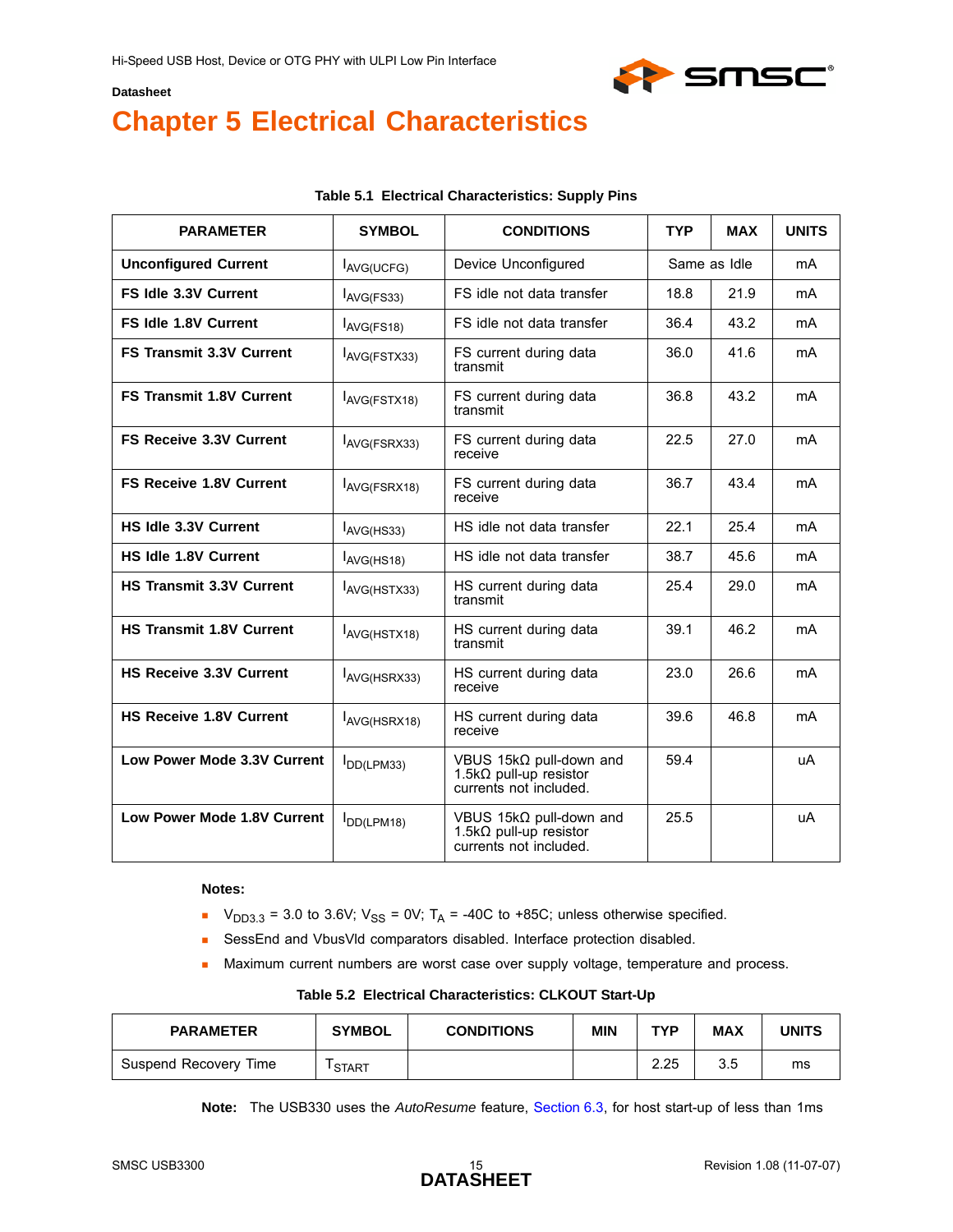

<span id="page-15-0"></span>

| <b>PARAMETER</b>          | <b>SYMBOL</b>   | <b>CONDITIONS</b> | <b>MIN</b>                   | <b>TYP</b> | <b>MAX</b>         | <b>UNITS</b> |
|---------------------------|-----------------|-------------------|------------------------------|------------|--------------------|--------------|
| Low-Level Input Voltage   | $V_{IL}$        |                   | $V_{SS}$                     |            | 0.8                | v            |
| High-Level Input Voltage  | $V_{\text{IH}}$ |                   | 2.0                          |            | V <sub>DD3.3</sub> | v            |
| Low-Level Output Voltage  | $V_{OL}$        | $I_{OL}$ = 8mA    |                              |            | 0.4                | ٧            |
| High-Level Output Voltage | $V_{OH}$        | $I_{OH}$ = -8mA   | V <sub>DD3.3</sub><br>$-0.4$ |            |                    | v            |
| Input Leakage Current     | łц              |                   |                              |            | ±10                | uA           |
| Pin Capacitance           | Cpin            |                   |                              |            | 4                  | pF           |

**Note:**  $V_{DD3.3}$  = 3.0 to 3.6V;  $V_{SS}$  = 0V;  $T_A$  = -40C to +85C; unless otherwise specified.

<span id="page-15-1"></span>

| <b>PARAMETER</b>                                  | <b>SYMBOL</b>           | <b>CONDITIONS</b>                                            | <b>MIN</b> | <b>TYP</b> | <b>MAX</b> | <b>UNITS</b> |  |  |
|---------------------------------------------------|-------------------------|--------------------------------------------------------------|------------|------------|------------|--------------|--|--|
| <b>FS FUNCTIONALITY</b>                           |                         |                                                              |            |            |            |              |  |  |
| <b>Input levels</b>                               |                         |                                                              |            |            |            |              |  |  |
| Differential Receiver Input<br>Sensitivity        | <b>V<sub>DIFS</sub></b> | $ V(DP) - V(DM) $                                            | 0.2        |            |            | $\vee$       |  |  |
| Differential Receiver<br>Common-Mode Voltage      | <b>V<sub>CMFS</sub></b> |                                                              | 0.8        |            | 2.5        | $\vee$       |  |  |
| Single-Ended Receiver Low<br>Level Input Voltage  | $V_{ILSE}$              |                                                              |            |            | 0.8        | $\vee$       |  |  |
| Single-Ended Receiver High<br>Level Input Voltage | $V_{IHSE}$              |                                                              | 2.0        |            |            | $\vee$       |  |  |
| Single-Ended Receiver<br><b>Hysteresis</b>        | V <sub>HYSSE</sub>      |                                                              | 0.050      |            | 0.150      | $\vee$       |  |  |
| <b>Output Levels</b>                              |                         |                                                              |            |            |            |              |  |  |
| Low Level Output Voltage                          | V <sub>FSOL</sub>       | Pull-up resistor on DP;<br>$R_1 = 1.5k\Omega$ to $V_{DD3.3}$ |            |            | 0.3        | V            |  |  |
| High Level Output Voltage                         | <b>V<sub>FSOH</sub></b> | Pull-down resistor on DP,<br>DM:<br>$R_1 = 15k\Omega$ to GND | 2.8        |            | 3.6        | $\vee$       |  |  |
| <b>Termination</b>                                |                         |                                                              |            |            |            |              |  |  |
| Driver Output Impedance for<br>HS and FS          | Z <sub>HSDRV</sub>      | Steady state drive                                           | 40.5       | 45         | 49.5       | Ù            |  |  |
| Input Impedance                                   | $Z_{INP}$               | TX, RPU disabled                                             | 1.0        |            |            | MΩ           |  |  |
| Pull-up Resistor Impedance                        | $Z_{PU}$                | <b>Bus Idle</b>                                              | 0.900      | 1.24       | 1.575      | $k\Omega$    |  |  |
| Pull-up Resistor Impedance                        | Z <sub>PURX</sub>       | Device Receiving                                             | 1.425      | 2.26       | 3.09       | $k\Omega$    |  |  |
| Pull-dn Resistor Impedance                        | $Z_{PD}$                |                                                              | 14.25      | 15.0       | 15.75      | $k\Omega$    |  |  |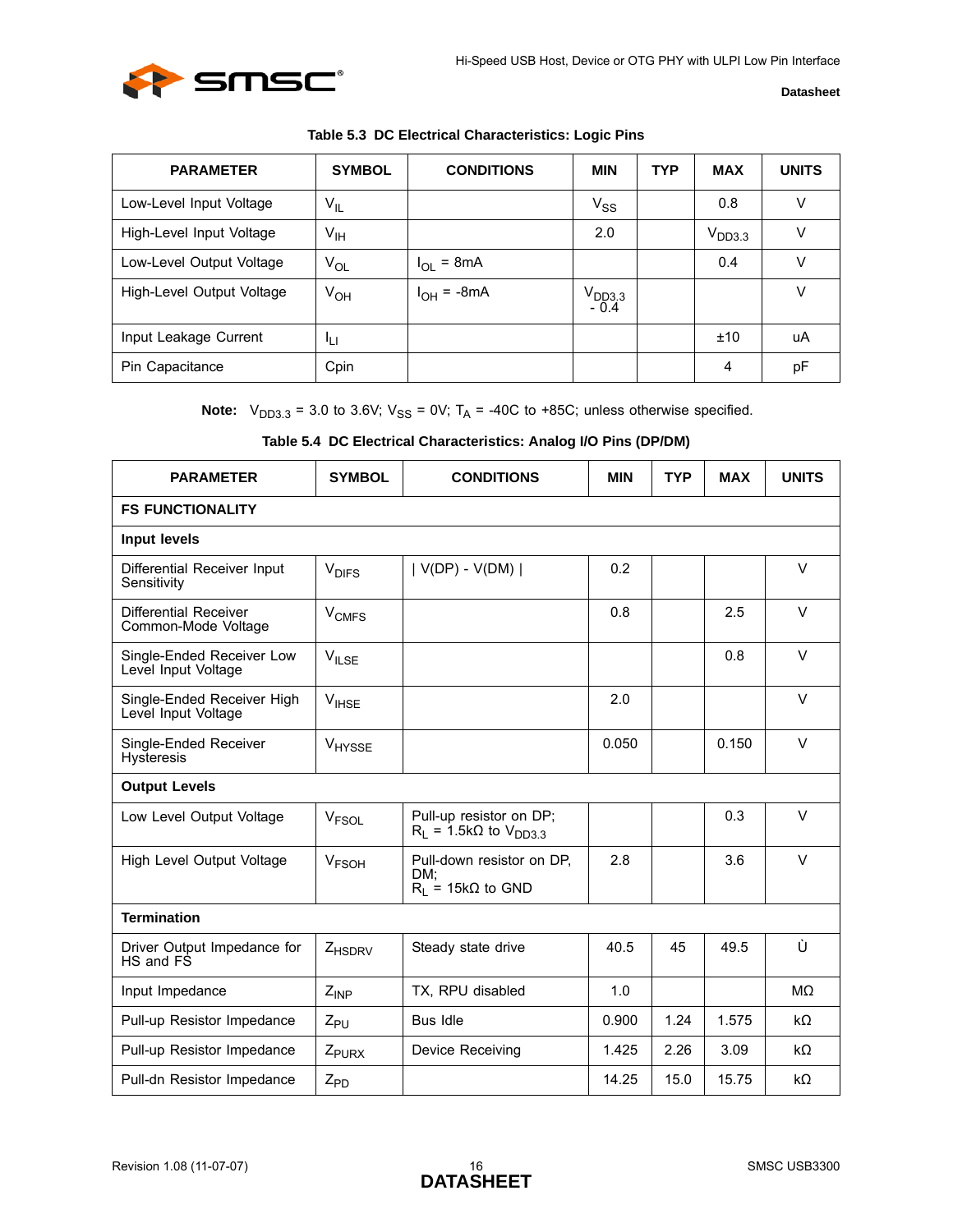

## **Table 5.4 DC Electrical Characteristics: Analog I/O Pins (DP/DM) (continued)**

| <b>PARAMETER</b>                                                   | <b>SYMBOL</b>             | <b>CONDITIONS</b>                                                                    | <b>MIN</b> | <b>TYP</b> | <b>MAX</b> | <b>UNITS</b> |  |  |
|--------------------------------------------------------------------|---------------------------|--------------------------------------------------------------------------------------|------------|------------|------------|--------------|--|--|
| <b>HS FUNCTIONALITY</b>                                            |                           |                                                                                      |            |            |            |              |  |  |
| <b>Input levels</b>                                                |                           |                                                                                      |            |            |            |              |  |  |
| <b>HS Differential Input</b><br>Sensitivity                        | V <sub>DIHS</sub>         | $ V(DP) - V(DM) $                                                                    | 100        |            |            | mV           |  |  |
| HS Data Signaling Common<br>Mode Voltage Range                     | V <sub>CMHS</sub>         |                                                                                      | $-50$      |            | 500        | mV           |  |  |
| HS Squelch Detection<br>Threshold (Differential)                   | VHSSQ                     | Squelch Threshold                                                                    |            |            | 100        | mV           |  |  |
|                                                                    |                           | Un-squelch Threshold                                                                 | 150        |            |            | mV           |  |  |
| <b>Output Levels</b>                                               |                           |                                                                                      |            |            |            |              |  |  |
| Hi-Speed Low Level<br>Output Voltage (DP/DM<br>referenced to GND)  | V <sub>HSOL</sub>         | $45\Omega$ load                                                                      | $-10$      |            | 10         | mV           |  |  |
| Hi-Speed High Level<br>Output Voltage (DP/DM<br>referenced to GND) | V <sub>HSOH</sub>         | $45 load$                                                                            | 360        |            | 440        | mV           |  |  |
| Hi-Speed IDLE Level<br>Output Voltage (DP/DM<br>referenced to GND) | <b>V<sub>OLHS</sub></b>   | $45\Omega$ load                                                                      | $-10$      |            | 10         | mV           |  |  |
| Chirp-J Output Voltage<br>(Differential)                           | V <sub>CHIRPJ</sub>       | HS termination resistor<br>disabled, pull-up resistor<br>connected. $45\Omega$ load. | 700        |            | 1100       | mV           |  |  |
| Chirp-K Output Voltage<br>(Differential)                           | <b>V<sub>CHIRPK</sub></b> | HS termination resistor<br>disabled, pull-up resistor<br>connected. $45\Omega$ load. | $-900$     |            | $-500$     | mV           |  |  |
| <b>Leakage Current</b>                                             |                           |                                                                                      |            |            |            |              |  |  |
| OFF-State Leakage Current                                          | $I_{LZ}$                  |                                                                                      |            |            | ±10        | uA           |  |  |
| <b>Port Capacitance</b>                                            |                           |                                                                                      |            |            |            |              |  |  |
| Transceiver Input<br>Capacitance                                   | $C_{IN}$                  | Pin to GND                                                                           |            | 5          | 10         | pF           |  |  |

**Note:**  $V_{DD3.3} = 3.0$  to 3.6V;  $V_{SS} = 0V$ ;  $T_A = -40C$  to +85C; unless otherwise specified.

### **Table 5.5 Dynamic Characteristics: Analog I/O Pins (DP/DM)**

<span id="page-16-0"></span>

| <b>PARAMETER</b>                   | <b>SYMBOL</b>    | <b>CONDITIONS</b>                                                | <b>MIN</b> | <b>TYP</b> | <b>MAX</b> | <b>UNITS</b> |  |  |
|------------------------------------|------------------|------------------------------------------------------------------|------------|------------|------------|--------------|--|--|
| <b>FS Output Driver Timing</b>     |                  |                                                                  |            |            |            |              |  |  |
| Rise Time                          | <sup>1</sup> FSR | $C_L$ = 50pF; 10 to 90% of $ V_{OH} - V_{OL} $                   | 4          |            | 20         | ns           |  |  |
| Fall Time                          | $I$ FFF          | $C_L$ = 50pF; 10 to 90% of<br> V <sub>OH</sub> - V <sub>OL</sub> | 4          |            | 20         | ns           |  |  |
| Output Signal Crossover<br>Voltage | $\rm v_{CRS}$    | Excluding the first<br>transition from IDLE state                | 1.3        |            | 2.0        |              |  |  |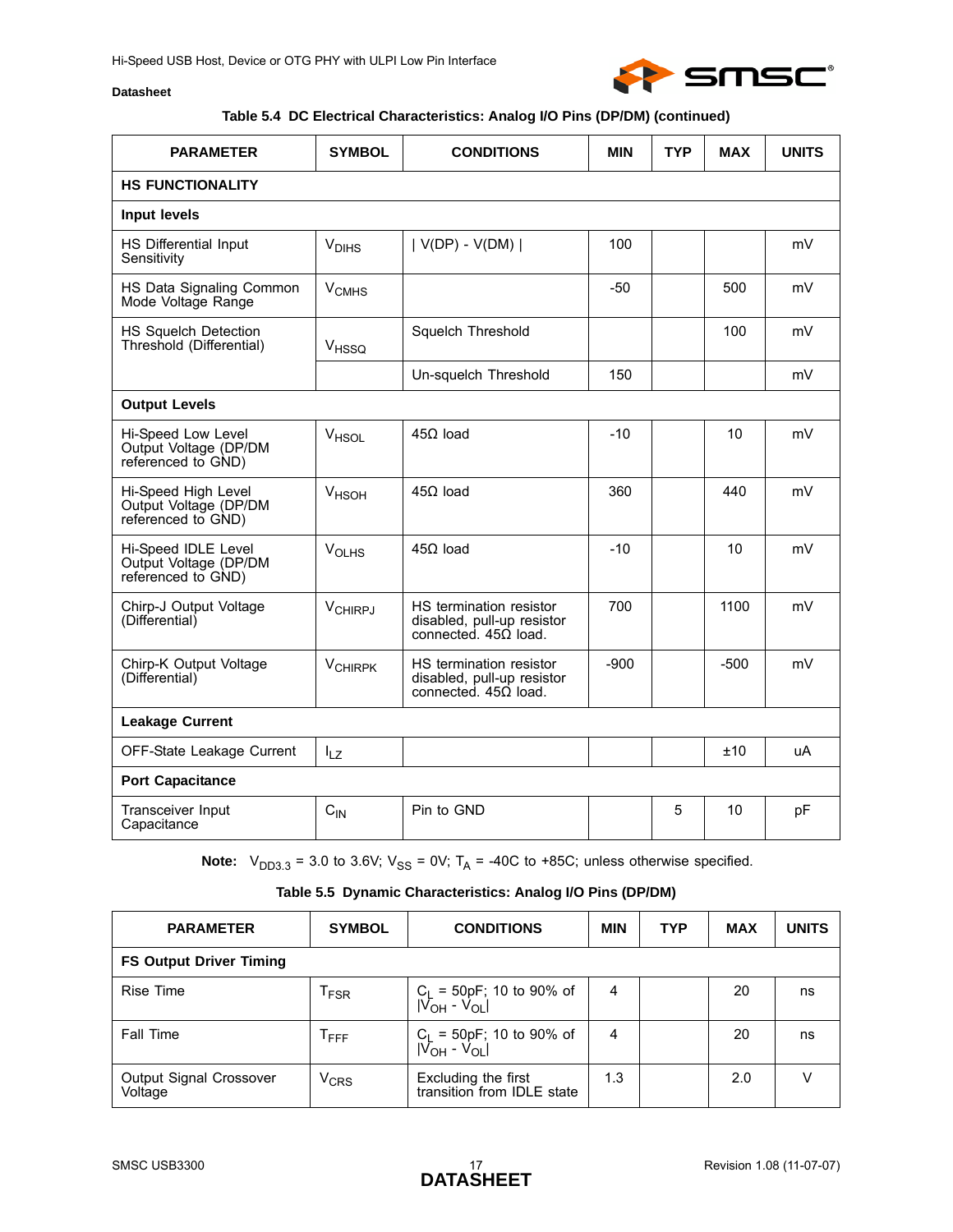

#### **Table 5.5 Dynamic Characteristics: Analog I/O Pins (DP/DM) (continued)**

| <b>PARAMETER</b>                                    | <b>SYMBOL</b>               | <b>CONDITIONS</b>                                     | <b>MIN</b> | <b>TYP</b> | MAX   | <b>UNITS</b>  |  |
|-----------------------------------------------------|-----------------------------|-------------------------------------------------------|------------|------------|-------|---------------|--|
| Differential Rise/Fall Time<br>Matching             | <b>FRFM</b>                 | Excluding the first<br>transition from IDLE state     | 90         |            | 111.1 | $\frac{0}{0}$ |  |
| <b>HS Output Driver Timing</b>                      |                             |                                                       |            |            |       |               |  |
| Differential Rise Time                              | $\mathsf{T}_{\mathsf{HSR}}$ |                                                       | 500        |            |       | ps            |  |
| Differential Fall Time                              | $T_{HSF}$                   |                                                       | 500        |            |       | ps            |  |
| Driver Waveform<br>Requirements                     |                             | Eye pattern of Template 1<br>in USB 2.0 specification |            |            |       |               |  |
| <b>Hi-Speed Mode Timing</b>                         |                             |                                                       |            |            |       |               |  |
| Receiver Waveform<br>Requirements                   |                             | Eye pattern of Template 4<br>in USB 2.0 specification |            |            |       |               |  |
| Data Source Jitter and<br>Receiver Jitter Tolerance |                             | Eye pattern of Template 4<br>in USB 2.0 specification |            |            |       |               |  |

**Note:**  $V_{DD3.3} = 3.0$  to 3.6V;  $V_{SS} = 0V$ ;  $T_A = -40C$  to +85C; unless otherwise specified.

<span id="page-17-2"></span>

| <b>Table 5.6 OTG Electrical Characteristics</b> |  |
|-------------------------------------------------|--|
|-------------------------------------------------|--|

<span id="page-17-0"></span>

| <b>PARAMETER</b>       | <b>SYMBOL</b>         | <b>CONDITIONS</b>                  | <b>MIN</b> | <b>TYP</b> | <b>MAX</b> | <b>UNITS</b> |
|------------------------|-----------------------|------------------------------------|------------|------------|------------|--------------|
| SessEnd trip point     | V <sub>SessEnd</sub>  |                                    | 0.2        | 0.5        | 0.8        | V            |
| SessVId trip point     | V <sub>SessVld</sub>  |                                    | 0.8        | 1.4        | 2.0        | V            |
| VBUSVId trip point     | V <sub>VbusVld</sub>  |                                    | 4.4        | 4.58       | 4.75       | $\vee$       |
| Vbus Pull-Up           | $R_{VbusPu}$          | Vbus to VDD3.3<br>(ChargeVbus = 1) | 281        | 340        |            | Ù            |
| Vbus Pull-down         | $R_{VbusPd}$          | Vbus to GND<br>(DisChargeVbus = 1) | 656        | 850        |            | Ù            |
| Vbus Impedance         | $R_{Vbus}$            | Vbus to GND                        | 40         | 75         | 100        | kΩ           |
| ID pull-up resistance  | $R_{\text{IdPullUp}}$ | $Id$ Pullup = 1                    | 80         | 100        | 120        | kΩ           |
| ID pull-up resistance  | $R_{\text{Id}}$       | $Id$ Pullup = 0                    | 1          |            |            | MΩ           |
| STP pull-up resistance | $R_{\mathsf{STP}}$    | InterfaceProtectDisable = 0        | 240        | 330        | 600        | kΩ           |

**Note:**  $V_{DD3.3}$  = 3.0 to 3.6V;  $V_{SS}$  = 0V;  $T_A$  = -40C to +85C; unless otherwise specified

#### **Table 5.7 Regulator Output Voltages**

<span id="page-17-1"></span>

| <b>PARAMETER</b> | <b>SYMBOL</b> | <b>CONDITIONS</b>                    | <b>MIN</b> | <b>TYP</b> | <b>MAX</b> | <b>UNITS</b> |
|------------------|---------------|--------------------------------------|------------|------------|------------|--------------|
| $\rm V_{DDA1.8}$ | $V_{DDA1.8}$  | Normal Operation<br>$(SuspendM = 1)$ | 1.6        | 1.8        | 2.0        | V            |
| $\rm V_{DDA1.8}$ | $V_{DDA1.8}$  | Low Power Mode<br>(SuspendM = 0)     |            | 0          |            |              |
| $\rm V_{DD1.8}$  | $V_{DD1.8}$   |                                      | 1.6        | 1.8        | 2.0        |              |

**Note:**  $V_{DD3.3} = 3.0$  to 3.6V;  $V_{SS} = 0V$ ;  $T_A = -040C$  to +85C; unless otherwise specified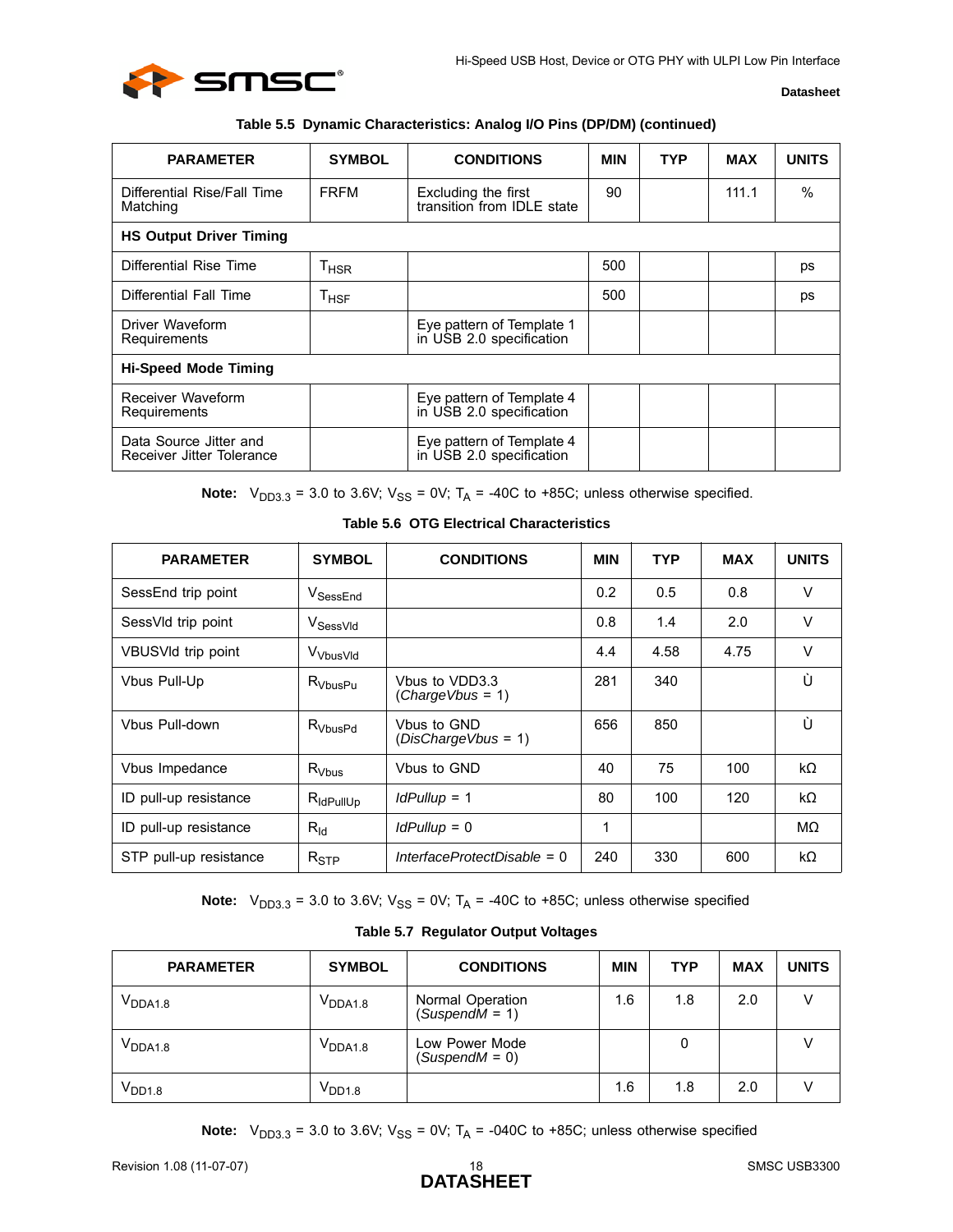

# <span id="page-18-0"></span>**Chapter 6 Architecture Overview**

<span id="page-18-3"></span>The USB3300 architecture can be broken down into the following blocks shown in [Figure 6.1,](#page-18-2) ["Simplified USB3300 Architecture"](#page-18-2) below.



**Figure 6.1 Simplified USB3300 Architecture**

## <span id="page-18-2"></span><span id="page-18-1"></span>**6.1 ULPI Digital**

The USB3300 uses the industry standard ULPI digital interface to facilitate communication between the PHY and Link (device controller). The ULPI interface is designed to reduce the number of pins required to connect a discrete USB PHY to an ASIC or digital controller. For example, a full UTMI+ Level 3 OTG interface requires 54 signals while a ULPI interface requires only 12 signals.

**The ULPI interface is documented completely in the "UTMI+ Low Pin Interface (ULPI) Specification" document (www.ulpi.org).** The following sections highlight the key operating modes of the USB3300 digital interface.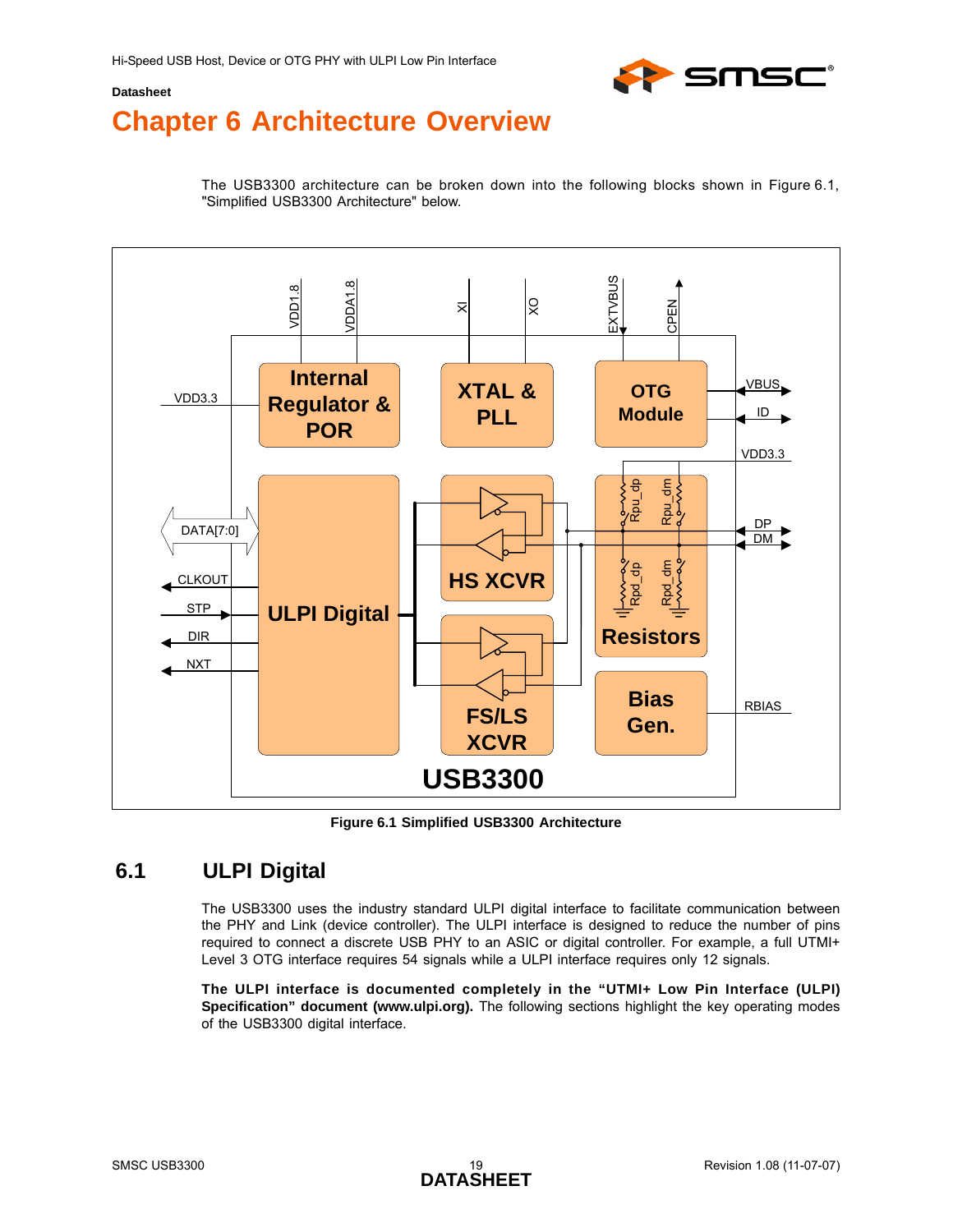

## <span id="page-19-0"></span>**6.1.1 Overview**

[Figure 6.2](#page-19-1) illustrates the block diagram of the ULPI digital functions. It should be noted that this PHY does not use a "ULPI wrapper" around a UTMI+ PHY core as the ULPI specification implies.

The advantage of a "wrapper less" architecture is that the PHY has a lower USB latency than a design which must first register signals into the PHY's wrapper before the transfer to the PHY core. A low latency PHY allows a Link to use a wrapper around a UTMI Link and still make the required USB turnaround timing given in the USB 2.0 specification.

RxEndDelay maximum allowed by the UTMI+/ULPI for 8-bit data is 63 high speed clocks. USB3300 uses a low latency high speed receiver path to lower the RxEndDelay to 43 high speed clocks. This low latency design gives the Link more cycles to make decisions and reduces the Link complexity. This is the result of the "wrapper less" architecture of the USB3300. This low RxEndDelay should allow legacy UTMI Links to use a "wrapper" to convert the UTMI+ interface to a ULPI interface.



<span id="page-19-1"></span>**Figure 6.2 ULPI Digital Block Diagram**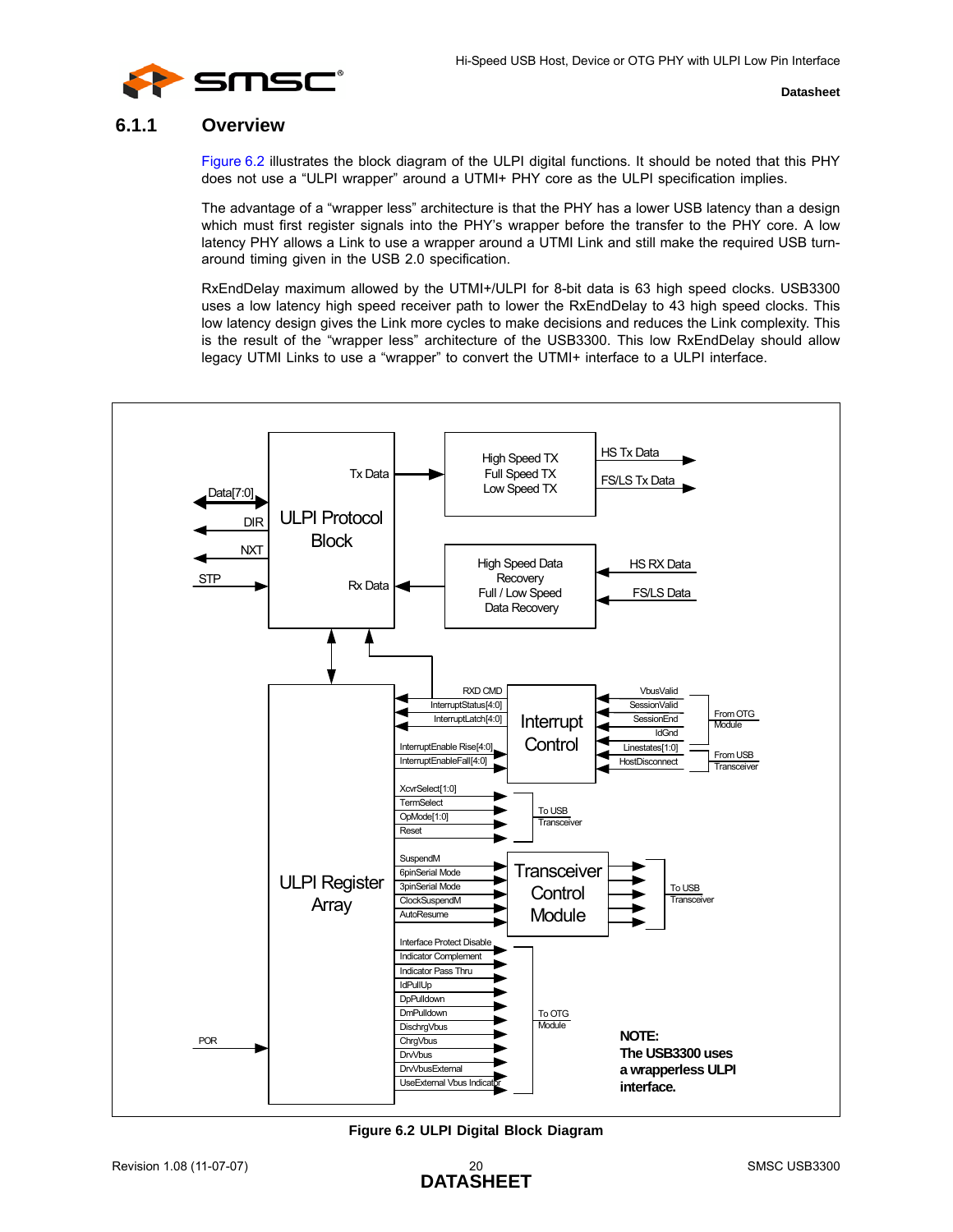

In [Figure 6.2, "ULPI Digital Block Diagram",](#page-19-1) a single ULPI Protocol Block decodes the ULPI 8-bit bidirectional bus when the Link addresses the PHY. The Link must use the DIR output to determine direction of the ULPI data bus. The USB3300 is the "bus arbitrator". The ULPI Protocol Block will route data/commands to the transmitter or the ULPI register array.

## <span id="page-20-0"></span>**6.1.2 ULPI Interface Signals**

UTMI+ Low Pin Interface (ULPI) uses 12-pins to connect a full OTG Host / Device PHY to an SOC. A reduction of external pins on the PHY is accomplished by realizing that many of the relatively static configuration pins (xcvrselect[1:0], termselect, opmode[1:0], and DpPullDown DmPulldown to list a few,) can be implemented by having a internal static register array.

An 8-bit bi-directional data bus clocked at 60Mhz allows the Link to access this internal register array and transfer USB packets to and from the PHY. The remaining 3 pins function to control the data flow and arbitrate the data bus.

Direction of the 8-bit data bus is control by the DIR output from the PHY. Another output NXT is used to control data flow into and out of the device. Finally, STP, which is in input to the PHY, terminates transfers and is used to start up and resume from a suspend state.

The 12 signals are described below in [Table 6.1, "ULPI Interface Signals".](#page-20-1)

<span id="page-20-1"></span>

| <b>SIGNAL</b> | <b>DIRECTION</b> | <b>DESCRIPTION</b>                                                                                                                                                                                                                                                                                                                                                           |
|---------------|------------------|------------------------------------------------------------------------------------------------------------------------------------------------------------------------------------------------------------------------------------------------------------------------------------------------------------------------------------------------------------------------------|
| <b>CLKOUT</b> | <b>OUT</b>       | 60MHz reference clock output. All ULPI signals are driven synchronous to the<br>rising edge of this clock.                                                                                                                                                                                                                                                                   |
| DATA[7:0]     | 1/O              | 8-bit bi-directional data bus. Bus ownership is determined by DIR. The Link and<br>PHY initiate data transfers by driving a non-zero pattern onto the data bus. ULPI<br>defines interface timing for a single-edge data transfers with respect to rising edge<br>of CLKOUT.                                                                                                  |
| DIR.          | <b>OUT</b>       | Controls the direction of the data bus. When the PHY has data to transfer to the<br>Link, it drives DIR high to take ownership of the bus. When the PHY has no data<br>to transfer it drives DIR low and monitors the bus for commands from the Link. The<br>PHY will pull DIR high whenever the interface cannot accept data from the Link.<br>such as during PLL start-up. |
| <b>STP</b>    | IN               | The Link asserts STP for one clock cycle to stop the data stream currently on the<br>bus. If the Link is sending data to the PHY, STP indicates the last byte of data was<br>on the bus in the previous cycle.                                                                                                                                                               |
| <b>NXT</b>    | <b>OUT</b>       | The PHY asserts NXT to throttle the data. When the Link is sending data to the<br>PHY, NXT indicates when the current byte has been accepted by the PHY. The<br>Link places the next byte on the data bus in the following clock cycle.                                                                                                                                      |

#### **Table 6.1 ULPI Interface Signals**

USB3300 implements a Single Data Rate (SDR) ULPI interface with all data transfers happening on the rising edge of the CLKOUT. CLKOUT is supplied by the PHY.

The ULPI interface supports the two basic modes of operation, Synchronous Mode and Low Power Mode. Synchronous Mode with the signals all changing relative to the 60MHz clockout. Low Power Mode where the clock is off in a suspended state and the lower two bits of the data bus contain the linestate[1:0] signals. ULPI adds to Low Power Mode, an interrupt output which permits the Link to receive an asynchronous interrupt when the OTG comparators, or ID pin change state.

In Synchronous Mode operation, data is transferred on the rising edge of CLKOUT. Direction of the data bus is determined by the state of DIR. When DIR is high, the PHY is driving DATA[7:0]. When DIR is low, the Link is driving DATA[7:0].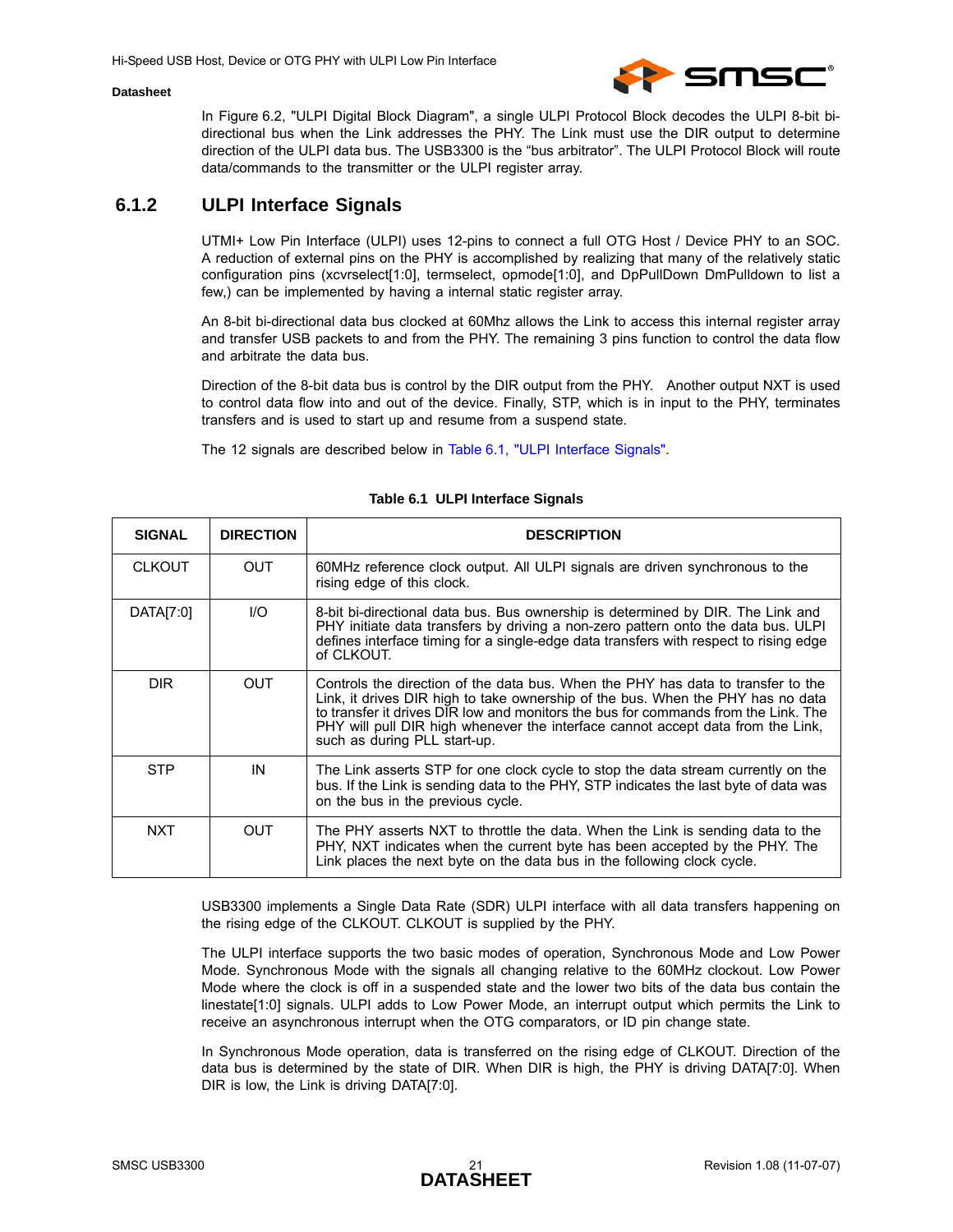

Each time DIR changes, a "turn-around" cycle occurs where neither the Link nor PHY drive the data bus for one clock cycle. During the "turn–around"cycle, the state of DATA[7:0] is unknown and the PHY will not read the data bus.

Because USB uses a bit-stuffing encoding, some means of allowing the PHY to throttle the USB transmit data is needed. The ULPI signal NXT is used to request the next byte to be placed on the databus by the Link layer.

## <span id="page-21-0"></span>**6.1.3 ULPI Interface Timing**

The control and data timing relationships are given in [Figure 6.3, "ULPI Timing Diagram"](#page-21-2) and [Table 6.2,](#page-21-3) ["ULPI Interface Timing"](#page-21-3). The USB300 PHY provides CLKOUT and all timing is relative to the rising clock edge. The timing relationships detailed below apply to Synchronous Mode only.



**Figure 6.3 ULPI Timing Diagram**

|  | Table 6.2 ULPI Interface Timing |  |
|--|---------------------------------|--|
|  |                                 |  |

<span id="page-21-3"></span><span id="page-21-2"></span>

| <b>PARAMETER</b>                           | <b>SYMBOL</b>                                       | MIN | <b>MAX</b> | <b>UNITS</b> |
|--------------------------------------------|-----------------------------------------------------|-----|------------|--------------|
| Setup time (control in, 8-bit data in)     | $\mathsf{T}_{\text{SC}}$ , $\mathsf{T}_{\text{SD}}$ | 5.0 |            | ns           |
| Hold time (control in, 8-bit data in)      | т <sub>нс</sub> , т <sub>но</sub>                   |     |            | ns           |
| Output delay (control out, 8-bit data out) | T <sub>DC</sub> , T <sub>DD</sub>                   | 2.0 | 5.0        | ns           |

**Note:**  $V_{DD3.3} = 3.0$  to 3.6V;  $V_{SS} = 0V$ ;  $T_A = -40C$  to 85C; unless otherwise specified.

## <span id="page-21-1"></span>**6.1.4 ULPI Register Array**

The USB3300 PHY implements all of the ULPI registers detailed in the ULPI revision 1.1 specification. The complete USB3300 ULPI register set is shown in [Table 6.3, "ULPI Register Map".](#page-22-0) All registers are 8 bits. This table also includes the default states of the register upon POR. The RESET bit in the

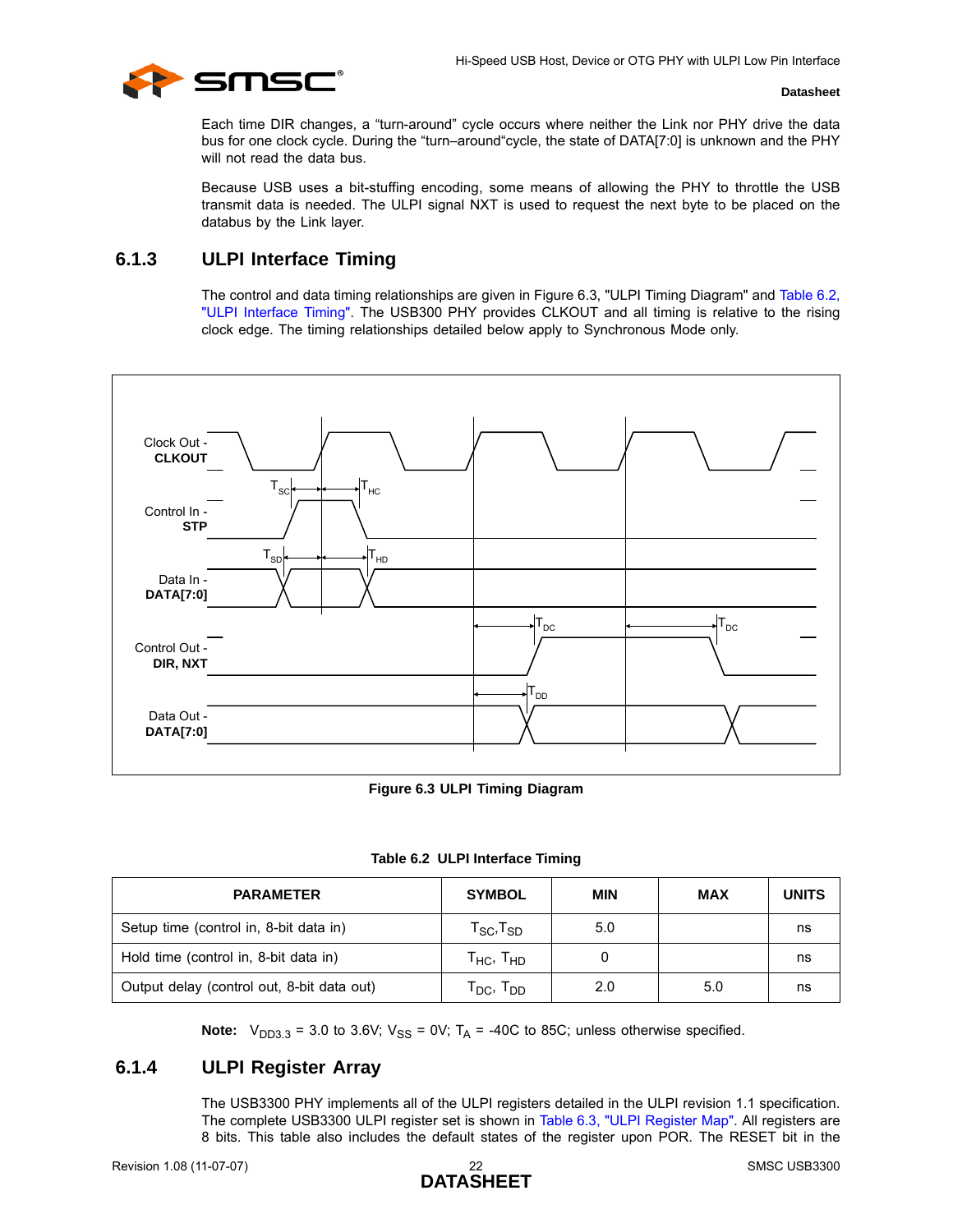

Function Control Register does not reset the bits of the ULPI register array. The Link should not read or write to any registers not listed in this table.

<span id="page-22-0"></span>

|                                    |                                | <b>ADDRESS (6BIT)</b> |                          |                          |                          |
|------------------------------------|--------------------------------|-----------------------|--------------------------|--------------------------|--------------------------|
| <b>REGISTER NAME</b>               | <b>DEFAULT</b><br><b>STATE</b> | <b>READ</b>           | <b>WRITE</b>             | <b>SET</b>               | <b>CLEAR</b>             |
| Vendor ID Low                      | 24h                            | 00h                   | ۰                        |                          | ۰                        |
| Vendor ID High                     | 04h                            | 01h                   | ۰                        |                          |                          |
| Product ID Low                     | 04h                            | 02 <sub>h</sub>       | $\overline{\phantom{a}}$ | $\overline{\phantom{0}}$ | ۰                        |
| Product ID High                    | 00h                            | 03h                   |                          |                          |                          |
| <b>Function Control</b>            | 41h                            | 04-06h                | 04h                      | 05h                      | 06h                      |
| Interface Control                  | 00h                            | 07-09h                | 07h                      | 08h                      | 09h                      |
| <b>OTG Control</b>                 | 06h                            | 0A-0Ch                | 0Ah                      | 0 <sub>Bh</sub>          | 0Ch                      |
| <b>USB Interrupt Enable Rising</b> | 1Fh                            | 0D-0Fh                | 0 <sub>Dh</sub>          | 0Eh                      | 0Fh                      |
| USB Interrupt Enable Falling       | 1Fh                            | 10-12h                | 10h                      | 11h                      | 12h                      |
| <b>USB Interrupt Status</b>        | 00 <sub>h</sub>                | 13h                   | $\overline{\phantom{a}}$ |                          | $\overline{\phantom{a}}$ |
| <b>USB Interrupt Latch</b>         | 00 <sub>h</sub>                | 14h                   | ۰                        |                          | ۰                        |
| Debug                              | 00h                            | 15h                   | $\overline{\phantom{a}}$ | ۰                        |                          |
| Scratch Register                   | 00h                            | 16-18h                | 16h                      | 17 <sub>h</sub>          | 18h                      |

### **Table 6.3 ULPI Register Map**

## **6.1.4.1 Vendor ID Low: Address = 00h (read only)**

| <b>FIELD NAME</b> | <b>BIT</b> | <b>DEFAULT</b> | <b>DESCRIPTION</b> |
|-------------------|------------|----------------|--------------------|
| Vendor ID Low     | 7:0        | 24h            | SMSC Vendor ID     |

## **6.1.4.2 Vendor ID High: Address = 01h (read only)**

| <b>FIELD NAME</b> | <b>BIT</b> | <b>DEFAULT</b> | <b>DESCRIPTION</b> |
|-------------------|------------|----------------|--------------------|
| Vendor ID High    | 7:0        | 04h            | SMSC Vendor ID     |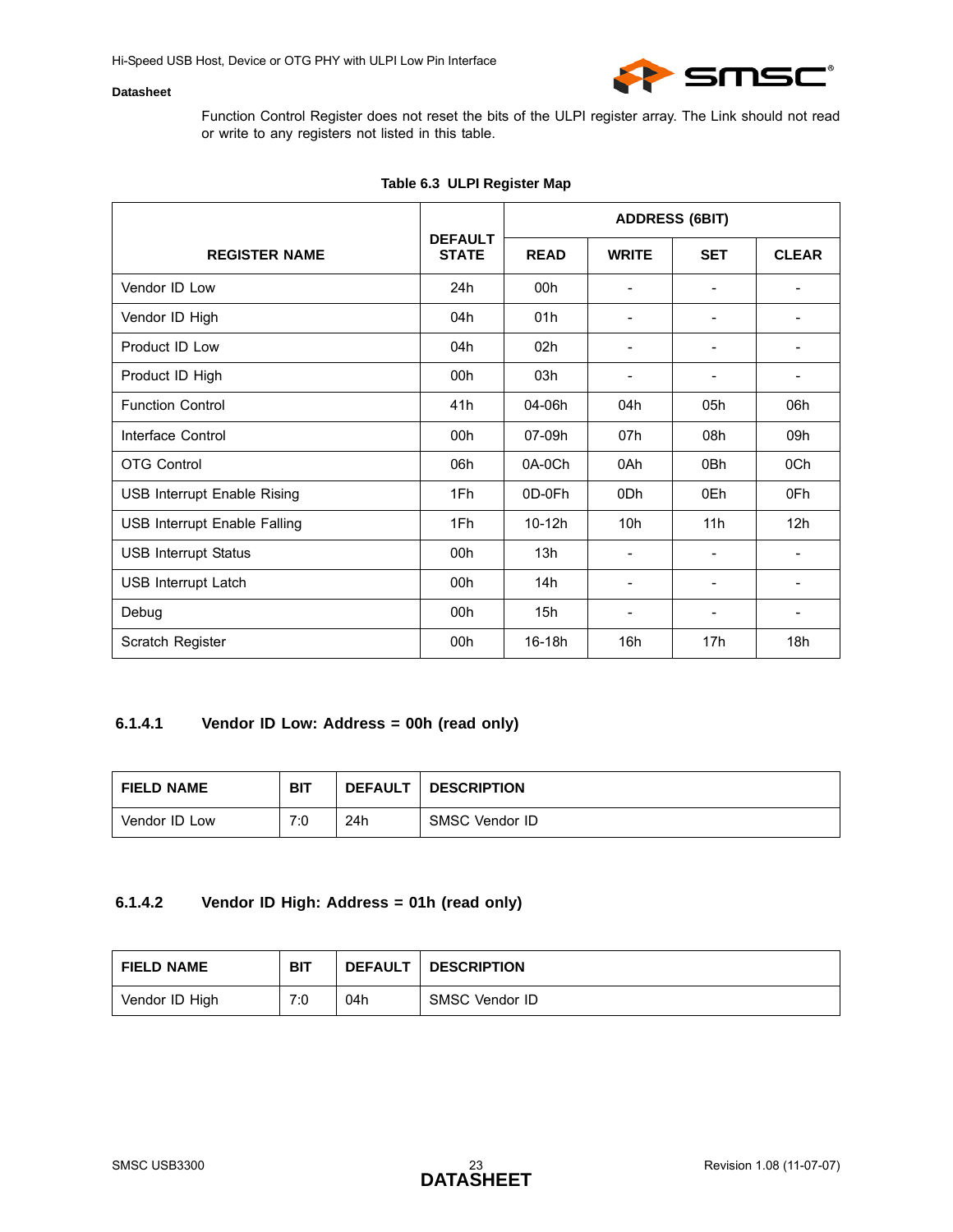

### **6.1.4.3 Product ID Low: Address = 02h (read only)**

| <b>FIELD NAME</b> | <b>BIT</b> | <b>DEFAULT</b> | <b>DESCRIPTION</b>          |
|-------------------|------------|----------------|-----------------------------|
| Product ID Low    | 7:0        | 04h            | SMSC Product ID revision A0 |

## **6.1.4.4 Vendor ID Low: Address = 03h (read only)**

| <b>FIELD NAME</b> | <b>BIT</b> |     | <b>DEFAULT   DESCRIPTION</b> |
|-------------------|------------|-----|------------------------------|
| Product ID High   | 7:0        | 00h | SMSC Product ID revision A0  |

## **6.1.4.5 Function Control: Address = 04-06h (read), 04h (write), 05h (set), 06h (clear)**

| <b>FIELD NAME</b> | <b>BIT</b> | <b>DEFAULT</b>  | <b>DESCRIPTION</b>                                                                                                                                                                                                           |
|-------------------|------------|-----------------|------------------------------------------------------------------------------------------------------------------------------------------------------------------------------------------------------------------------------|
| XcvrSelect[1:0]   | 1:0        | 01 <sub>b</sub> | Selects the required transceiver speed.<br>00b: Enables HS transceiver<br>01b: Enables FS transceiver<br>10b: Enables LS transceiver<br>11b: Enables FS transceiver for LS packets (FS preamble<br>automatically pre-pended) |
| <b>TermSelect</b> | 2          | 0 <sub>b</sub>  | Controls the DP and DM termination depending on XcvrSelect,<br>OpMode, DpPulldown, and DmPulldown. The Dp and DM<br>termination is detailed in Table 6.8, "DP/DM termination vs.<br>Signaling Mode".                         |
| OpMode            | 4:3        | 00 <sub>b</sub> | Selects the required bit encoding style during transmit.<br>00b: Normal Operation<br>01b: Non-Driving<br>10b: Disable bit-stuff and NRZI encoding<br>11b: Reserved                                                           |
| Reset             | 5          | 0 <sub>b</sub>  | Active high transceiver reset. This reset does not reset the ULPI<br>interface or register set. Automatically clears after reset is<br>complete.                                                                             |
| SuspendM          | 6          | 1 <sub>b</sub>  | Active low PHY suspend. When cleared the PHY will enter Low<br>Power Mode as detailed in Section 6.1.9, "Low Power Mode".<br>Automatically set when exiting Low Power Mode.                                                  |
| Reserved          | 7          | 0 <sub>b</sub>  | Driven low.                                                                                                                                                                                                                  |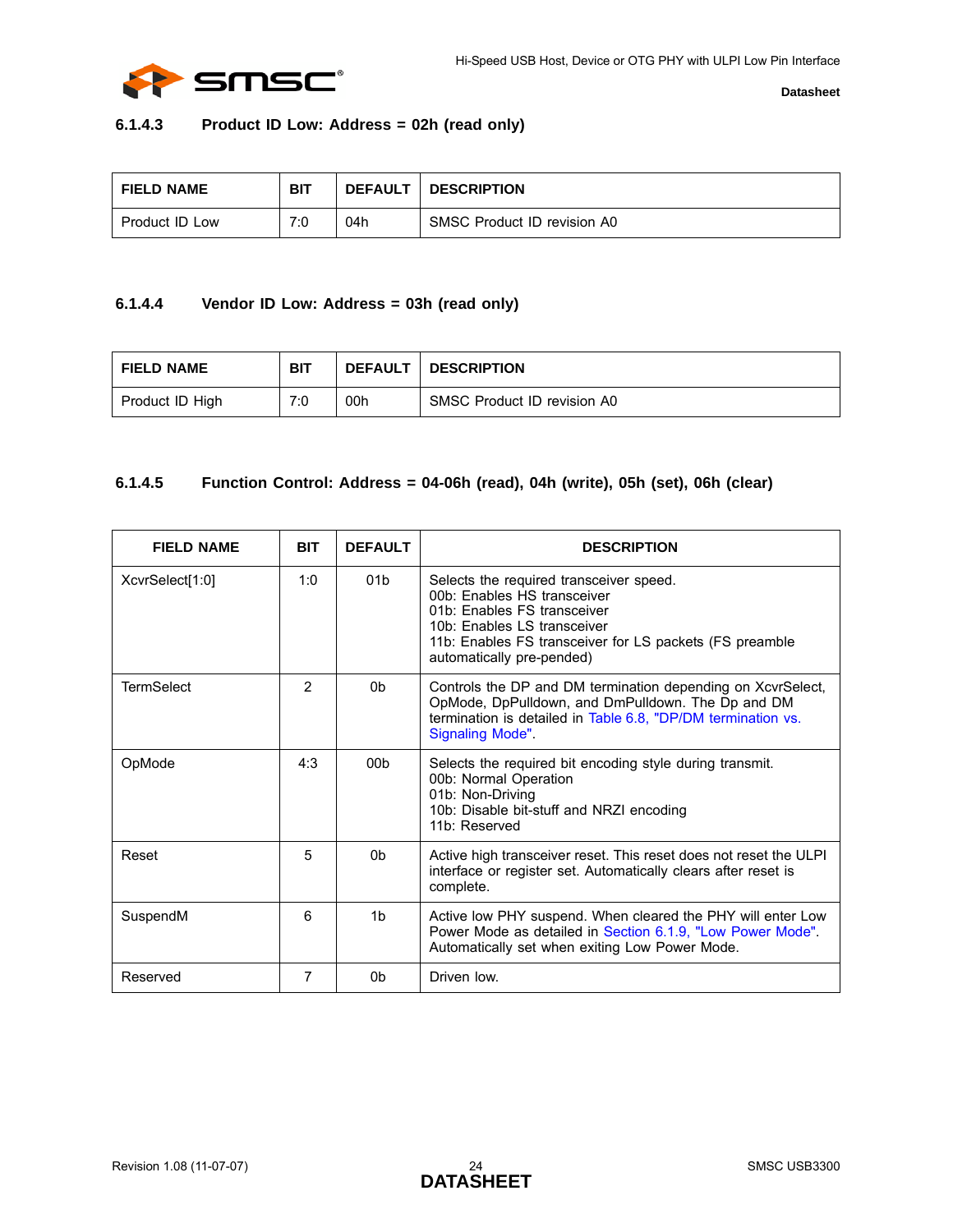

### **6.1.4.6 Interface Control: Address = 07-09h (read), 07h (write), 08h (set), 09h (clear)**

| <b>FIELD NAME</b>          | <b>BIT</b>     | <b>DEFAULT</b> | <b>DESCRIPTION</b>                                                                                                                                             |
|----------------------------|----------------|----------------|----------------------------------------------------------------------------------------------------------------------------------------------------------------|
| 6-pin FsLsSerialMode       | $\Omega$       | 0b             | Changes the ULPI interface to a 6-pin Serial Mode. The PHY will<br>automatically clear this bit when exiting serial mode.                                      |
| 3-pin FsLsSerialMode       | 1              | 0b             | Changes the ULPI interface to a 3-pin Serial Mode. The PHY will<br>automatically clear this bit when exiting serial mode.                                      |
| Reserved                   | $\overline{2}$ | 0 <sub>b</sub> | Driven low                                                                                                                                                     |
| ClockSuspendM              | 3              | 0 <sub>b</sub> | Enables Link to turn on 60MHz CLKOUT in serial mode.<br>0b: Disable clock in serial mode.<br>1b: Enable clock in serial mode.                                  |
| AutoResume                 | 4              | 0 <sub>b</sub> | Only applicable in Host mode. Enables the PHY to automatically<br>transmit resume signaling. This function is detailed in Section<br>6.1.7.4, "Host Resume K". |
| <b>IndicatorComplement</b> | 5              | 0b             | Inverts the EXTVBUS signal. This function is detailed in Section<br>6.5.4, "External Vbus Indicator"                                                           |
| <b>IndicatorPassThru</b>   | 6              | 0b             | Disables anding the internal VBUS comparator with the<br>EXTVBUS input when asserted. This function is detailed in<br>Section 6.5.4                            |
| InterfaceProtectDisable    | 7              | 0 <sub>b</sub> | Used to disable the integrated STP pull-up resistor used for<br>interface protection. This function is detailed in Section 6.1.9.3,<br>"Interface Protection". |

## **6.1.4.7 OTG Control: Address = 0A-0Ch (read), 0Ah (write), 0Bh (set), 0Ch (clear)**

| <b>FIELD NAME</b> | <b>BIT</b> | <b>DEFAULT</b> | <b>DESCRIPTION</b>                                                                                                                                                                                                    |
|-------------------|------------|----------------|-----------------------------------------------------------------------------------------------------------------------------------------------------------------------------------------------------------------------|
| <b>IdPullup</b>   | 0          | 0b             | Connects a pull-up resistor from the ID pin to VDD3.3<br>Ob: Disables the pull-up resistor<br>1b: Enables the pull-up resistor                                                                                        |
| <b>DpPulldown</b> | 1          | 1b             | Enables the 15k Ohm pull-down resistor on DP.<br>Ob: Pull-down resistor not connected to DP<br>1b: Pull-down resistor connected to DP                                                                                 |
| <b>DmPulldown</b> | 2          | 1b             | Enables the 15k Ohm pull-down resistor on DM.<br>0b: Pull-down resistor not connected to DM<br>1b: Pull-down resistor connected to DM                                                                                 |
| DischrqVbus       | 3          | 0b             | This bit is only used during SRP. Connects a resistor from VBUS<br>to ground to discharge VBUS.<br>0b: disconnect resistor from VBUS to ground<br>1b: connect resistor from VBUS to ground                            |
| ChrqVbus          | 4          | 0b             | This bit is only used during SRP. Connects a resistor from VBUS<br>to VDD3.3 to charge VBUS above the SessValid threshold.<br>Ob: disconnect resistor from VBUS to VDD3.3<br>1b: connect resistor from VBUS to VDD3.3 |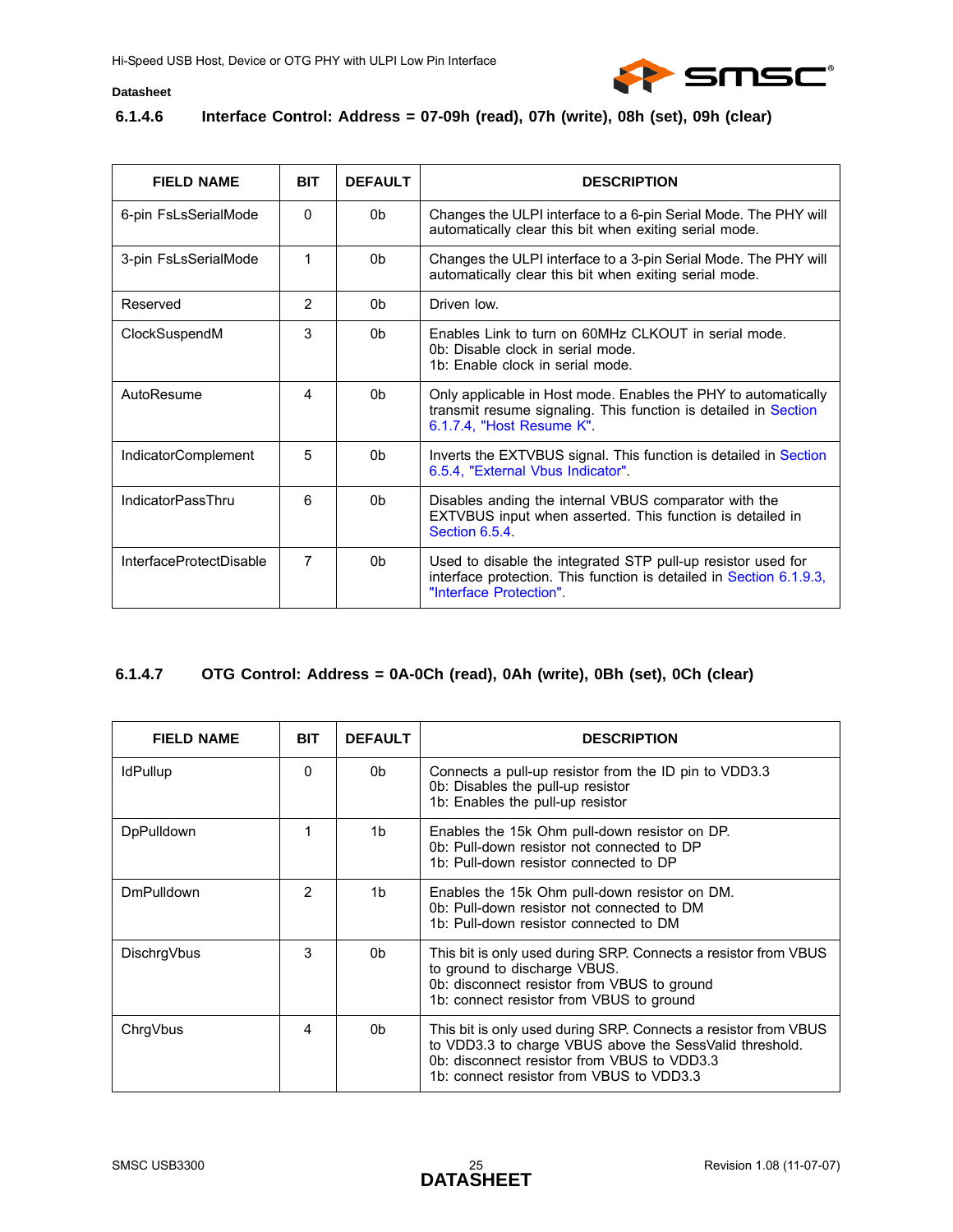

| <b>FIELD NAME</b>            | <b>BIT</b> | <b>DEFAULT</b> | <b>DESCRIPTION</b>                                                                                                                                                                                                                                      |
|------------------------------|------------|----------------|---------------------------------------------------------------------------------------------------------------------------------------------------------------------------------------------------------------------------------------------------------|
| <b>DrvVbus</b>               | 5          | 0b             | Used to enable external 5 volt supply to drive 5 volts on VBUS.<br>This signal is or'ed with DrvVbusExternal.<br>0b: do not drive VBUS<br>1b: drive VBUS                                                                                                |
| DrvVbusExternal              | 6          | 0b             | Used to enable external 5 volt supply to drive 5 volts on VBUS.<br>This signal is or'ed with DrvVbus.<br>0b: do not drive VBUS<br>1b: drive VBUS                                                                                                        |
| UseExternalVbus<br>Indicator | 7          | 0b             | Tells the PHY to use an external VBUS over-current or voltage<br>indicator. This function is detailed in Section 6.5.4, "External<br>Vbus Indicator"<br>0b: Use the internal VbusValid comparator<br>1b: Use the EXTVBUS input as for VbusValid signal. |

## **6.1.4.8 USB Interrupt Enable Rising: Address = 0D-0Fh (read), 0Dh (write), 0Eh (set), 0Fh (clear)**

| <b>FIELD NAME</b>     | <b>BIT</b> | <b>DEFAULT</b> | <b>DESCRIPTION</b>                                                                                                      |  |  |
|-----------------------|------------|----------------|-------------------------------------------------------------------------------------------------------------------------|--|--|
| HostDisconnect Rise   | 0          | 1b             | Generate an interrupt event notification when Hostdisconnect<br>changes from low to high. Applicable only in host mode. |  |  |
| <b>VbusValid Rise</b> |            | 1b             | Generate an interrupt event notification when Vbusvalid changes<br>from low to high.                                    |  |  |
| SessValid Rise        | 2          | 1b             | Generate an interrupt event notification when SessValid changes<br>from low to high.                                    |  |  |
| SessEnd Rise          | 3          | 1b             | Generate an interrupt event notification when SessEnd changes<br>from low to high.                                      |  |  |
| <b>IdGnd Rise</b>     | 4          | 1b             | Generate an interrupt event notification when IdGnd changes<br>from low to high.                                        |  |  |
| Reserved              | 7:5        | 0h             | Driven low.                                                                                                             |  |  |

## **6.1.4.9 USB Interrupt Enable Falling: Address = 10-12h (read), 10h (write), 11h (set), 12h (clear)**

| <b>FIELD NAME</b>   | <b>BIT</b> | <b>DEFAULT</b>                                                                                                                | <b>DESCRIPTION</b>                                                                   |  |
|---------------------|------------|-------------------------------------------------------------------------------------------------------------------------------|--------------------------------------------------------------------------------------|--|
| HostDisconnect Fall | 0          | Generate an interrupt event notification when Hostdisconnect<br>1b<br>changes from high to low. Applicable only in host mode. |                                                                                      |  |
| VbusValid Fall      |            | 1b                                                                                                                            | Generate an interrupt event notification when Vbusvalid changes<br>from high to low. |  |
| SessValid Fall      | 2          | 1b                                                                                                                            | Generate an interrupt event notification when SessValid changes<br>from high to low. |  |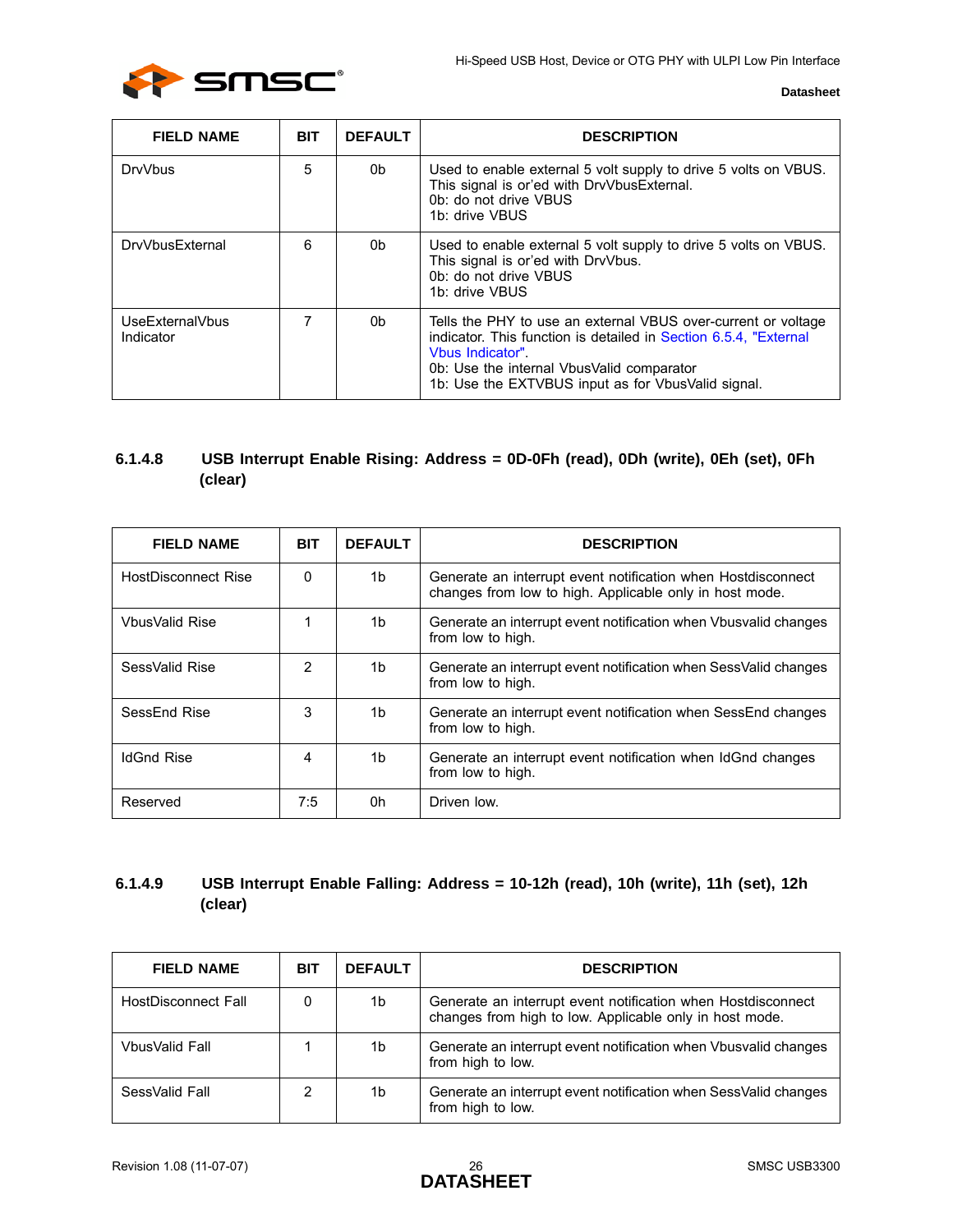

| <b>FIELD NAME</b> | <b>BIT</b> | <b>DEFAULT</b> | <b>DESCRIPTION</b>                                                                 |
|-------------------|------------|----------------|------------------------------------------------------------------------------------|
| SessEnd Fall      | 3          | 1b             | Generate an interrupt event notification when SessEnd changes<br>from high to low. |
| <b>IdGnd Fall</b> | 4          | 1b             | Generate an interrupt event notification when IdGnd changes<br>from high to low.   |
| Reserved          | 7:5        | 0h             | Driven low.                                                                        |

## **6.1.4.10 USB Interrupt Status Register: Address = 13h (read only with auto clear)**

| <b>FIELD NAME</b> | <b>BIT</b> | <b>DEFAULT</b> | <b>DESCRIPTION</b>                                                                 |  |  |
|-------------------|------------|----------------|------------------------------------------------------------------------------------|--|--|
| HostDisconnect    | 0          | 0b             | Current value of the UTMI+ Hostdisconnect output. Applicable<br>only in host mode. |  |  |
| VbusValid         |            | 0b             | Current value of the UTMI+ Vbusvalid output.                                       |  |  |
| SessValid         | 2          | 0b             | Current value of the UTMI+ SessValid output.                                       |  |  |
| SessEnd           | 3          | 0b             | Current value of the UTMI+ SessEnd output.                                         |  |  |
| <b>IdGnd</b>      | 4          | 0b             | Current value of the UTMI+ IdGnd output.                                           |  |  |
| Reserved          | 7:5        | 0h             | Driven low.                                                                        |  |  |

## **6.1.4.11 USB Interrupt Status: Address = 14h (read only with auto clear)**

| <b>FIELD NAME</b>    | <b>BIT</b> | <b>DEFAULT</b> | <b>DESCRIPTION</b>                                                                                                                            |  |  |
|----------------------|------------|----------------|-----------------------------------------------------------------------------------------------------------------------------------------------|--|--|
| HostDisconnect Latch | 0          | 0b.            | Set to 1b by the PHY when an unmasked event occurs on<br>Hostdisconnect. Cleared when this register is read. Applicable<br>only in host mode. |  |  |
| VbusValid Latch      |            | 0b             | Set to 1b by the PHY when an unmasked event occurs on<br>Vbus Valid. Cleared when this register is read.                                      |  |  |
| SessValid Latch      | 2          | 0b             | Set to 1b by the PHY when an unmasked event occurs on<br>SessValid. Cleared when this register is read.                                       |  |  |
| SessEnd Latch        | 3          | 0b             | Set to 1b by the PHY when an unmasked event occurs on<br>SessEnd. Cleared when this register is read.                                         |  |  |
| <b>IdGnd Latch</b>   | 4          | 0b             | Set to 1b by the PHY when an unmasked event occurs on<br>IdGnd. Cleared when this register is read.                                           |  |  |
| Reserved             | 7:5        | 0h             | Driven low.                                                                                                                                   |  |  |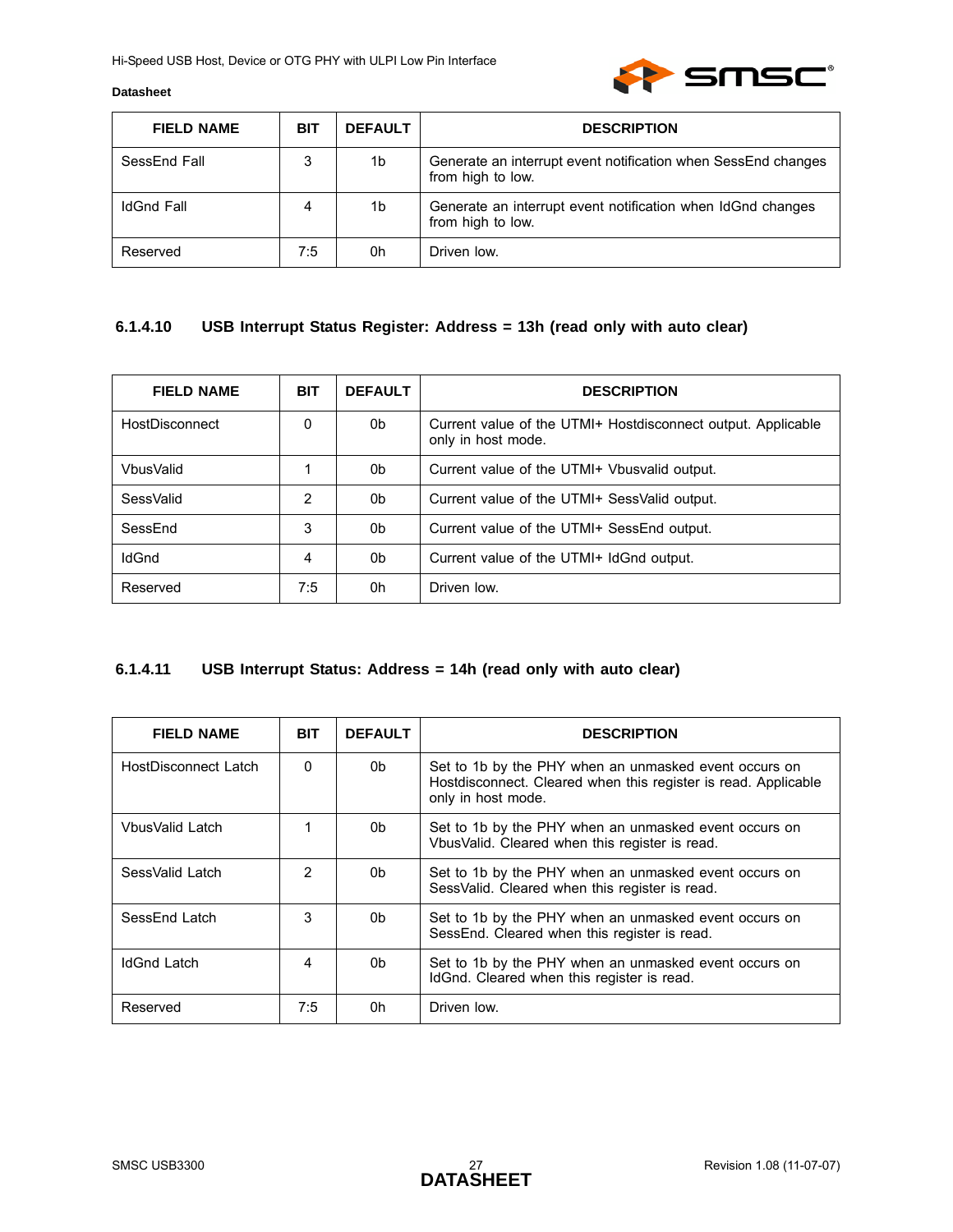

#### **6.1.4.12 Debug Register: Address = 15h (read only)**

| <b>FIELD NAME</b> | <b>BIT</b> | <b>DEFAULT</b>                                    | <b>DESCRIPTION</b>                          |  |
|-------------------|------------|---------------------------------------------------|---------------------------------------------|--|
| Linestate0        |            | Contains the current value of Linestate[0].<br>0b |                                             |  |
| Linestate1        |            | 0b                                                | Contains the current value of Linestate[1]. |  |
| Reserved          | 7:2        | 000000b                                           | Driven low.                                 |  |

### **6.1.4.13 Scratch Register: Address = 16-18h (read), 16h (write), 17h (set), 18h (clear)**

| <b>FIELD NAME</b> | <b>BIT</b> | <b>DEFAULT</b> | <b>DESCRIPTION</b>                                                                                                                                     |
|-------------------|------------|----------------|--------------------------------------------------------------------------------------------------------------------------------------------------------|
| Scratch           | 7:0        | 00h            | Empty register byte for testing purposes. Software can read,<br>write, set, and clear this register and the PHY functionality will<br>not be affected. |

### **6.1.4.14 Carkit Register Access**

The Carkit registers are reserved for SMSC testing and should not be written to or read by the Link.

#### **6.1.4.15 Extended Register Access**

The extended registers are reserved for SMSC testing and should not be written to or read by the Link.

#### **6.1.4.16 Vendor Register Access**

The vendor specific registers are reserved for SMSC testing and should not be written to or read by the Link. The vendor specific registers include the range from 30h to 3Fh.

### <span id="page-27-0"></span>**6.1.5 ULPI Register Access**

A command from the Link begins a ULPI transfer from the Link to the USB3300. Anytime the Link wants to write or read a ULPI register, the Link will need to wait until DIR is low, and then send a Transmit Command Byte (TXD CMD) to the PHY. The TXD CMD byte informs the PHY of the type of data being sent. The TXD CMD is followed by the a data transfer to or from the PHY. [Table 6.4, "ULPI](#page-27-1) [TXD CMD Byte Encoding"](#page-27-1) gives the TXD command byte (TXD CMD) encoding for the USB3300. The upper two bits of the TX CMD instruct the PHY as to what type of packet the Link is transmitting.

<span id="page-27-1"></span>

| <b>COMMAND NAME</b> | <b>CMD</b><br><b>BITS[7:6]</b> | <b>CMD BITS[5:0]</b> | <b>COMMAND DESCRIPTION</b>                                                                                                   |
|---------------------|--------------------------------|----------------------|------------------------------------------------------------------------------------------------------------------------------|
| Idle                | 00b                            | 000000b              | ULPI Idle                                                                                                                    |
| Transmit            | 01 <sub>b</sub>                | 000000b              | USB Transmit Packet with No Packet Identifier<br>(NOPID)                                                                     |
|                     |                                | 00XXXXb              | USB Transmit Packet Identifier (PID) where DATA[3:0]<br>is equal to the 4-bit PID. $P_3P_2P_1P_0$ where $P_3$ is the<br>MSB. |

#### **Table 6.4 ULPI TXD CMD Byte Encoding**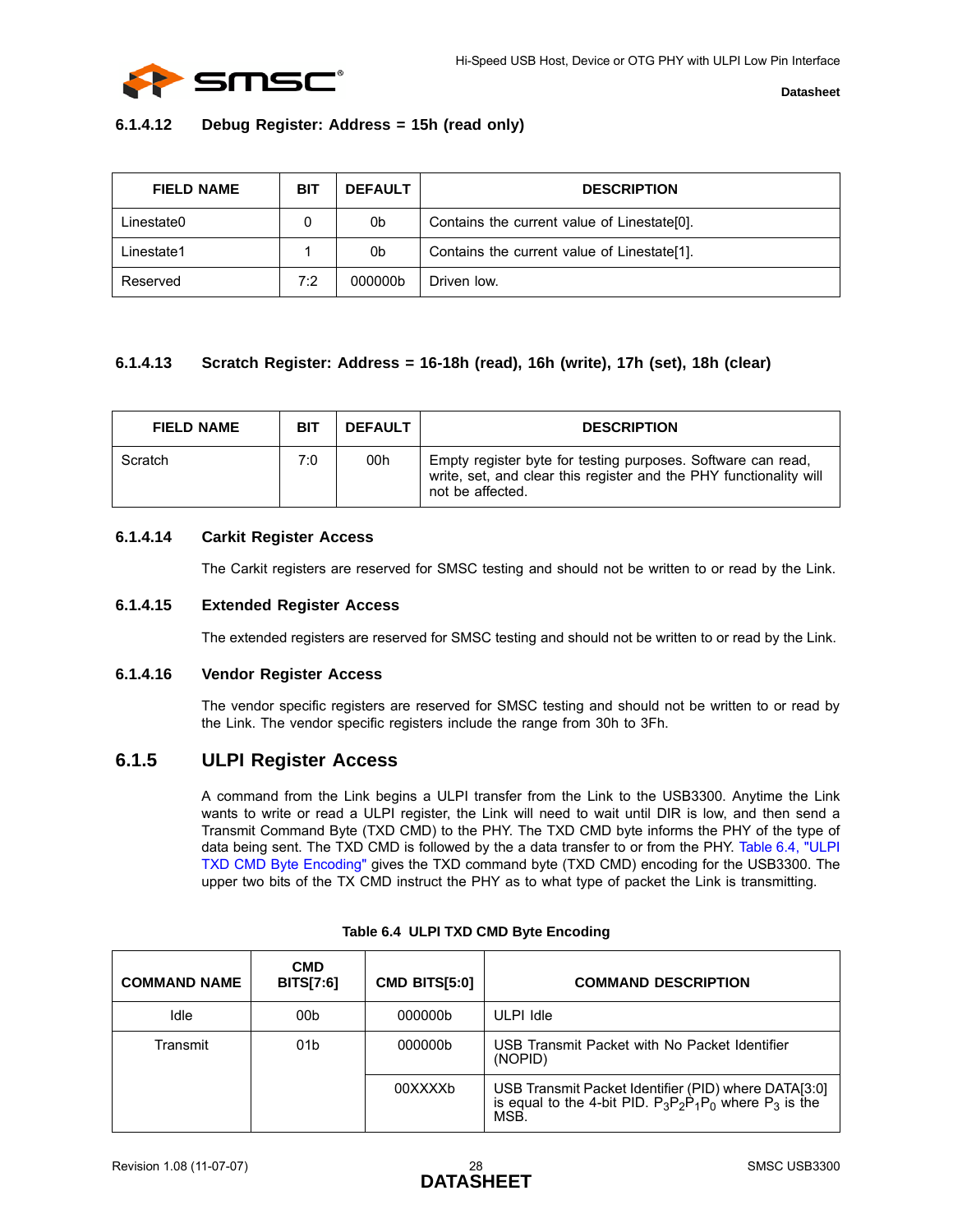

#### **Table 6.4 ULPI TXD CMD Byte Encoding (continued)**

| <b>COMMAND NAME</b> | <b>CMD</b><br><b>BITS[7:6]</b> | <b>CMD BITS[5:0]</b> | <b>COMMAND DESCRIPTION</b>                                                     |
|---------------------|--------------------------------|----------------------|--------------------------------------------------------------------------------|
| Register Write      | 10b                            | XXXXXXb              | Immediate Register Write Command where<br>$DATA[5:0] = 6-bit register address$ |
| Register Read       | 11b                            | XXXXXXb              | Immediate Register Read Command where<br>$DATA[5:0] = 6$ -bit register address |

#### **6.1.5.1 ULPI Register Write**

A ULPI register write operation is given in [Figure 6.4](#page-28-0). The TXD command with a register write DATA[7:6] = 10b is driven by the Link at T0. The register address is encoded into DATA[5:0] of the TXD CMD byte.



**Figure 6.4 ULPI Register Write**

<span id="page-28-0"></span>To write to a register, the Link will wait until DIR is low, and at T0, drive the TXD CMD on the databus. At T2 the PHY will drive NXT high. On the next rising clock edge, T3, the Link will write the register data. At T4 the PHY will accept the register data and the Link will drive an Idle on the bus and drive STP high to signal the end of the data packet. Finally, at T5, the PHY will latch the data into the register and drive NXT low. The Link will pull STP low.

NXT is used to control when the Link drives the register data on the bus. DIR is low throughout this transaction since the PHY is receiving data from the Link. STP is used to end the transaction and data is registered after the de-assertion of STP. After the write operation completes, the Link must drive a ULPI Idle (00h) on the data bus or the USB3300 may decode the bus value as a ULPI command.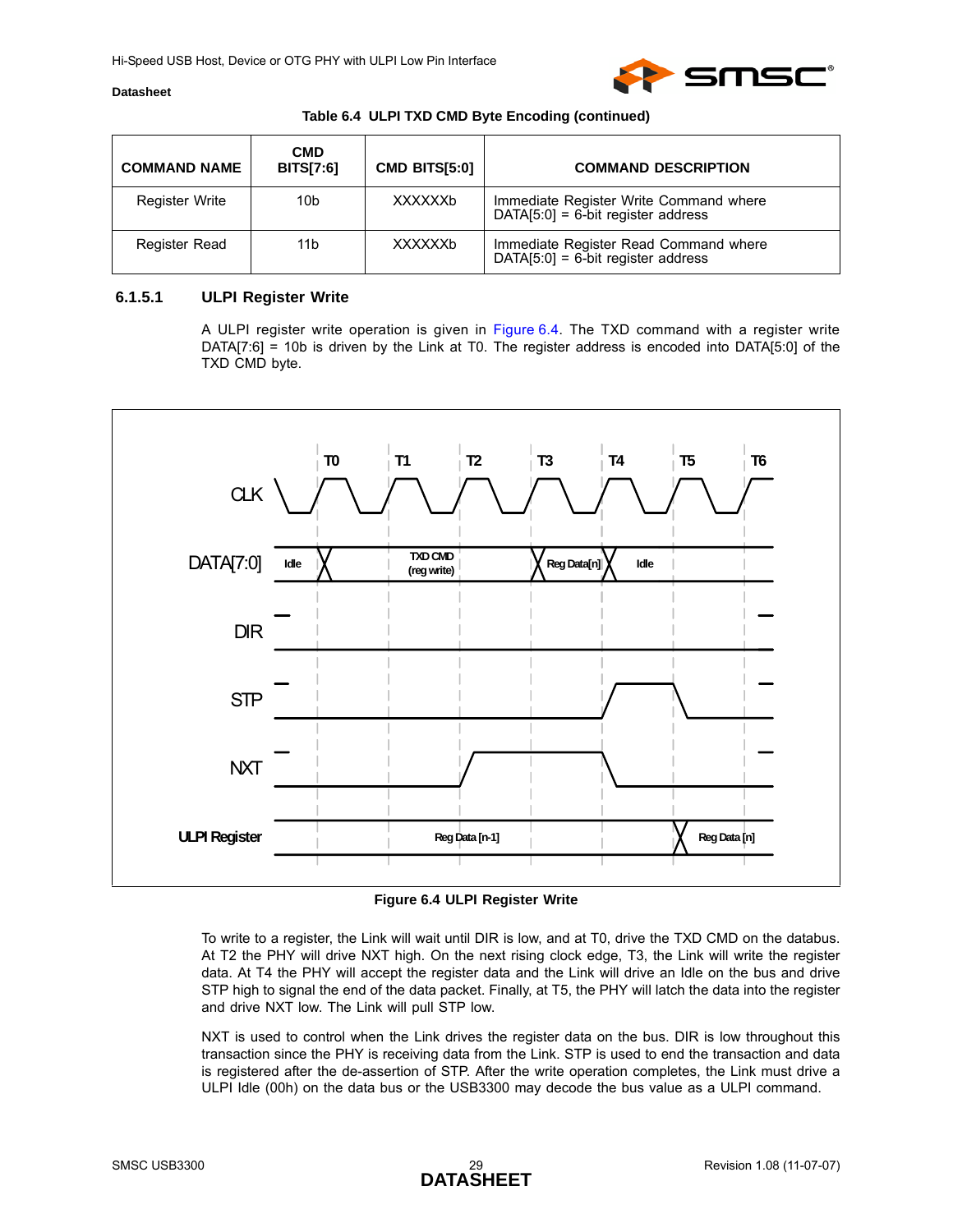

#### **6.1.5.2 ULPI Register Read**

A ULPI register read operation is given in [Figure 6.5](#page-29-1). The Link drives a TXD CMD byte with DATA[7:6] = 11h for a register read. DATA[5:0] of the ULPI TXD command bye contain the register address.



**Figure 6.5 ULPI Register Read**

<span id="page-29-1"></span>At T0, the Link will place the TXD CMD on the databus. At T2, the PHY will bring NXT high, signaling that the Link it is ready to accept the data transfer. At T3, the PHY reads the TXD CMD, determines it is a register read, and asserts DIR to gain control of the bus. The PHY will also de-assert NXT. At T4, the bus ownership has transferred back to the PHY and the PHY drives the requested register onto the databus. At T5, the Link will read the databus and the PHY will drop DIR low returning control of the bus back to the Link. After the turn around cycle, the Link must drive a ULPI Idle command at T6.

## <span id="page-29-0"></span>**6.1.6 ULPI RXD CMD**

The Link needs several more important states of information which were provided by the linestate[1:0], rxactive, rxvalid and rxerror. When an implementing the OTG functions the Vbus and ID pin states must also be transferred into the Link.

ULPI defines a Receive Command Byte (RXD CMD) that contains this information. The Encoding of the RXD CMD byte is given in the [Table 6.5, "ULPI RX CMD Encoding".](#page-30-1)

Transfer of the RXD CMD byte occurs when in Synchronous Mode when the PHY has control of the bus. Transfers of the RXD CMD occur after: a transmit cmd has issued STP, a linestate change when not transmitting, a USB receive, or an interrupt event occurs.

In [Figure 6.2, "ULPI Digital Block Diagram",](#page-19-1) the ULPI Protocol Block determines when to send an RXD CMD. When a linestate change occurs the RXD CMD is sent immediately if the DIR output is low.

When a USB Receive is occurring RXD CMDs are sent when ever NXT = 0 and  $DIR = 1$ . When a USB Transmit occurs the RXD CMDs are returned to the Link after the STP is asserted ending the Link to USB3300 transfer of the bytes to be sent on the transmit.

To summarize a RXD CMD transfer occurs:

- when DIR is low and a linestate change occurs.
- when Vbus and/or ID comparators change state.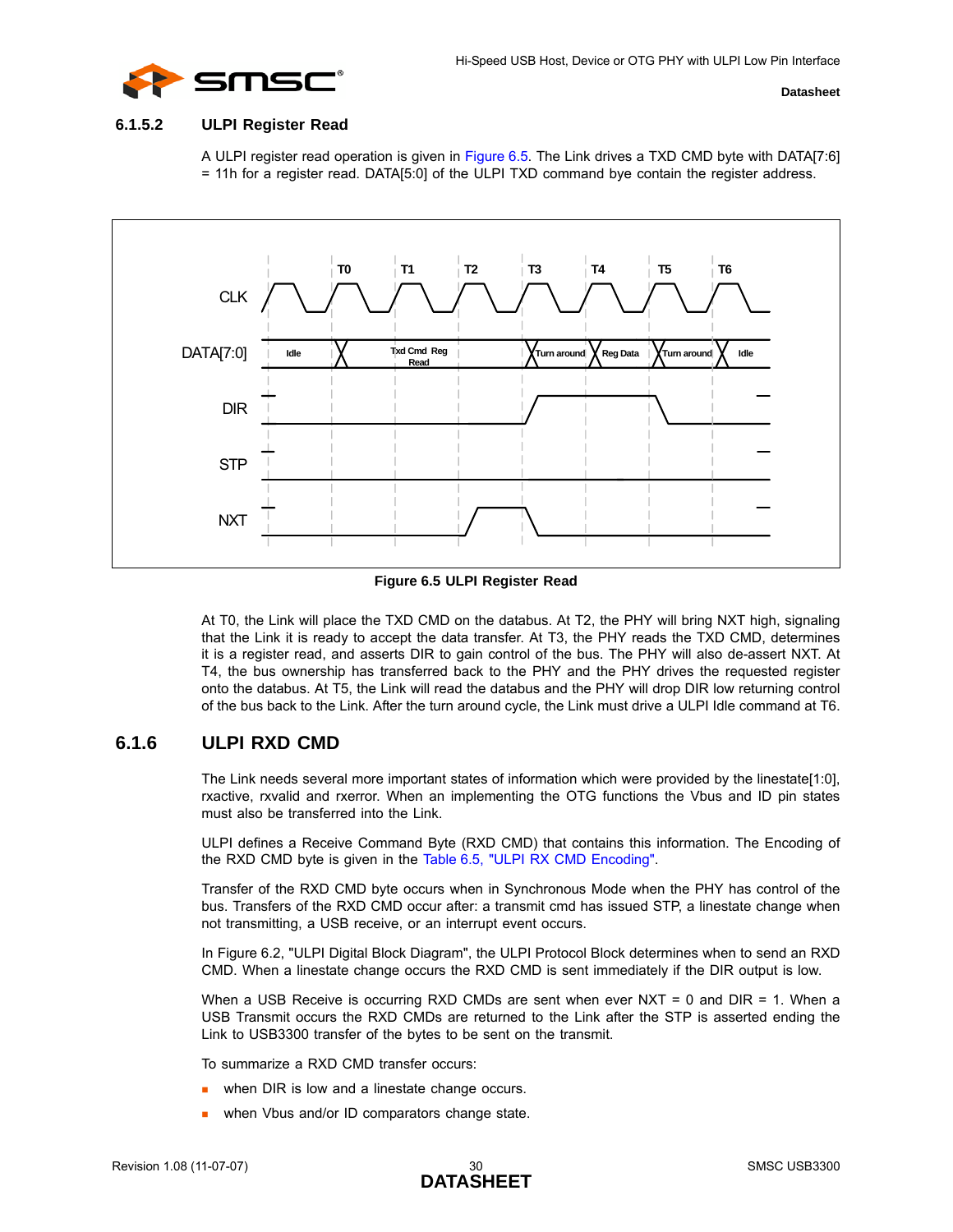

- **during a USB receive when NXT is low.**
- **after STP is asserted during a USB transmit cmd.**

#### **Table 6.5 ULPI RX CMD Encoding**

<span id="page-30-1"></span>

| DATA[7:0] | <b>NAME</b>            | <b>DESCRIPTION AND VALUE</b>                                                    |                                                                                       |                |                |                 |  |  |
|-----------|------------------------|---------------------------------------------------------------------------------|---------------------------------------------------------------------------------------|----------------|----------------|-----------------|--|--|
| [1:0]     | Linestate              | <b>UTMI Linestate Signals</b><br>$DATA[1] = Linear[1]$<br>$DATA[0] = Linear[0]$ |                                                                                       |                |                |                 |  |  |
| [3:2]     | Encoded<br><b>Vbus</b> |                                                                                 | <b>ENCODED VBUS VOLTAGE STATES</b>                                                    |                |                |                 |  |  |
|           | <b>State</b>           | <b>VALUE</b>                                                                    | <b>VBUS VOLTAGE</b>                                                                   | <b>SESSEND</b> | <b>SESSVLD</b> | <b>VBUSVLD2</b> |  |  |
|           |                        | 00                                                                              | $V_{VBUS}$ < $V_{SESS\_END}$                                                          | 1              | $\mathbf{0}$   | $\mathbf{0}$    |  |  |
|           |                        | 01                                                                              | $V_{\text{SESS\_END}}$ < $V_{\text{VBUS}}$ <<br>V <sub>SESS_VLD</sub>                 | 0              | 0              | 0               |  |  |
|           |                        | 10                                                                              | $V_{SESS_VLD}$ < $V_{VBUS}$ <<br>V <sub>VBUS_VLD</sub>                                | X              | 1              | $\mathbf{0}$    |  |  |
|           |                        | 11                                                                              | V <sub>VBUS_VLD</sub> < V <sub>VBUS</sub>                                             | X              | X              | $\mathbf{1}$    |  |  |
| [5:4]     | Rx Event<br>Encoding   |                                                                                 | <b>ENCODED UTMI EVENT SIGNALS</b>                                                     |                |                |                 |  |  |
|           |                        | <b>VALUE</b><br><b>RXACTIVE</b><br><b>RXERROR</b><br><b>HOSTDISCONNECT</b>      |                                                                                       |                |                |                 |  |  |
|           |                        | 00                                                                              | 0                                                                                     | $\mathbf{0}$   |                | 0               |  |  |
|           |                        | 01                                                                              | 1                                                                                     | $\pmb{0}$      |                | 0               |  |  |
|           |                        | 11                                                                              | 1                                                                                     | 1              |                | 0               |  |  |
|           |                        | 10                                                                              | X                                                                                     | X              |                | 1               |  |  |
| [6]       | State of<br>ID pin     | indicates a B device.                                                           | Set to the logic state of the ID pin. A logic low indicates an A device. A logic high |                |                |                 |  |  |
| $[7]$     | Reserved               | Always                                                                          |                                                                                       |                |                |                 |  |  |

#### **Notes:**

- 1. An 'X' is a do not care and can be either a logic 0 or 1.
- 2. The value of VbusValid is defined in [Table 6.10, "External Vbus Indicator Logic".](#page-43-2)

## <span id="page-30-0"></span>**6.1.7 USB3300 Transmitter**

The USB3300 ULPI transmitter fully supports HS, FS, and LS transmit operations. [Figure 6.2, "ULPI](#page-19-1) [Digital Block Diagram"](#page-19-1) shows the high speed, full speed, and low speed transmitter block controlled by ULPI Protocol Block. Encoding of the USB packet follows the bit-stuffing and NRZI outlined in the USB 2.0 specification. Many of these functions are re-used between the high speed and full/low speed transmitters. When using the USB3300, [Table 6.8, "DP/DM termination vs. Signaling Mode"](#page-38-0) should always be used as a guideline on how to configure for various modes of operation. The transmitter decodes the inputs of Xcvrselect, Termselect, opmodes, DpPulldown and DmPulldown to determine what operation is expected. Users must strictly adhere to the modes of operation given in [Table 6.8](#page-38-0).

Several important functions for a device and host are designed in the transmitter blocks.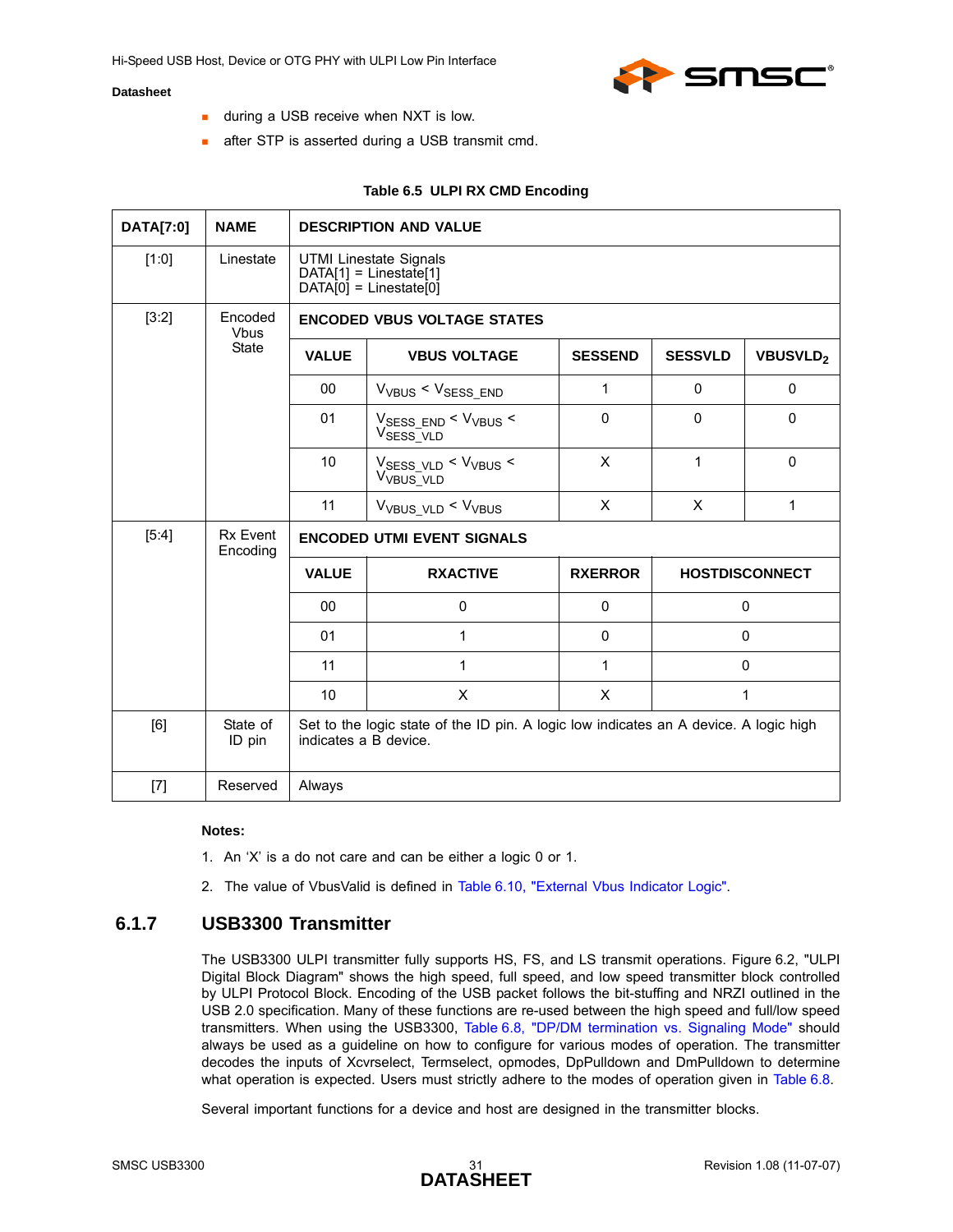

The USB3300 transmitter will transmit a 32-bit long high speed synch before every high speed packet. In full and low speed modes a 8-bit synch is transmitted.

When the device or host needs to chirp for high speed port negotiation, the Opmode Bits=10 will turn off the bit-stuffing and NRZI encoding in the transmitter. At the end of a chirp, the USB3300 Opmode register bits should be changed only after the RXCMD linestate encoding indicates that the transmitter has completed transmitting. Should the opmode be switched to normal bit-stuffing and NRZI encoding before the transmit pipeline is empty, the remaining data in the pipeline may be transmitted in an bitstuff encoding format.

Please refer to the ULPI specification for a detailed discussion of USB reset and HS chirp.

#### **6.1.7.1 High Speed Long EOP**

When operating as a Hi-Speed host, the USB3300 will automatically generate a 40 bit long End of Packet (EOP) after a SOF PID (A5h). The USB3300 determines when to send the 40-bit long EOP by decoding the ULPI TXD CMD bits [3:0] for the SOF. The 40-bit long EOP is only transmitted when the DpPulldown and DmPulldown bits are asserted. The Hi-Speed 40-bit long EOP is used to detect a disconnect in high speed mode.

In device mode, the USB3300 will not send a long EOP after a SOF PID.

#### **6.1.7.2 Low Speed Keep-Alive**

Low speed keep alive is supported by the USB3300. When in Low speed (10b), the USB3300 will send out two Low speed bit times of SE0 when a SOF PID is received.

#### **6.1.7.3 UTMI+ Level 3**

Pre-amble is supported for UTMI+ Level 3 compatibility. When Xcvrselect is set to (11b) in host mode, (dpPulldown and dmPulldown both asserted) the USB3300 will pre-pend a full speed pre-amble before the low speed packet. Full speed rise and fall times are used in this mode. The pre-amble consists of the following: Full speed sync, the encoded pre-PID (C3h) and then full speed idle (DP=1 and DM = 0). A low speed packet follows with a sync, data and a LS EOP.

#### <span id="page-31-0"></span>**6.1.7.4 Host Resume K**

Resume K generation is supported by the USB3300. When the USB3300 exits the suspended low power state, the USB3300, when operating as a host, will transmit a K on DP/DM. The transmitters will end the K with SE0 for two Low Speed bit times. If the USB3300 was operating in high speed mode before the suspend, the host must change to high speed mode before the SE0 ends. SE0 is two low speed bit times which is about 1.2 us.

The ULPI specification has an explicit discussion of the resume sequence and the order of operations required.

In device mode, the resume K will not append a SE0 but release the DP/ DM lines to allow the pull up to return the bus to the correct idle state, depending upon the operational mode of the USB3300. Refer to [Table 6.8, "DP/DM termination vs. Signaling Mode".](#page-38-0)

#### **6.1.7.5 No SYNC and EOP Generation (Opmode 11) (optional)**

UTMI+ defines an opmode 11 where no sync and EOP generation occurs in Hi-Speed operation. This is an option to the ULPI specification and not implemented in the USB3300.

#### **6.1.7.6 Typical USB Transmit with ULPI**

[Figure 6.6, "ULPI Transmit"](#page-32-1) shows a typical USB transmit sequence. A transmit sequence starts by the Link sending a TXD CMD where DATA[7:6] = 01b, DATA[5:4] = 00b, and Data[3:0] = PID. The TX CMD with the PID is followed by transmit data. Form the time the data is clocked into the transmitter it will appear at DP and DM 11 high speed bit times later. This time is the HS\_TX\_START\_DELAY.

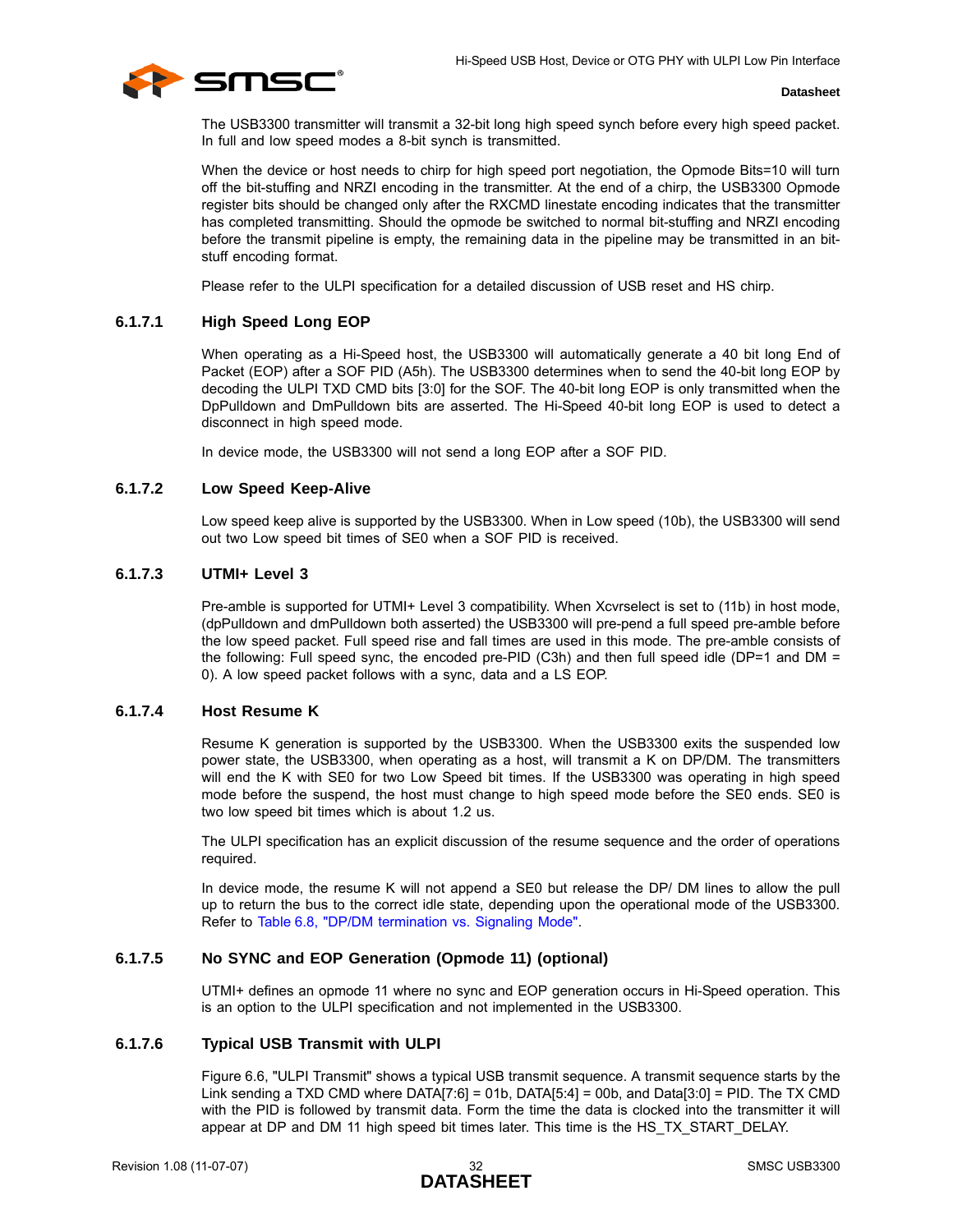



**Figure 6.6 ULPI Transmit**

<span id="page-32-1"></span>During transmit the PHY will use NXT to control the rate of data flow into the PHY. If the USB3300 pipeline is full or bit-stuffing causes the data pipeline to overfill NXT is de-asserted and the Link will hold the value on Data until NXT is asserted. The USB Transmit ends when the Link asserts STP while NXT is asserted. (Note that the Link cannot assert STP with NXT de-asserted since the USB3300 is expecting to fetch another byte from the Link in this state).

Once, the USB3300 completes transmitting, the DP/DM lines return to idle and an RXD CMD is returned to the Link so the inter-packet timers may be updated by linestate.

In the case of Full Speed or Low Speed, once STP is asserted each FS/LS bit transition will generate a RXD CMD since the bit times are relatively slow.

## <span id="page-32-0"></span>**6.1.8 USB3300 Receiver**

The USB3300 ULPI receiver fully supports HS, FS, and LS transmit operations. In all three modes the receiver detects the start of packet and synchronizes to the incoming data packet. In the ULPI protocol, a received packet has the priority and will immediately follow register reads and RXD CMD transfers. [Figure 6.7, "ULPI Receive"](#page-33-1) shows a basic USB packet received by the USB3300 over the ULPI interface.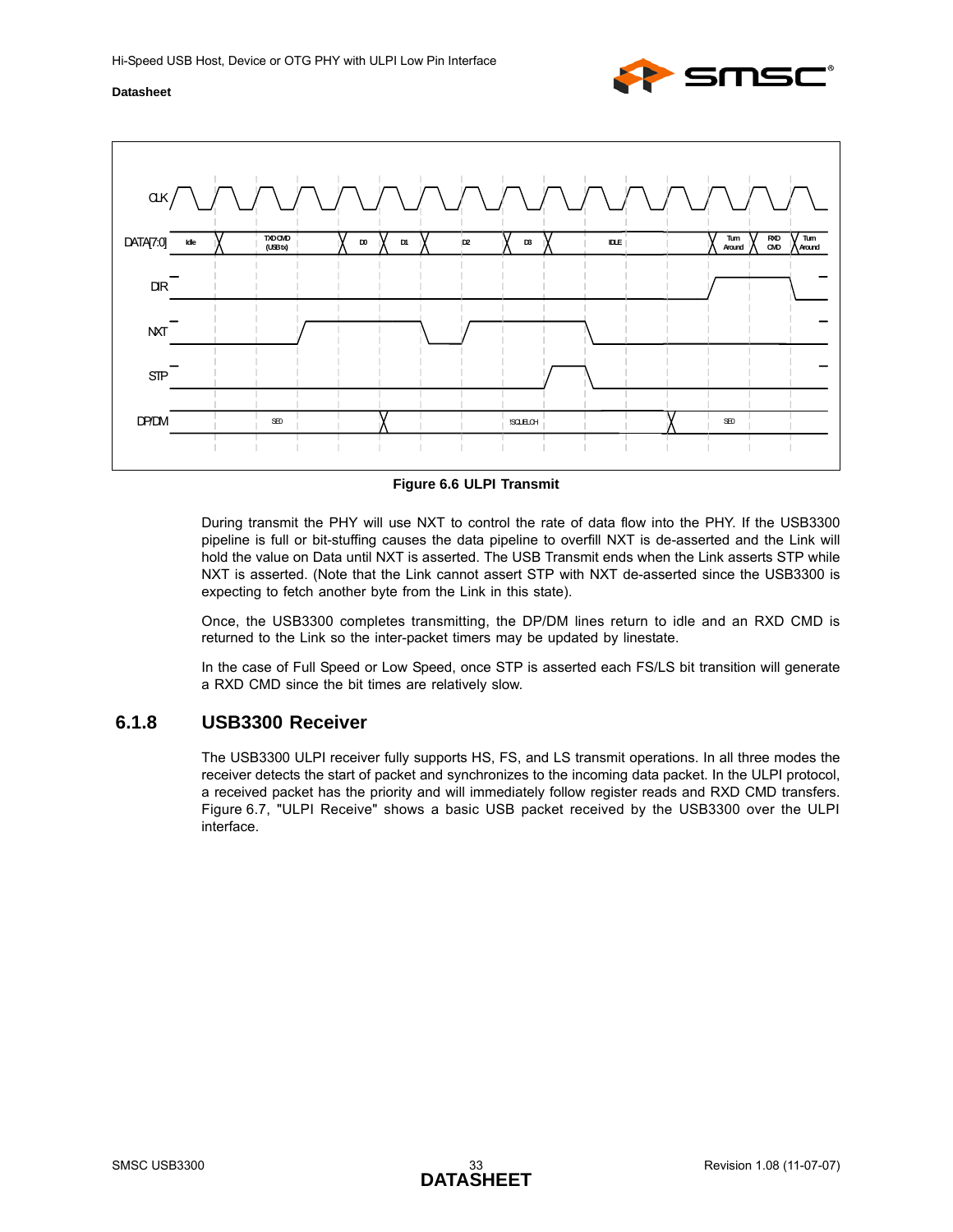



**Figure 6.7 ULPI Receive**

<span id="page-33-1"></span>In [Figure 6.7, "ULPI Receive"](#page-33-1) the PHY asserts DIR to take control of the data bus from the Link. The assertion of DIR and NXT in the same cycle contains additional information that Rxactive has been asserted. When NXT is de-asserted and DIR is asserted, the RXD CMD data is transferred to the Link. After the last byte of the USB receive packet is transferred to the PHY, the linestate will return to idle.

The ULPI full speed receiver operates according to the UTMI/ULPI specification. In the full speed case, the NXT signal will assert only when the Data bus has a valid received data byte. When NXT is low with DIR high, the RXD CMD is driven on the data bus.

In full speed, the USB3300 will not issue a Rxactive de-assertion in the RXD CMD until the DP/DM linestate transition to idle. This prevents the Link from violating the two full speed bit times minimum turn around time.

#### **6.1.8.1 Disconnect Detection**

A High Speed host must detect a disconnect by sampling the transmitter outputs during the long EOP transmitted during a SOF packet. The USB3300 only looks for a high speed disconnect during the long EOP where the period is long enough for the disconnect reflection to return to the host PHY. When a high speed disconnect occurs the USB3300 will return a RXD CMD and set the host disconnect bit in the ULPI interrupt status register (address 13h).

When in FS or LS modes, the Link is expected to handle all disconnect detection.

## <span id="page-33-0"></span>**6.1.9 Low Power Mode**

Low Power Mode is a power down state to save current when the USB session is suspended. The Link controls when the PHY is placed into or out of Low Power Mode. In Low Power Mode all of the circuits are powered down except the interface pins, full speed receiver, VBUS comparators, and ID comparator.

#### **6.1.9.1 Entering Low Power/Suspend Mode**

To enter Low Power Mode, the Link will write a 0 or clear the *SuspendM* bit in the Function Control Register. Once this write is complete, the PHY will assert DIR high and after five rising edges of CLKOUT, drive the clock low. Once the clock is stopped, the PHY will enter a low power state to conserve current.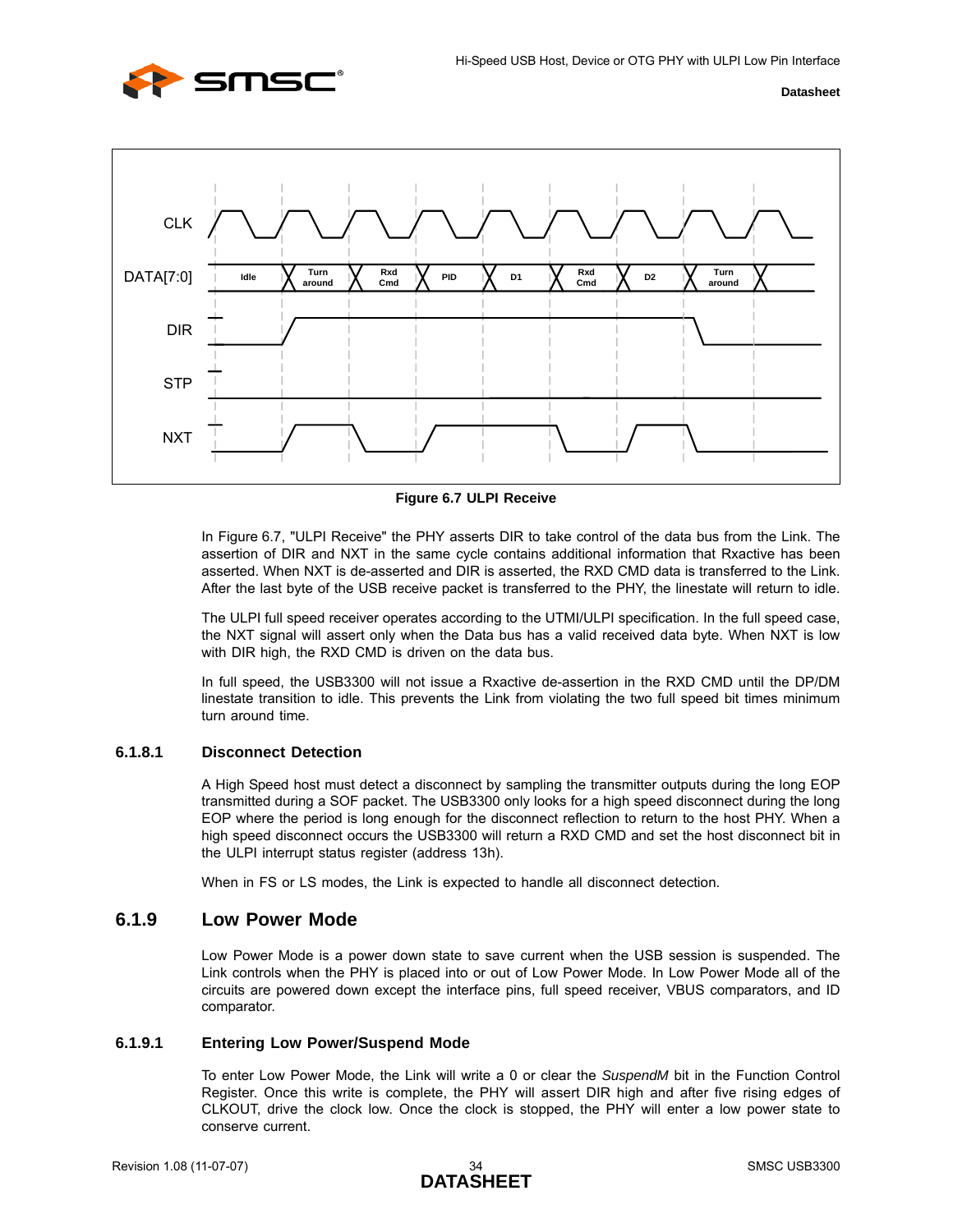



**Figure 6.8 Entering Low Power Mode**

<span id="page-34-0"></span>While in Low Power Mode, the Data interface is redefined so that the Link can monitor Linestate and the Vbus voltage. In Low Power Mode DATA[3:0] are redefined as shown in [Table 6.6, "Interface Signal](#page-34-1) [Mapping During Low Power Mode"](#page-34-1). Linestate[1:0] is the combinational output of the full speed receivers. The "int" or interrupt signal indicates an unmasked interrupt has occurred. When an unmasked interrupt or linestate change has occurred, the Link is notified and can determine if it should wake-up the PHY.

<span id="page-34-1"></span>

| <b>SIGNAL</b> | <b>MAPS TO</b> | <b>DIRECTION</b> | <b>DESCRIPTION</b>                                                                            |  |  |
|---------------|----------------|------------------|-----------------------------------------------------------------------------------------------|--|--|
| linestate[0]  | DATA[0]        | <b>OUT</b>       | Combinatorial linestate[0] driven directly by FS analog receiver.                             |  |  |
| linestate[1]  | DATA[1]        | <b>OUT</b>       | Combinatorial linestate <sup>[1]</sup> driven directly by FS analog receiver.                 |  |  |
| reserved      | DATA[2]        | <b>OUT</b>       | Driven Low                                                                                    |  |  |
| int           | DATA[3]        | <b>OUT</b>       | Active high interrupt indication. Must be asserted whenever any<br>unmasked interrupt occurs. |  |  |
| reserved      | DATA[7:4]      | <b>OUT</b>       | Driven Low                                                                                    |  |  |

|  |  |  |  | Table 6.6 Interface Signal Mapping During Low Power Mode |
|--|--|--|--|----------------------------------------------------------|
|--|--|--|--|----------------------------------------------------------|

An unmasked interrupt can be caused by the following comparators changing state, VbusVld, SessVld, SessEnd, and IdGnd. If any of these signals change state during Low Power Mode and either their rising or falling edge interrupt is enabled, DATA[3] will assert. During Low Power Mode, the VbusVld and SessEnd comparators can have their interrupts masked to lower the suspend current. Refer to [Section 6.1.9.4, "Minimizing Current in Low Power Mode".](#page-36-1)

While in Low Power Mode, the Data bus is driven asynchronously because all of the PHY clocks are stopped during Low Power Mode.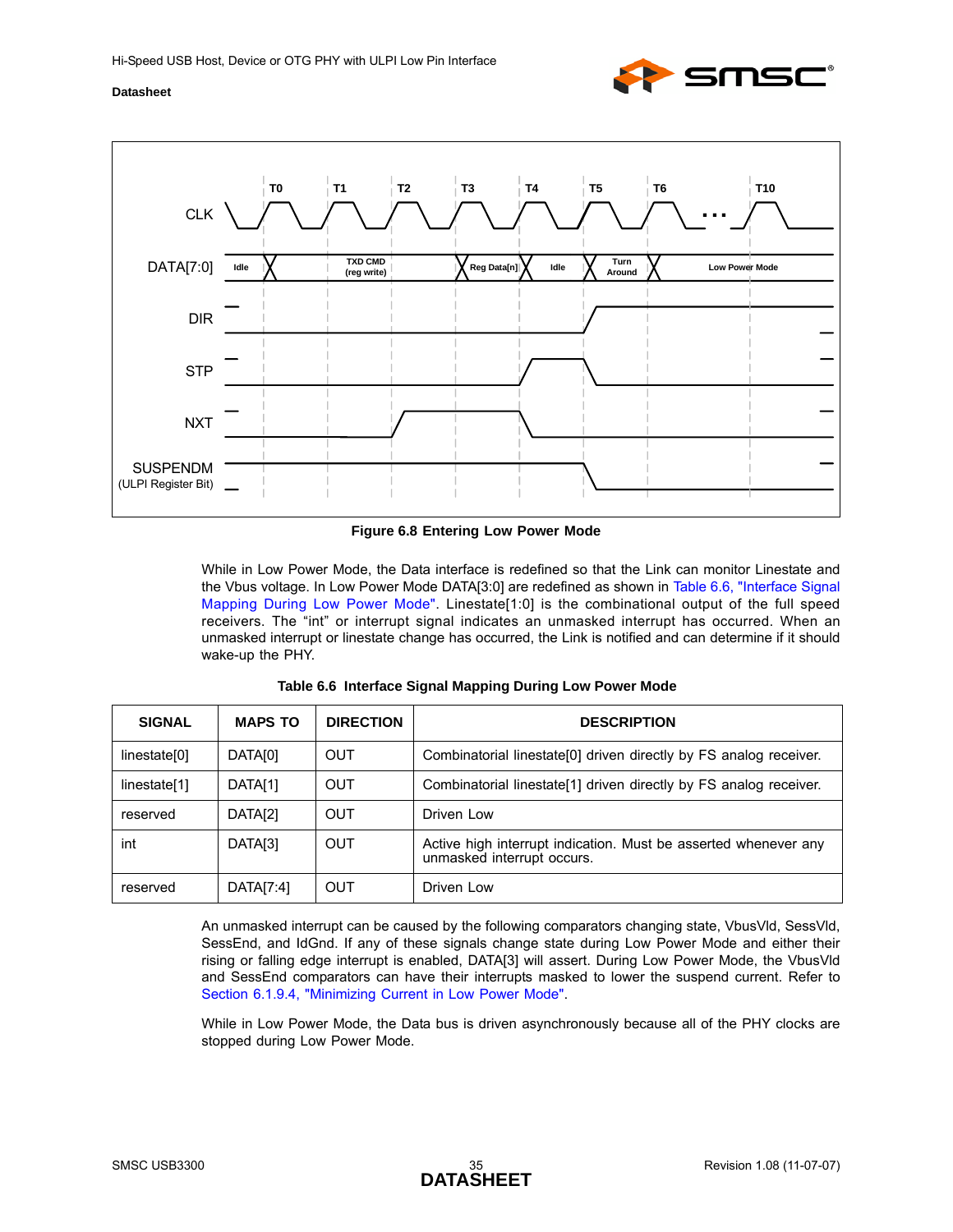

#### **6.1.9.2 Exiting Low Power Mode**

To exit Low Power Mode, the Link will assert STP. Upon the assertion of STP, the USB3300 will begin its start-up procedure. After the PHY start-up is complete, the PHY will start the clock on CLKOUT and de-assert DIR. Once DIR has been de-asserted, the Link can de-assert STP when ready and start operating in Synchronous Mode. The PHY will automatically set the *SuspendM* bit to a 1 in the Function Control register.



**Figure 6.9 Exiting Low Power Mode**

<span id="page-35-0"></span>The time from T0 to T1 is given in [Table 5.2, "Electrical Characteristics: CLKOUT Start-Up," on](#page-14-3) [page 15.](#page-14-3)

Should the Link de-assert STP before DIR is de-asserted, the USB3300 will detect this as a false resume request and return to Low Power Mode. This is detailed in section 3.9.4 of the ULPI 1.1 specification.

#### <span id="page-35-2"></span>**6.1.9.3 Interface Protection**

<span id="page-35-1"></span>ULPI protocol assumes that both the Link and PHY will keep the ULPI data bus driven by either the Link when DIR is low or the PHY when DIR is high. The only exception is when DIR has changed state and a turn around cycle occurs for 1 clock period.

In the design of a USB system, there can be cases where the Link may not be driving the ULPI bus to a known state while DIR is low. Two examples where this can happen is because of a slow Link start-up or a hardware reset.

#### **START UP PROTECTION**

Upon start-up, when the PHY de-asserts DIR, the Link must be ready to receive commands and drive Idle on the data bus. If the Link is not ready to receive commands or drive Idle, it must assert STP before DIR is de-asserted. The Link can then de-assert STP when it has completed its start-up. If the Link doesn't assert STP before it can receive commands, the PHY may interpret the databus state as a TX CMD and transmit invalid data onto the USB bus, or make invalid register writes.

A Link should be designed to have the default POR state of the STP output high and the data bus tristated. The USB3300 has weak pull-downs on the DATA bus to prevent these inputs from floating when not driven.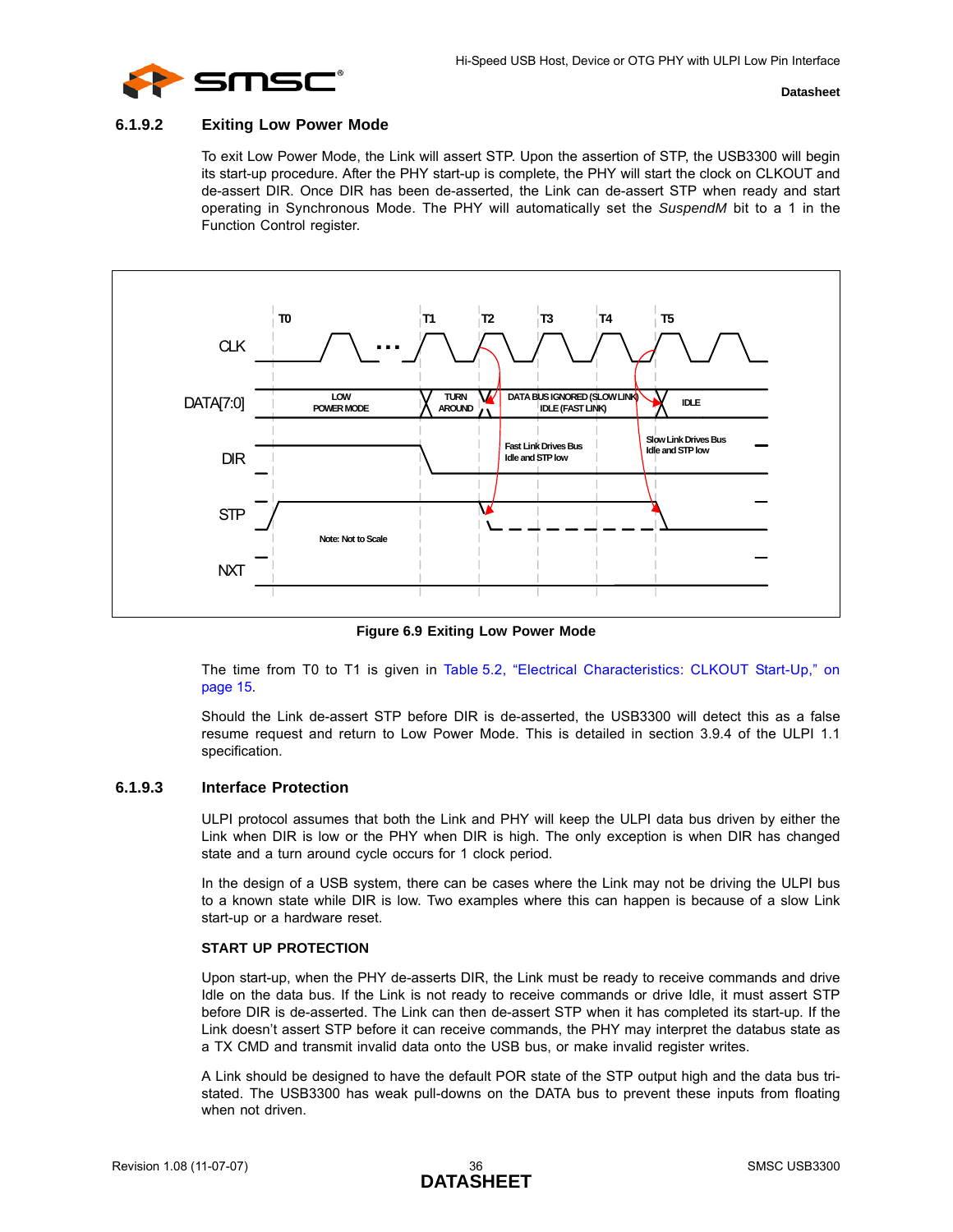

In some cases, a Link may be software configured and not have control of its STP pin until after the PHY has started. In this case, the USB3300 has an internal pull-up on the STP input pad which will pull STP high while the Link's STP output is tri-stated. The STP pull-up resistor is enabled on POR and can be disabled by setting the *InterfaceProtectDisable* bit 7 of the Interface Control register.

The STP pull-up resistor will pull-up the Link's STP input high until the Link configures and drives STP high. Once the Link completes its start-up, STP can be synchronously driven low.

A Link design which drives STP high during POR can disable the pull-up resistor on STP by setting *InterfaceProtectDisable* bit to 1. A motivation for this is to reduce the suspend current. In Low Power Mode, STP is held low, which would draw current through the pull-up resistor on STP.

#### **WARM RESET**

Designers should also consider the case of a warm restart of a Link with a PHY in Low Power Mode. Once the PHY enters Low Power Mode, DIR is asserted and the clock is stopped. The USB3300 looks for STP to be asserted to re-start the clock and then resume normal synchronous operation.

Should the USB3300 be suspended in Low Power Mode, and the Link receives a hardware reset, provision is made to allow the PHY to recover from Low Power Mode and start its clock. If the Link asserts STP on reset, the PHY will exit Low Power Mode and start its clock.

If the Link does not assert STP on reset the interface protection pull-up can be used. When the Link is reset, its STP output will tri-state and the pull-up resistor will pull STP high, signaling the PHY to restart its clock.

#### <span id="page-36-1"></span>**6.1.9.4 Minimizing Current in Low Power Mode**

In order to minimize the suspend current in Low Power Mode, the OTG comparators can be disabled to reduce suspend current. During suspend, the VbusVld and SessEnd comparators are not needed and can be disabled using the USB Interrupt Enable Rise and USB Interrupt Enable Fall registers. By disabling the interrupt in BOTH the rise and fall registers, the SessEnd and VbusVld comparators are turned off. When exiting suspend, the Link should immediately re-enable the comparators if host or OTG functionality is needed.

In addition to disabling the OTG comparators in suspend, the Link may choose to disable the Interface Protect Circuit. By setting the Interface Control, bit 7, *InterfaceProtectDisable* high, the Link can disable the pull-up resistor on STP.

## <span id="page-36-0"></span>**6.1.10 Full Speed/Low Speed Serial Modes**

The USB3300 includes two serial modes to support legacy Links which use either the 3pin or 6pin serial format. To enter either serial mode, the Link will need to write a 1 to the *6-pin FsLsSerialMode* or the *3-pin FsLsSerialMode* bit in the Interface control register. The 6-pin Serial Mode is provided for legacy link designs and is not recommended for new designs.

The serial modes are entered in the same manner as the entry into Low Power Mode. The Link writes the Interface Control register bit for the specific serial mode. The USB3300 will assert DIR and shut off the clock after at least five clock cycles. Then the data bus goes to the format of the serial mode selected.

By default, the PHY will shut off the 60MHz clock to conserve power. Should the Link need the 60Mhz clock to continue during the serial mode of operation, the *ClockSuspendM* bit[3] of the Interface Control Register should be set before entering a serial mode. If set, the 60 Mhz clock will be present during serial modes.

In serial mode, interrupts are possible from unmasked sources. The state of each interrupt source is sampled prior to the assertion of DIR and this is compared against the asynchronous level from interrupt source.

Exiting the serial modes is the same as exiting Low Power Mode. The Link must assert STP to signal the PHY to exit serial mode. Then the PHY can accept a command, DIR is de-asserted and the PHY will wait until the Link de-asserts STP to resume synchronous ULPI operation.

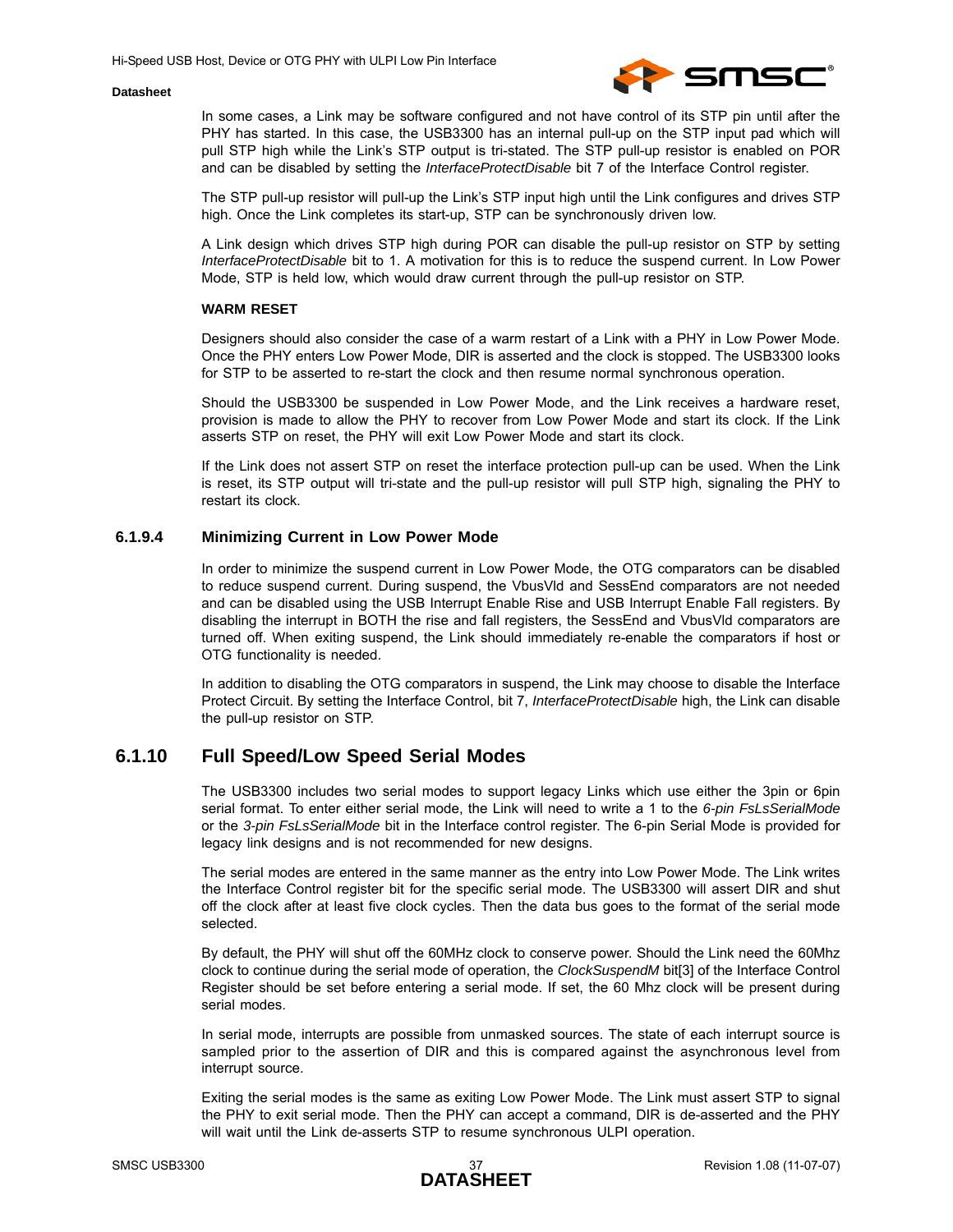

#### **6.1.10.1 3pin FS/LS Serial Mode**

Three pin serial mode utilizes the data bus pins for the serial functions shown in [Table 6.7, "Pin](#page-37-4) [Definitions in 3 pin Serial Mode"](#page-37-4).

<span id="page-37-4"></span>

| <b>SIGNAL</b> | <b>CONNECTED</b><br>ТΟ | <b>DIRECTION</b> | <b>DESCRIPTION</b>                                                                                            |
|---------------|------------------------|------------------|---------------------------------------------------------------------------------------------------------------|
| tx enable     | DATA[0]                | IN               | Active High transmit enable                                                                                   |
| data          | DATA[1]                | 1/O              | Tx differential data on DP/DM when tx enable is high<br>RX differential data from DP/DM when tx enable is low |
| se0           | DATA <sub>[2]</sub>    | I/O              | Tx SE0 on DP/DM when tx enable is high<br>RX SE0 from DP/DM when tx enable is low                             |
| interrupt     | DATA[3]                | OUT              | Asserted when any unmasked interrupt occurs. Active high                                                      |

#### **Table 6.7 Pin Definitions in 3 pin Serial Mode**

## <span id="page-37-0"></span>**6.1.11 Reset Pin**

<span id="page-37-5"></span>The reset input of the USB3300 may be asynchronously asserted and de-asserted so long as it is held in the asserted state continuously for a duration greater than one clkout clock cycle. The reset input may be asserted when the USB3300 clkout signal is not active (i.e. in the suspend state caused by asserting the SuspendM bit) but reset must only be de-asserted when the USB3300 clkout signal is active and the reset has been held asserted for a duration greater than one clkout clock cycle. No other PHY digital input signals may change state for two clkout clock cycles after the de-assertion of the reset signal.

## <span id="page-37-1"></span>**6.2 Hi-Speed USB Transceiver**

The SMSC Hi-Speed USB 2.0 Transceiver consists of four blocks in the lower right corner of [Figure 6.1, "Simplified USB3300 Architecture".](#page-18-2) These four blocks are labeled HS XCVR, FS/LS XCVR, Resistors, and Bias Gen.

## <span id="page-37-2"></span>**6.2.1 High Speed and Full Speed Transceivers**

The USB3300 transceiver meets all requirements in the USB 2.0 specification.

The receivers connect directly to the USB cable. This block contains a separate differential receiver for HS and FS mode. Depending on the mode, the selected receiver provides the serial data stream through the multiplexer to the RX Logic block. The FS mode section of the FS/HS RX block also consists of a single-ended receiver on each of the data lines to determine the correct FS linestate. For HS mode support, the FS/HS RX block contains a squelch circuit to insure that noise is never interpreted as data.

The transmitters connect directly to the USB cable. The block contains a separate differential FS and HS transmitter which receive encoded, bit stuffed, serialized data from the TX Logic block and transmit it onto the USB cable.

## <span id="page-37-3"></span>**6.2.2 Termination Resistors**

The USB3300 transceiver fully integrates all of the USB termination resistors. The USB3300 includes 1.5kΩ pull-up resistors on both DP and DM and a 15kΩ pull-down resistor on both DP and DM. The 45Ω high speed termination resistors are also integrated. These resistors require no tuning or trimming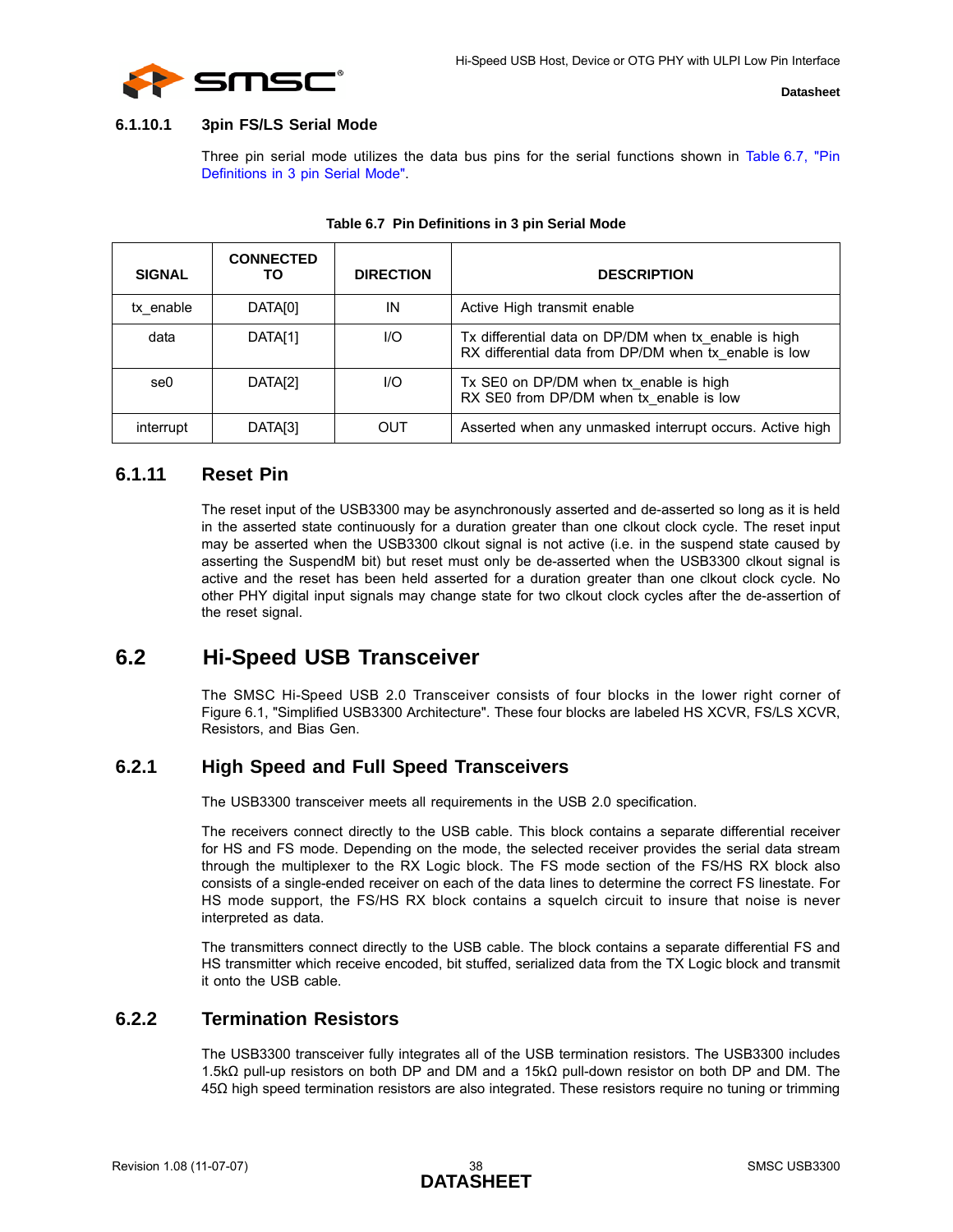

by the Link. The state of the resistors is determined by the operating mode of the PHY. The possible valid resistor combinations are shown in [Table 6.8, "DP/DM termination vs. Signaling Mode"](#page-38-0). Operation is guaranteed in the configurations given in the table below.

- RPU\_DP\_EN activates the 1.5kΩ DP pull-up resistor
- RPU\_DM\_EN activates the 1.5kΩ DM pull-up resistor
- RPD DP\_EN activates the 15kΩ DP pull-down resistor
- **RPD\_DM\_EN activates the 15kΩ DM pull-down resistor**
- **HISTERM** EN activates the 45 $\Omega$  DP and DM high speed termination resistors

#### **Table 6.8 DP/DM termination vs. Signaling Mode**

<span id="page-38-0"></span>

|                                         |                        |                   | <b>REGISTER SETTINGS</b> |                   |                   |                |           | <b>RESISTOR SETTINGS</b> |           |                  |
|-----------------------------------------|------------------------|-------------------|--------------------------|-------------------|-------------------|----------------|-----------|--------------------------|-----------|------------------|
| <b>SIGNALING MODE</b>                   | <b>XCVRSELECT[1:0]</b> | <b>TERMSELECT</b> | OPMODE[1:0]              | <b>DPPULLDOWN</b> | <b>DMPULLDOWN</b> | RPU_DP_EN      | RPU_DM_EN | RPD_DP_EN                | RPD_DM_EN | <b>HSTERM_EN</b> |
| <b>General Settings</b>                 |                        |                   |                          |                   |                   |                |           |                          |           |                  |
| <b>Tri-State Drivers</b>                | <b>XXb</b>             | Xb                | 01 <sub>b</sub>          | Xb                | Xb                | 0 <sub>b</sub> | 0b        | 0b                       | 0b        | 0b               |
| Power-up or Vbus < V <sub>SESSEND</sub> | 01 <sub>b</sub>        | 0 <sub>b</sub>    | 00 <sub>b</sub>          | 1 <sub>b</sub>    | 1 <sub>b</sub>    | 0b             | 0b        | 1 <sub>b</sub>           | 1b        | 0b               |
| <b>Host Settings</b>                    |                        |                   |                          |                   |                   |                |           |                          |           |                  |
| <b>Host Chirp</b>                       | 00 <sub>b</sub>        | 0b                | 10 <sub>b</sub>          | 1b                | 1b                | 0b             | 0b        | 1b                       | 1b        | 1b               |
| Host Hi-Speed                           | 00 <sub>b</sub>        | 0b                | 00 <sub>b</sub>          | 1b                | 1b                | 0b             | 0b        | 1 <sub>b</sub>           | 1b        | 1b               |
| Host Full Speed                         | X <sub>1</sub> b       | 1b                | 00b                      | 1b                | 1b                | 0b             | 0b        | 1 <sub>b</sub>           | 1b        | 0b               |
| Host HS/FS Suspend                      | 01 <sub>b</sub>        | 1b                | 00b                      | 1b                | 1b                | 0b             | 0b        | 1 <sub>b</sub>           | 1b        | 0b               |
| Host HS/FS Resume                       | 01 <sub>b</sub>        | 1b                | 10 <sub>b</sub>          | 1b                | 1b                | 0b             | 0b        | 1b                       | 1b        | 0b               |
| Host low Speed                          | 10 <sub>b</sub>        | 1 <sub>b</sub>    | 00b                      | 1b                | 1 <sub>b</sub>    | 0 <sub>b</sub> | 0b        | 1 <sub>b</sub>           | 1b        | 0b               |
| Host LS Suspend                         | 10 <sub>b</sub>        | 1 <sub>b</sub>    | 00b                      | 1b                | 1b                | 0b             | 0b        | 1 <sub>b</sub>           | 1b        | 0b               |
| Host LS Resume                          | 10 <sub>b</sub>        | 1b                | 10 <sub>b</sub>          | 1b                | 1b                | 0b             | 0b        | 1b                       | 1b        | 0b               |
| Host Test J/Test K                      | 00 <sub>b</sub>        | 0b                | 10 <sub>b</sub>          | 1b                | 1b                | 0b             | 0b        | 1 <sub>b</sub>           | 1b        | 1b               |
| <b>Peripheral Settings</b>              |                        |                   |                          |                   |                   |                |           |                          |           |                  |
| Peripheral Chirp                        | 00 <sub>b</sub>        | 1 <sub>b</sub>    | 10 <sub>b</sub>          | 0 <sub>b</sub>    | 0b                | 1 <sub>b</sub> | 0b        | 0 <sub>b</sub>           | 0b        | 0b               |
| Peripheral HS                           | 00 <sub>b</sub>        | 0b                | 00 <sub>b</sub>          | 0b                | 0b                | 0 <sub>b</sub> | 0b        | 0 <sub>b</sub>           | 0b        | 1 <sub>b</sub>   |
| Peripheral FS                           | 01 <sub>b</sub>        | 1b                | 00b                      | 0b                | 0b                | 1b             | 0b        | 0 <sub>b</sub>           | 0b        | 0b               |
| Peripheral HS/FS Suspend                | 01 <sub>b</sub>        | 1b                | 00 <sub>b</sub>          | 0b                | 0b                | 1b             | 0b        | 0b                       | 0b        | 0b               |
| Peripheral HS/FS Resume                 | 01 <sub>b</sub>        | 1b                | 10 <sub>b</sub>          | 0b                | 0b                | 1b             | 0b        | 0 <sub>b</sub>           | 0b        | 0b               |
| Peripheral LS                           | 10 <sub>b</sub>        | 1b                | 00 <sub>b</sub>          | 0b                | 0b                | 0b             | 1b        | 0b                       | 0b        | 0b               |
| Peripheral LS Suspend                   | 10 <sub>b</sub>        | 1b                | 00 <sub>b</sub>          | 0b                | 0b                | 0b             | 1b        | 0b                       | 0b        | 0b               |

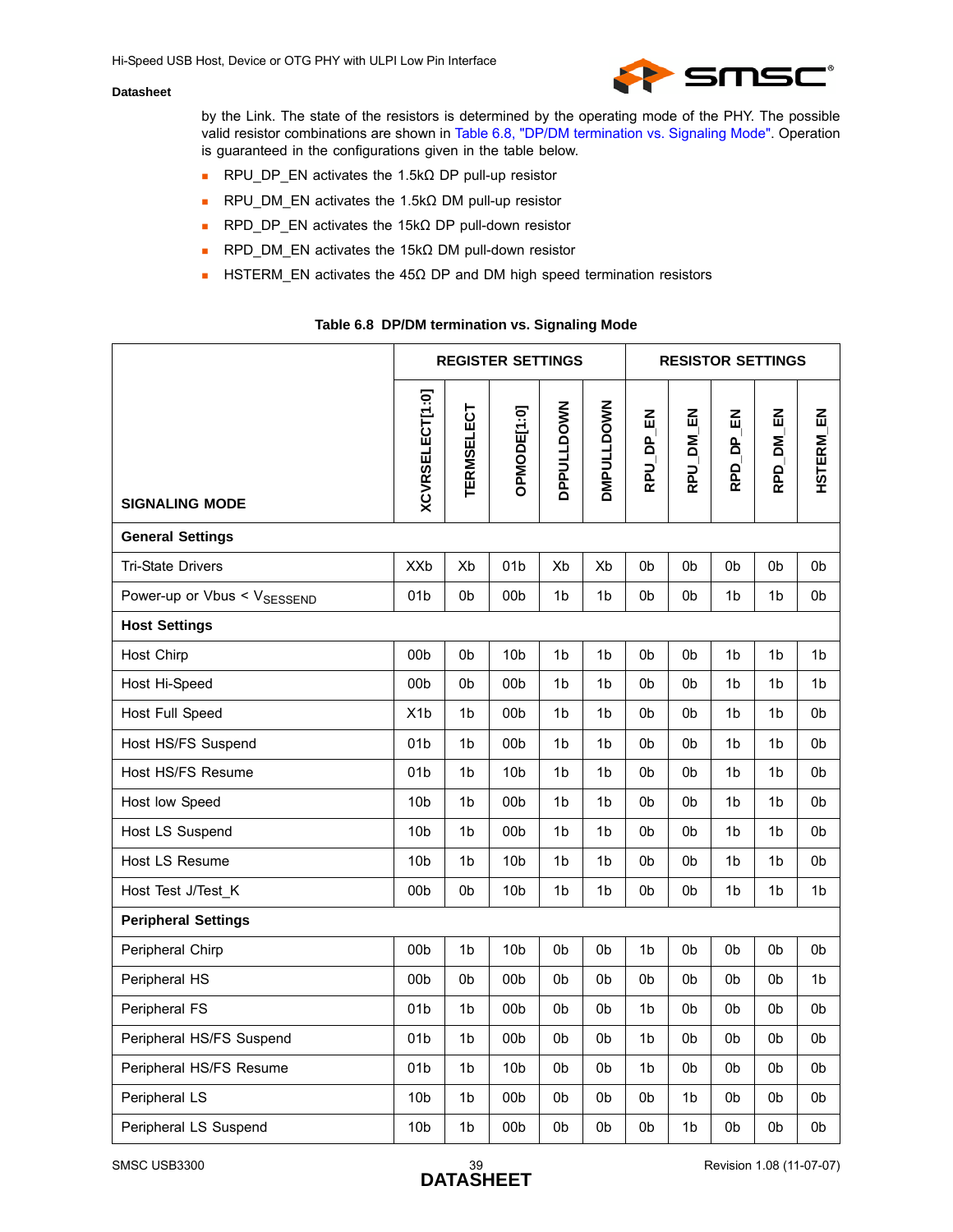

|                                      | <b>REGISTER SETTINGS</b> |                   |                 |                   |                   | <b>RESISTOR SETTINGS</b> |                      |                      |                       |                  |
|--------------------------------------|--------------------------|-------------------|-----------------|-------------------|-------------------|--------------------------|----------------------|----------------------|-----------------------|------------------|
| <b>SIGNALING MODE</b>                | XCVRSELECT[1:0]          | <b>TERMSELECT</b> | OPMODE[1:0]     | <b>DPPULLDOWN</b> | <b>DMPULLDOWN</b> | 룹<br>å<br><b>Dd</b>      | 즶<br>ΣÑ<br><b>Dd</b> | 즚<br>å<br><b>RPD</b> | 즶<br>Σď<br><b>RPD</b> | <b>HSTERM_EN</b> |
| Peripheral LS Resume                 | 10 <sub>b</sub>          | 1 <sub>b</sub>    | 10 <sub>b</sub> | 0b                | 0 <sub>b</sub>    | 0 <sub>b</sub>           | 1 <sub>b</sub>       | 0b                   | 0b                    | 0b               |
| Peripheral Test J/Test K             | 00 <sub>b</sub>          | 0b                | 10 <sub>b</sub> | 0 <sub>b</sub>    | 0 <sub>b</sub>    | 0b                       | 0b                   | 0b                   | 0b                    | 1 <sub>b</sub>   |
| OTG device, Peripheral Chirp         | 00 <sub>b</sub>          | 1 <sub>b</sub>    | 10 <sub>b</sub> | 0b                | 1 <sub>b</sub>    | 1 <sub>b</sub>           | 0b                   | 0b                   | 1 <sub>b</sub>        | 0b               |
| OTG device, Peripheral HS            | 00 <sub>b</sub>          | 0b                | 00 <sub>b</sub> | 0b                | 1b                | 0b                       | 0b                   | 0b                   | 1 <sub>b</sub>        | 1 <sub>b</sub>   |
| OTG device, Peripheral FS            | 01 <sub>b</sub>          | 1 <sub>b</sub>    | 00 <sub>b</sub> | 0b                | 1 <sub>b</sub>    | 1 <sub>b</sub>           | 0b                   | 0b                   | 1 <sub>b</sub>        | 0 <sub>b</sub>   |
| OTG device, Peripheral HS/FS Suspend | 01 <sub>b</sub>          | 1b                | 00 <sub>b</sub> | 0b                | 1b                | 1 <sub>b</sub>           | 0b                   | 0b                   | 1 <sub>b</sub>        | 0b               |
| OTG device, Peripheral HS/FS Resume  | 01 <sub>b</sub>          | 1b                | 10 <sub>b</sub> | 0b                | 1b                | 1 <sub>b</sub>           | 0b                   | 0b                   | 1b                    | 0b               |
| OTG device, Peripheral Test J/Test K | 00 <sub>b</sub>          | 0b                | 10 <sub>b</sub> | 0b                | 1b                | 0b                       | 0b                   | 0b                   | 1b                    | 1b               |

#### **Table 6.8 DP/DM termination vs. Signaling Mode (continued)**

**Note:** This is the same as Table 40, Section 4.4 of the ULPI 1.1 specification.

### <span id="page-39-0"></span>**6.2.3 Bias Generator**

<span id="page-39-2"></span>This block consists of an internal bandgap reference circuit used for generating the driver current and the biasing of the analog circuits. This block requires an external 12KΩ, 1% tolerance, external reference resistor connected from RBIAS to ground.

## <span id="page-39-1"></span>**6.3 Crystal Oscillator and PLL**

The USB3300 uses an internal crystal driver and PLL sub-system to provide a clean 480MHz reference clock that is used by the PHY during both transmit and receive. The USB3300 requires a clean 24MHz crystal or clock as a frequency reference. If the 24MHz reference is noisy or off frequency the PHY may not operate correctly.

The USB3300 can use either a crystal or an external clock oscillator for the 24MHz reference. The crystal is connected to the XI and XO pins as shown in the application diagram, [Figure 7.1](#page-46-2). If a clock oscillator is used the clock should be connected to the XI input and the XO pin left floating. When a external clock is used the XI pin is designed to be driven with a 0 to 3.3 volt signal. When using an external clock the user needs to take care to ensure the external clock source is clean enough to not corrupt the high speed eye performance.

Once the 480MHz PLL has locked to the correct frequency it will drive the CLKOUT pin with a 60MHz clock. The USB3300 is guaranteed to start the clock within the time specified in [Table 5.2, "Electrical](#page-14-3) [Characteristics: CLKOUT Start-Up".](#page-14-3) The USB3300 does not support using an external 60MHz clock input.

For Host Applications the USB3300 implements the ULPI *AutoResume* bit in the Interface Control register. The default *AutoResume* state is 0 and this bit should be enabled for Host applications. For more details please see sections 7.1.77 and 7.9 of the USB specification.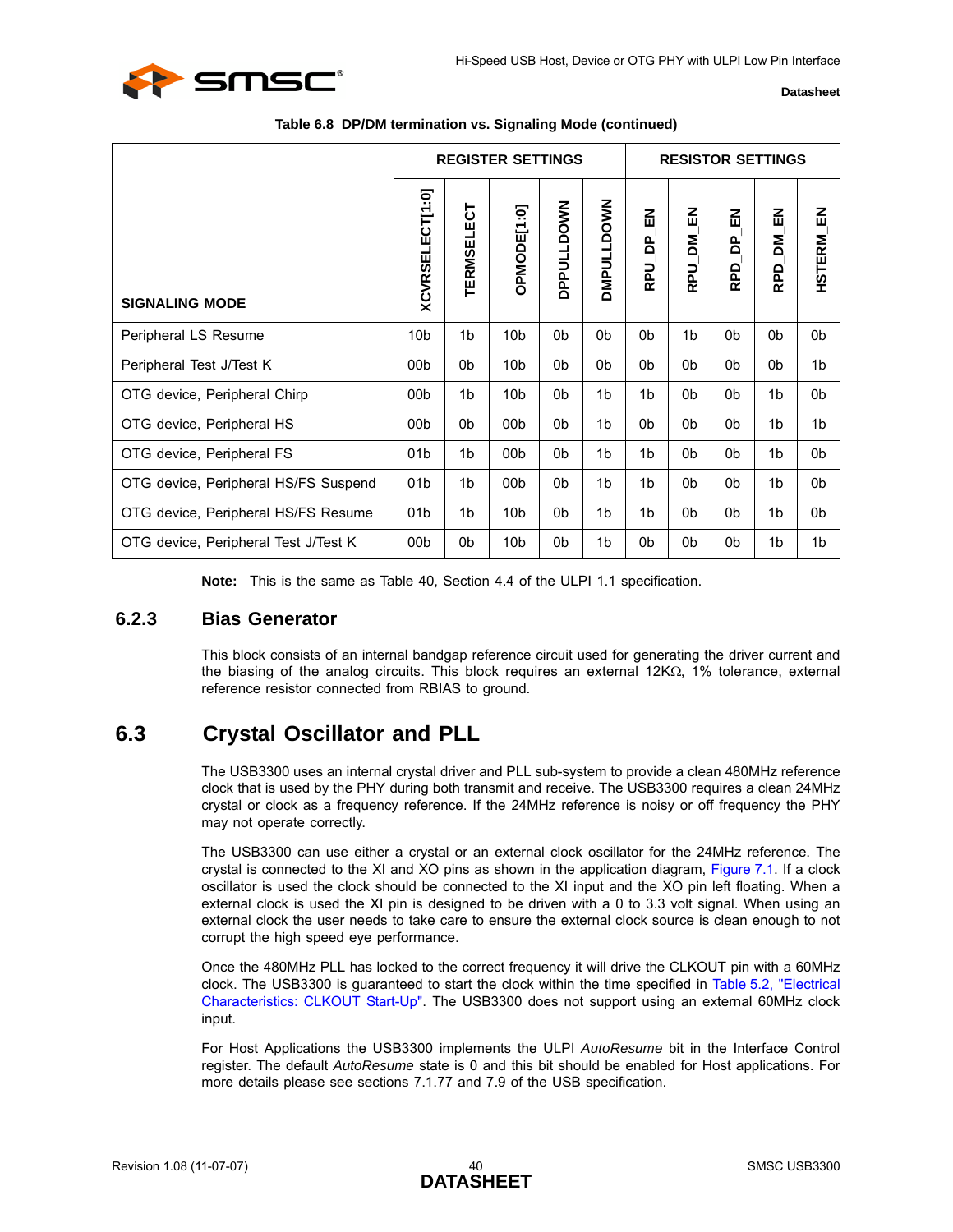

## <span id="page-40-0"></span>**6.4 Internal Regulators and POR**

The USB3300 includes an integrated set of built in power management functions, including a POR generator. Internal regulators enable the USB3300 to be powered from a single 3.3 volt power supply, thereby reducing the bill of materials and simplifying product design.

## <span id="page-40-1"></span>**6.4.1 Internal Regulators**

The USB3300 has two internal regulators that create two 1.8V outputs (labeled VDD1.8 and VDDA1.8) from the 3.3volt power supply input (VDD3.3). Each regulator requires an external 4.7uF +/-20% low ESR bypass capacitor to ensure stability. X5R or X7R ceramic capacitors are recommended since they exhibit an ESR lower that 0.1ohm at frequencies greater than 10kHz.

**Note:** The specific capacitor recommendations for each pin are detailed in [Table 3.1, "USB3300 Pin](#page-9-5) [Definitions 32-Pin QFN Package"](#page-9-5), and shown in [Figure 7.1 USB3300 Application Diagram](#page-46-2) [\(Peripheral\)on page 47.](#page-46-2) The USB3300 regulators are designed to generate a 1.8 volt supply for the USB3300 only. Using the regulators to provide current for other circuits is not recommended and SMSC does not guarantee USB performance or regulator stability.

## <span id="page-40-2"></span>**6.4.2 Power On Reset (POR)**

The USB3300 provides an internal POR circuit that generates a reset pulse once the PHY supplies are stable. This reset will set all of the ULPI registers to their default values and start the PHY in normal operation. Cycling the 3.3 volt power supply is the only method for the PHY to reset the ULPI registers to their default states. The Link can write the registers to their default states at any time in normal operation.

The RESET pin has the same functionality as the RESET register in the Function Control Register.

## <span id="page-40-3"></span>**6.5 USB On-The-Go (OTG) Module**

The USB3300 provides support for USB OTG. OTG allows the USB3300 to be dynamically configured as a host or a device depending on the type of cable inserted into the Mini-AB connector. When the Mini-A plug of a cable is inserted into the Mini-AB connector, the USB device becomes the A-device. When a Mini-B plug is inserted, the device becomes the B-device. The OTG A-device behaves similar to a Host while the B-device behaves similar to a peripheral. The differences are covered in the OTG supplement.

The OTG Module meets all the requirements in the "On-The-Go Supplement to the USB 2.0 Specification". In applications where only Host or Device is required, the OTG Module is unused.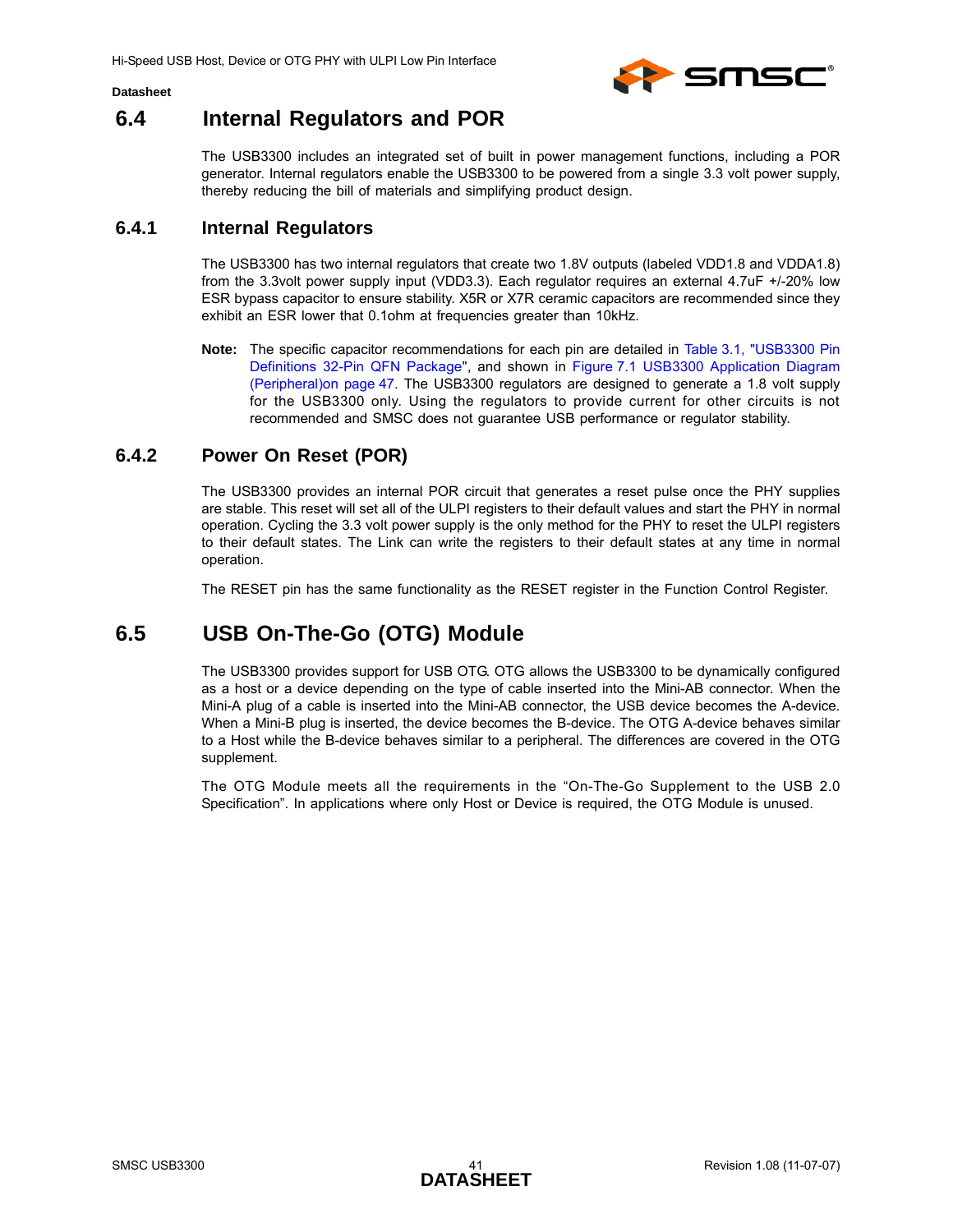



**Figure 6.10 USB3300 On-the-Go Module**

The OTG Module can be broken into 4 main blocks; ID Detection, VBUS Control, Driving External Vbus, and External Vbus Detection. Each of these blocks is covered in the sections below.

## <span id="page-41-1"></span><span id="page-41-0"></span>**6.5.1 ID Detection**

The USB3300 provides an ID pin to determine the type of USB cable connected. When the Mini-A Plug of a USB cable is inserted into the Mini-AB connector, the ID pin is shorted to ground. When the Mini-B Plug is inserted into the Mini-AB connector, the ID pin is allowed to float.

| <b>USB PLUG</b> | <b>OTG ROLE</b> | <b>ID VOLTAGE</b> | <b>IDGND</b> |
|-----------------|-----------------|-------------------|--------------|
|                 | <b>HOST</b>     |                   |              |
| ◡               | PERIPHERAL      | 3.3               |              |

| Table 6.9 IdGnd vs. USB Cable Type |  |  |  |  |  |
|------------------------------------|--|--|--|--|--|
|------------------------------------|--|--|--|--|--|

The USB3300 provides an integrated pull-up resistor and a comparator to detect if the ID pin is floating or grounded. An integrated pull-up resistor is provided to pull the ID pin high to VDD3.3 when a Mini-B plug is inserted and the cable is floating. When a Mini-A plug is connected, the pull-up resistor will

<span id="page-41-2"></span>.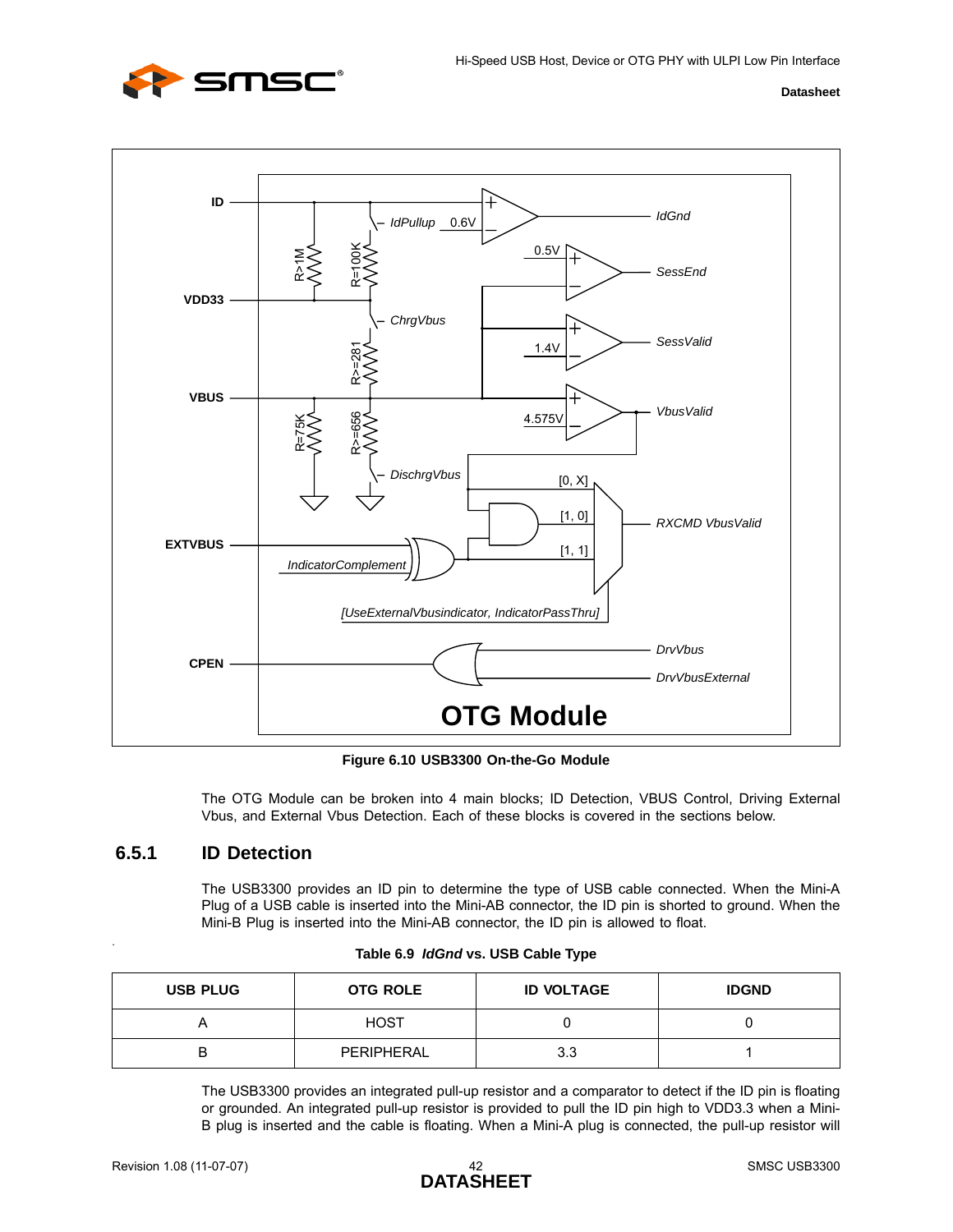

be overpowered and the ID pin will be brought to ground. To save current when a Mini-A Plug is inserted, the ID pull-up resistor can be disabled by clearing the *IdPullUp* bit in the OTG Control register. To prevent the ID pin from floating to a random value, a weak pull-up resistor is provided at all times. The circuits related to the ID comparator are shown in [Figure 6.10, "USB3300 On-the-Go Module"](#page-41-1) and their related parameters are shown in [Table 5.6, "OTG Electrical Characteristics".](#page-17-2)

The status of *IdGnd* can be read by reading the ULPI USB Interrupt Status register, bit 4. It can also be set to generate an interrupt, in host mode, when *IdGnd* changes with the ULPI Interrupt Enable registers.

## <span id="page-42-0"></span>**6.5.2 VBUS Control**

The USB3300 includes all of the Vbus comparators required for OTG. The VbusVld, SessVld, and SessEnd comparators are fully integrated into the USB3300. These comparators are used to ensure the Vbus voltage is the correct value for proper USB operation.

The VbusVld comparator is used by the Link, when configured as an A device, to ensure that the Vbus voltage on the cable is valid. The SessVld comparator is used by the Link when configured as both an A or B device to indicate a session is requested or valid. Finally the SessEnd comparator is used by the B-device to indicate a USB session has ended.

Also included in the VBUS Control block are the resistors used for Vbus pulsing in SRP. The resistors used for VBUS pulsing include a pull-down to ground and a pull-up to VDD3.3.

#### **6.5.2.1 SessEnd Comparator**

The SessEnd comparator is designed to trip when Vbus is less than 0.5 volts. When Vbus goes below 0.5 volts the session is considered to be ended and SessEnd will transition from 0 to 1. The SessEnd compatator can be disabled by clearing this bit in both the rising and falling interrupt enable registers. When disabled the SessEnd bit in the interrupt status register will read 0. The SessEnd comparator trip points are detailed in [Table 5.6](#page-17-2).

#### **6.5.2.2 SessVld Comparator**

The SessVld comparator is used when the PHY is configured as both an A and B device. When configured as an A device, the SessVld is used to detect Session Request protocol (SRP). When configured as a B device, SessVld is used to detect the presence of Vbus. The SessVld interrupts can be disabled by clearing this bit in both the rising and falling interrupt enable registers. When the interrupts are disabled, the SessVld comparator is not disabled and its state can be read in the interrupt status register. The SessVld comparator trip point is detailed in [Table 5.6.](#page-17-2)

**Note:** The OTG Supplement specifies a voltage range for A-Device Session Valid and B-Device Session Valid comparator. The USB3300 PHY combines the two comparators into one and uses the narrower threshold range.

#### **6.5.2.3 VbusVld Comparator**

The final Vbus comparator is the VbusVld comparator. This comparator is only used when configured as an A-device. In the OTG protocol the A-device is responsible to ensure that the Vbus voltage is within a certain range. The VbusVld comparator can be disabled by clearing both the rising and falling edge interrupts. When disabled a read of bit 1, in the Interrupt Status Register will return a 0. The VbusVld comparator trip points are detailed in [Table 5.6](#page-17-2).

When the A-device is able to provide 8-100mA it must ensure Vbus doesn't go below 4.4 volts. If the A-device can provide 100-500mA on Vbus it must ensure that Vbus does not go below 4.75 volts.

The internal Vbus comparator is designed to ensure that Vbus remains above 4.4 volts. If the design is required to supply over 100mA the USB3300 provides an input for a more accurate Vbus comparator or fault (over current) detection described in [Section 6.5.4, "External Vbus Indicator".](#page-43-1)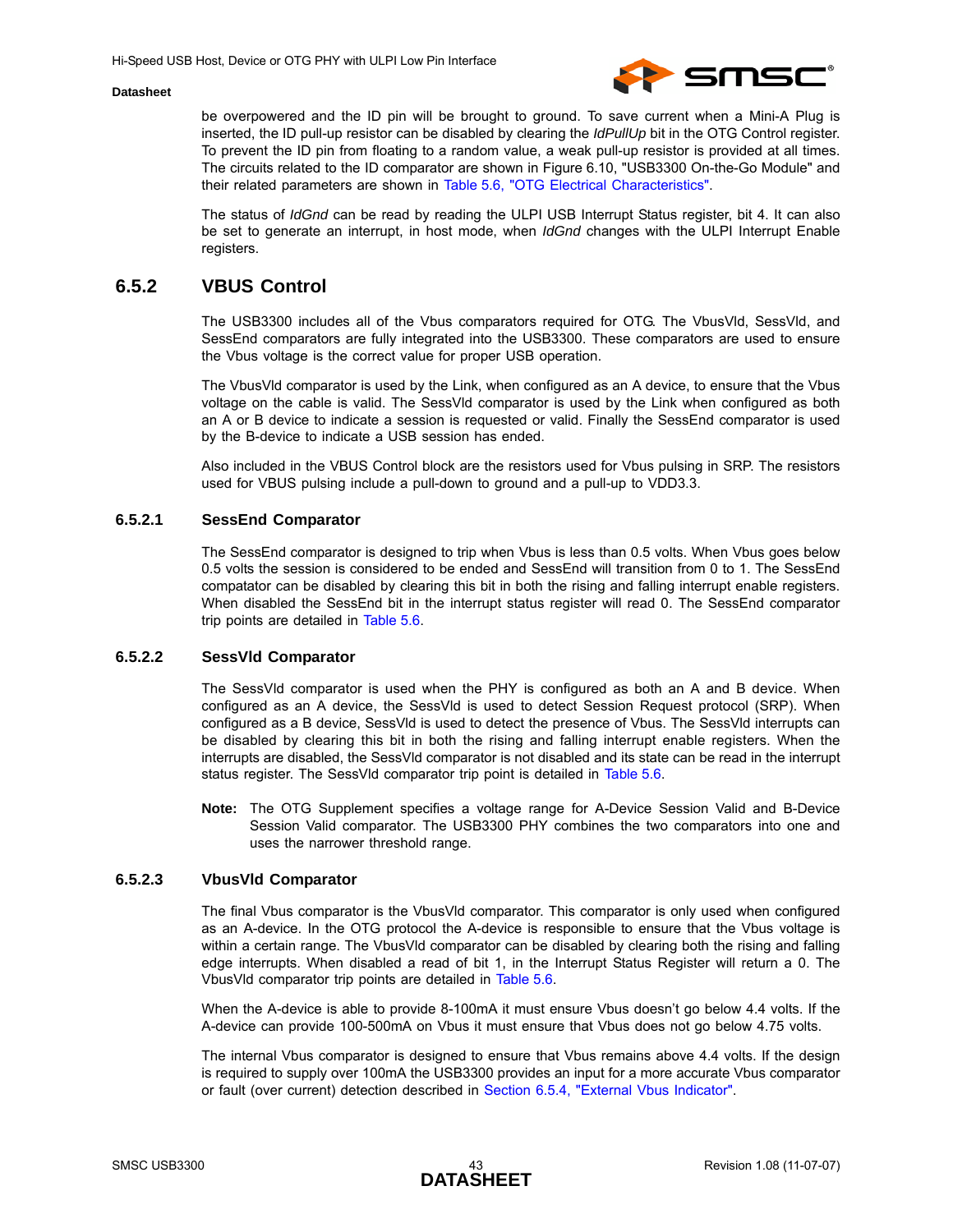

#### **6.5.2.4 Vbus Pull-up and Pull-down Resistors**

In addition to the internal Vbus comparators the USB3300 also includes the integrated Vbus pull-up and pull-down resistors used for Vbus Pulsing. To discharge the Vbus voltage, so that a Session Request can begin, the USB3300 provides a pull-down resistor from Vbus to Ground. This resistor is controlled by the *DischargeVbus* bit 3 of the OTG Control register, defined in the ULPI specifications. The pull-up resistor is connected between Vbus and VDD3.3. This resistor is used to pull Vbus above 2.1 volts so that the A-Device knows that a USB session has been requested. The state of the pullup resistor is controlled by the bit 4 *ChargeVbus* of the OTG Control register, defined in the ULPI specifications. The Pull-Up and Pull-Down resistor values are detailed in [Table 5.6.](#page-17-2)

#### **6.5.2.5 Vbus Input Impedance**

The OTG Supplement requires an A-Device that supports Session request protocol to have an input impedance less than 100kohm and greater the 40kohm to ground. In addition, if configured as a B-Device, the PHY cannot draw more then 150uA from Vbus. The USB3300 provides a 75kΩ nominal resistance to ground which meets the above requirements, see [Table 5.6.](#page-17-2)

## <span id="page-43-0"></span>**6.5.3 Driving External Vbus**

When a system is operating as a host, it is required to source 5 volts on VBUS. The USB3300 fully supports VBUS power control using external devices. The USB3300 provides an active high control signal, CPEN, which is dedicated to controlling the Vbus supply when configured as an A-Device. The USB3300 also supports external Vbus fault detection detailed in [Section 6.5.4.](#page-43-1)

CPEN is asserted when the ULPI OTG Control register bit 5 *DrvVbus* or bit 6, *DrvVbusExternal* is set high. To be compatible with Link designs that support both internal and external Vbus supplies the *DrvVbus* and *DrvVbusExternal* bits in the OTG Control Register are or'd together. This enables the Link to set either bit to access the external Vbus enable (CPEN.) This logic is shown in [Figure 6.10,](#page-41-1) ["USB3300 On-the-Go Module".](#page-41-1) *DrvVbus* and *DrvVbusExternal* are set to 0 on POR.

### <span id="page-43-1"></span>**6.5.4 External Vbus Indicator**

<span id="page-43-3"></span>The USB3300 has fully implemented the External Vbus detection described in the ULPI 1.1 specification. The block diagram of the External Vbus detection is shown in [Figure 6.10](#page-41-1) and in [Table 6.10](#page-43-2).

<span id="page-43-2"></span>

| <b>TYPICAL</b><br><b>APPLICATION</b> | <b>USE</b><br><b>EXTERNAL</b><br><b>VBUS</b><br><b>INDICATOR</b> | <b>INDICATOR</b><br><b>PASS THRU</b> | <b>INDICATOR</b><br><b>COMPLEMENT</b> | <b>RXCMD VBUS VALID</b><br><b>ENCODING SOURCE</b>                                                    |
|--------------------------------------|------------------------------------------------------------------|--------------------------------------|---------------------------------------|------------------------------------------------------------------------------------------------------|
| OTG Device                           | 0                                                                | x                                    | X                                     | Internal VbusVId comparator (Default)                                                                |
|                                      |                                                                  |                                      | 0                                     | External active high VbusVId signal                                                                  |
|                                      |                                                                  |                                      |                                       | External active low Vbus VId signal                                                                  |
|                                      |                                                                  | $\Omega$                             | 0                                     | External active high power fault signal<br>qualified with internal VbusVld<br>comparator. (Note 6.1) |
|                                      |                                                                  | $\mathbf 0$                          |                                       | External active low power fault signal<br>qualified with internal VbusVld<br>comparator. (Note 6.1)  |

#### **Table 6.10 External Vbus Indicator Logic**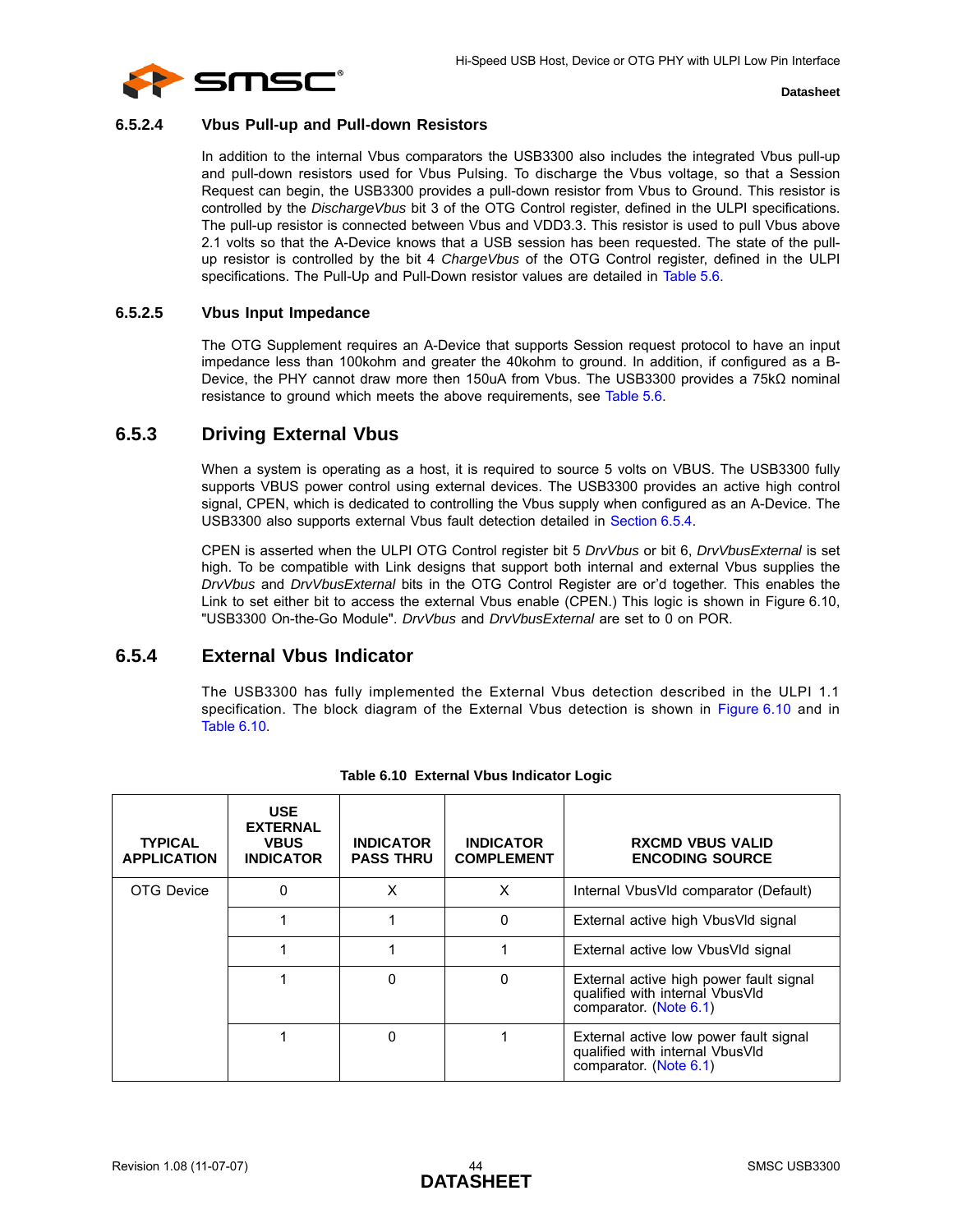

| Table 6.10 External Vbus Indicator Logic (continued) |  |  |  |  |  |  |
|------------------------------------------------------|--|--|--|--|--|--|
|------------------------------------------------------|--|--|--|--|--|--|

| <b>TYPICAL</b><br><b>APPLICATION</b> | <b>USE</b><br><b>EXTERNAL</b><br><b>VBUS</b><br><b>INDICATOR</b> | <b>INDICATOR</b><br><b>PASS THRU</b> | <b>INDICATOR</b><br><b>COMPLEMENT</b> | <b>RXCMD VBUS VALID</b><br><b>ENCODING SOURCE</b>                               |
|--------------------------------------|------------------------------------------------------------------|--------------------------------------|---------------------------------------|---------------------------------------------------------------------------------|
| Standard Host                        |                                                                  |                                      | 0                                     | External active high power fault signal                                         |
|                                      |                                                                  |                                      |                                       | External active low power fault signal                                          |
| Standard<br>Peripheral               |                                                                  |                                      | х                                     | Internal VbusVId comparator. This should<br>not be used by the Link. (Note 6.2) |

- <span id="page-44-0"></span>**Note 6.1** SMSC does not recommend using the ExternalVbus signal qualified with the internal VbusVld comparator.
- <span id="page-44-1"></span>**Note 6.2** A peripheral should not use VbusVld to begin operation. The peripheral should use SessVld because the internal VbusVld threshold can be above the Vbus voltage required for USB peripheral operation.

A host PHY may use an active high or low fault by setting the *IndicatorComplement* bit [5] in the Interface Control register. Also this implementation supports the *IndicatorPassThru* bit [6] in the Interface Control register, which allows a choice of having the External Vbus input qualified (and'ed) with the external vbus comparator output. To use the External Vbus Input the *UseExternalVbusIndicator* bit [7] must be set in the OTG control register. The default is not to use this input.

The EXTVBUS pin has a built in pull down resistor that is controlled by the *UseExternalVbusIndicator* bit [7] of the OTG control register. When *UseExternalVbusIndicator* is set to 0 (default) the pull down resistor is activated to prevent the pin from floating when it is unused. When *UseExternalVbusIndicator* is set to 1 the pull down resistor is disconnected.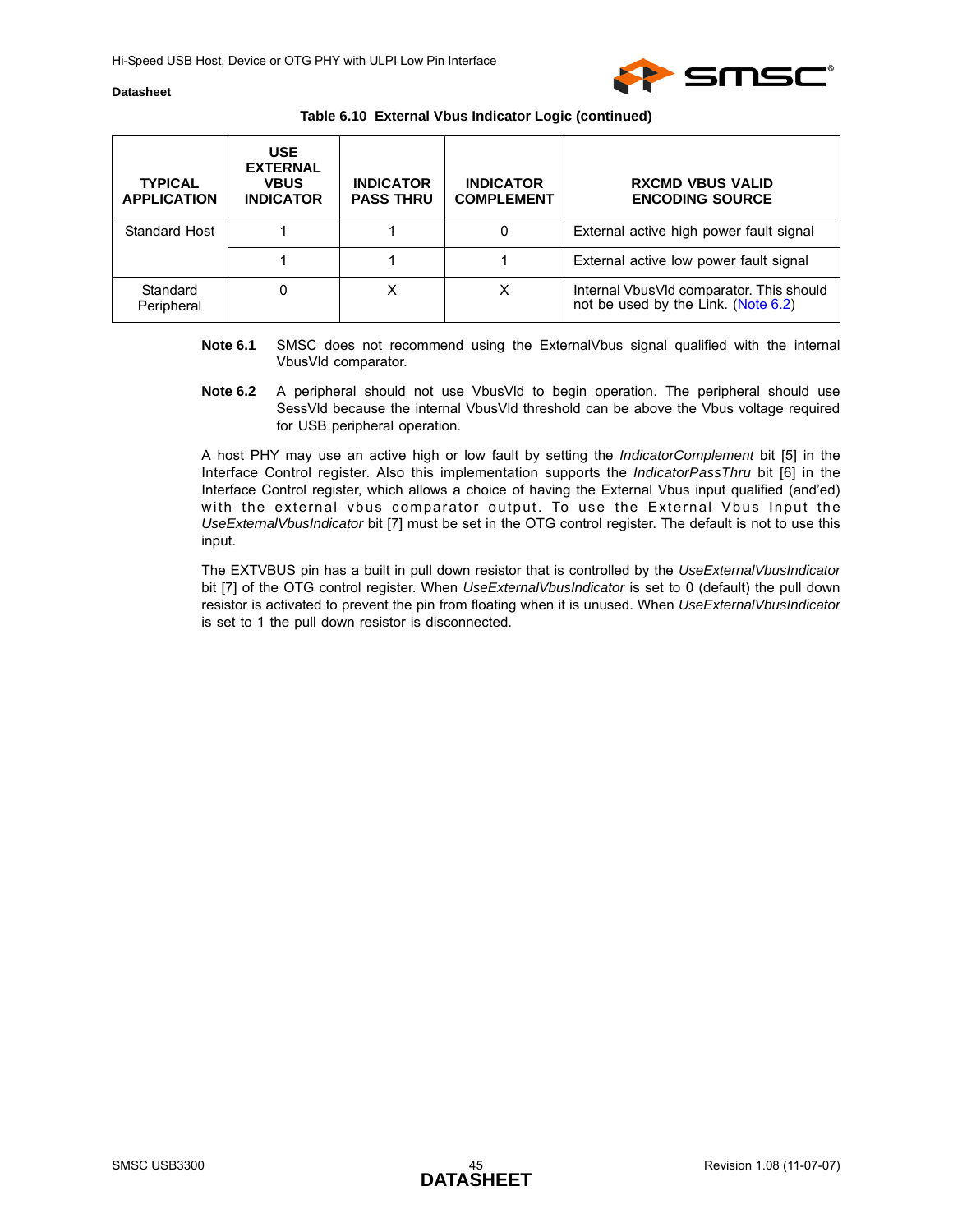

# <span id="page-45-0"></span>**Chapter 7 Application Notes**

The USB3300 requires few external components as shown in the application diagrams. In some applications, the power supplied on the VBUS and GND pins of the USB connector is used as the source of system power. The USB2.0 standard restricts the voltage at the VBUS pin to a maximum value of 5.25V. In some applications, it may be required to provide protection to the USB3300 VBUS pin if the VBUS voltage exceeds the USB2.0 specifications.

One method of protecting the VBUS pin from excessive voltage (transients) is to place a resistor  $(R<sub>VBUS</sub>)$  in series as shown in [Figure 7.1, "USB3300 Application Diagram \(Peripheral\)"](#page-46-1) and [Figure 7.2,](#page-47-0) ["USB3300 Application Diagram \(Host or OTG\)".](#page-47-0) The resistor provides protection against transients that exceed the value of  $V_{VBUS}$  provided in [Table 4.2, "Recommended Operating Conditions".](#page-13-3) When  $R_{VBUS}$ is installed, the transient must not be allowed to exceed the value of  $V_{VBUS}$  for longer than 500  $\mu$ s.

To protect the VBUS pin against a steady state voltage on the USB connector that exceeds the value of  $V_{VBIIS}$  provided in [Table 4.2](#page-13-3), an Over Voltage Protection (OVP) component can be used as shown in [Figure 7.3, "USB3300 Application Diagram \(Peripheral with Over Voltage Protection\)"](#page-48-0).

<span id="page-45-1"></span>

| <b>REFERENCE</b><br><b>DESIGNATOR</b> | <b>VALUE</b>                                                                    | <b>DESCRIPTION</b>                                                                               | <b>NOTES</b>                                                                                           |
|---------------------------------------|---------------------------------------------------------------------------------|--------------------------------------------------------------------------------------------------|--------------------------------------------------------------------------------------------------------|
| $C_{\text{OUT}}$                      | $4.7 \mu F$                                                                     | Bypass capacitors to ground $\leq 1\Omega$<br>ESR) for regulator stability.                      | Place as close as possible to the<br>PHY.                                                              |
| $C_{VBUS}$                            | See Table 7.2.<br>"Capacitance<br><b>Values at VBUS</b><br>of USB<br>Connector" | Capacitor to ground required by the<br>USB Specification. SMSC<br>recommends $\leq 1\Omega$ ESR. | Place near the USB connector.                                                                          |
| $C_{\mathsf{BYP}}$                    | System<br>dependent.                                                            | Bypass capacitor to ground.                                                                      | Place as close as possible to the<br>PHY.                                                              |
| $C_{DC_BLOCK}$                        | System<br>dependent.                                                            | The USB connector housing may be<br>AC-coupled to the device ground.                             | Industry convention is to ground<br>only the host side of the cable<br>shield.                         |
| $R_{VBUS}$                            | Max of 820 $\Omega$ in<br>Host or OTG<br>applications.                          | Series resistor to reduce any transient<br>voltage on the VBUS pin of the<br>USB3300.            | The transient must not be<br>allowed to exceed the value of<br>$V_{VBIJS}$ for longer than 500 $\mu$ s |
| <b>ID</b> Pin                         |                                                                                 |                                                                                                  | Okay to leave No Connection<br>(NC) in device mode.                                                    |

#### **Table 7.1 Component Values in Application Diagrams**

<span id="page-45-2"></span>In addition to the capacitors shown in the application diagrams, each VDD pin should have an additional capacitor to ground, of value 0.01 or 0.1  $\mu$ F (not shown for clarity). Approximately equal numbers of each value should be used.

|  | Table 7.2 Capacitance Values at VBUS of USB Connector |  |
|--|-------------------------------------------------------|--|
|--|-------------------------------------------------------|--|

| <b>MODE</b> | <b>MIN VALUE</b> | <b>MAX VALUE</b>  |
|-------------|------------------|-------------------|
| Host        | 120uF            |                   |
| Device      | $1\mu F$         | 10 <sub>µ</sub> F |
| <b>OTG</b>  | 1µF              | $6.5\mu F$        |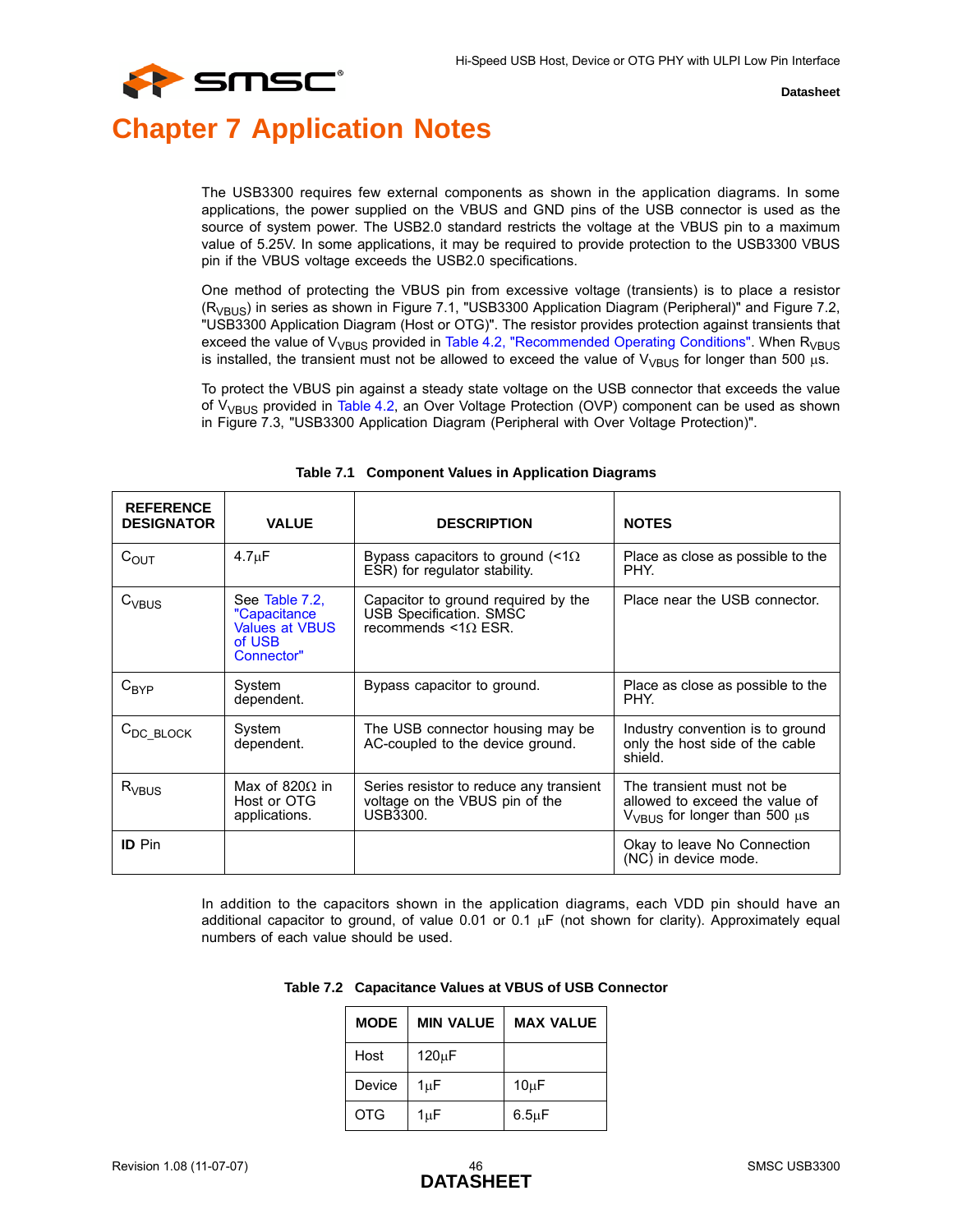

<span id="page-46-0"></span>



<span id="page-46-2"></span><span id="page-46-1"></span>**Figure 7.1 USB3300 Application Diagram (Peripheral)**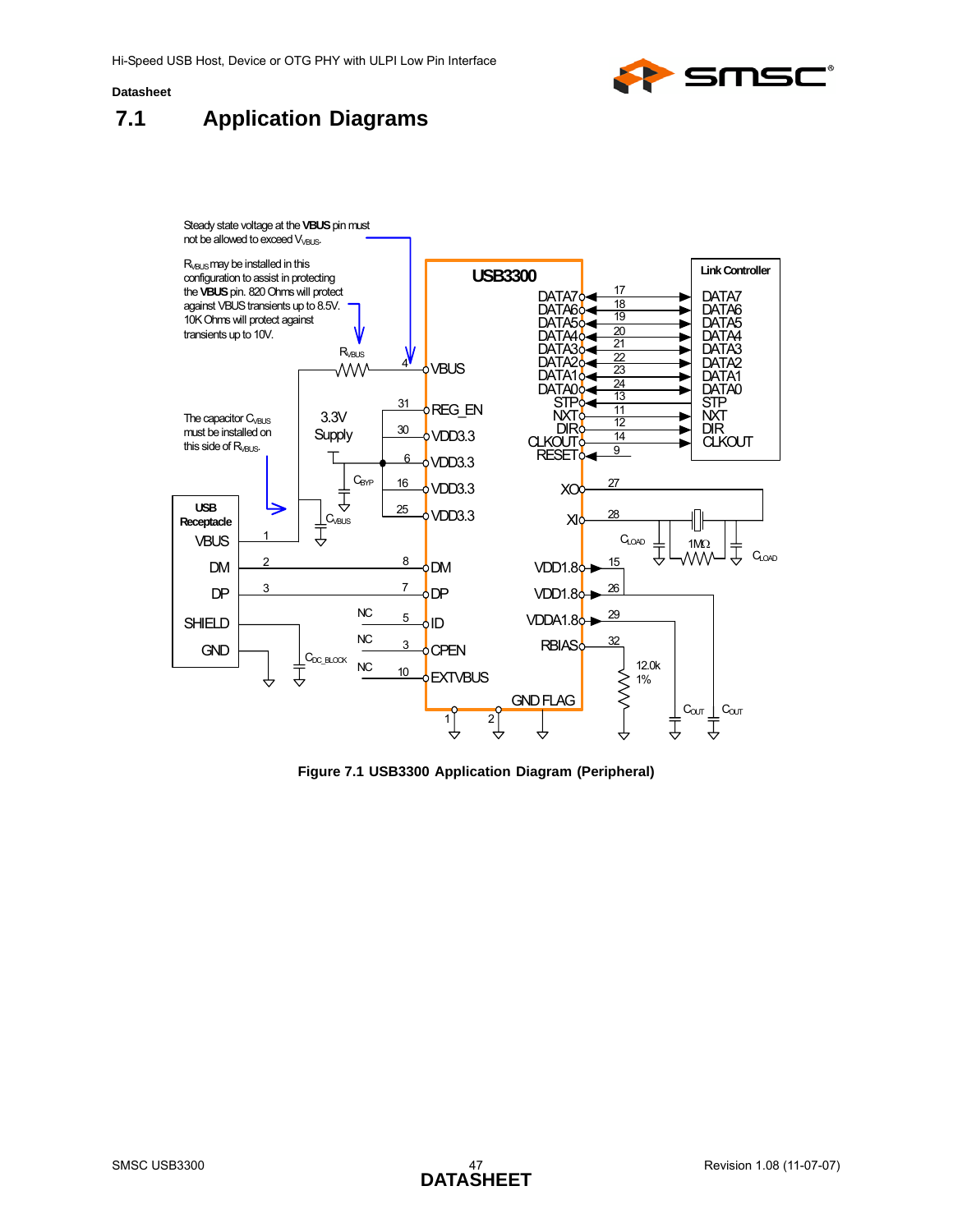



<span id="page-47-0"></span>**Figure 7.2 USB3300 Application Diagram (Host or OTG)**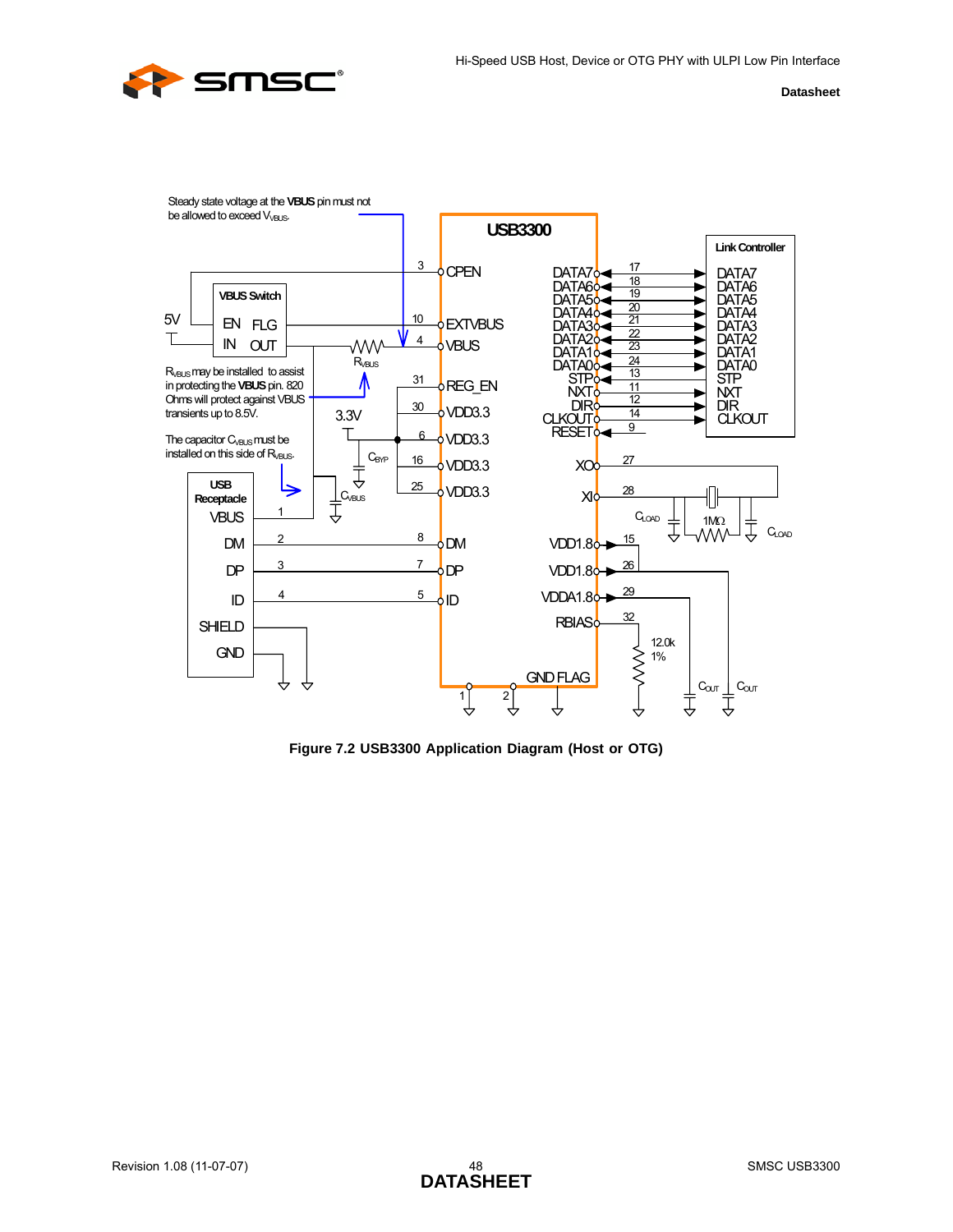



<span id="page-48-0"></span>**Figure 7.3 USB3300 Application Diagram (Peripheral with Over Voltage Protection)**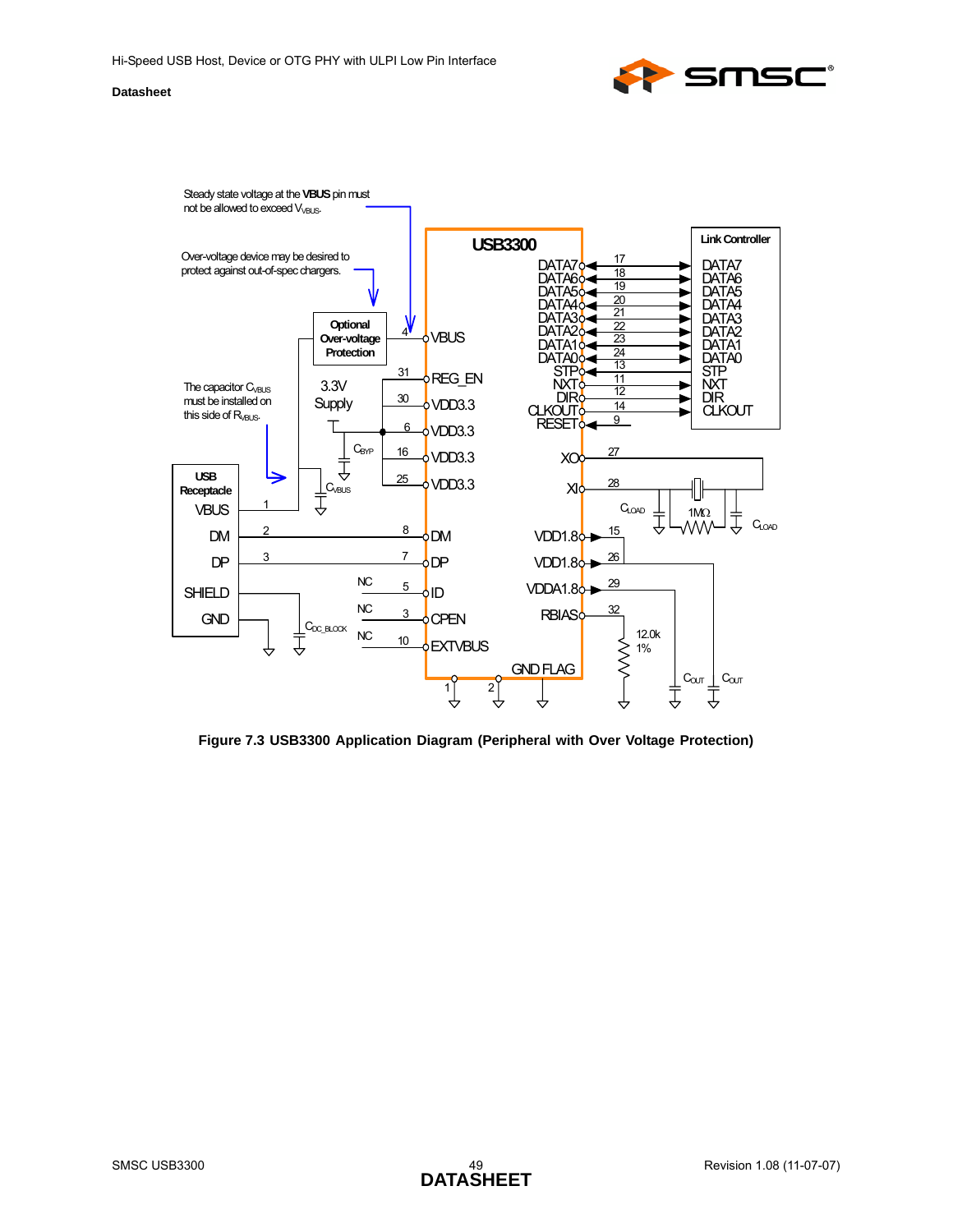

## <span id="page-49-0"></span>**7.2 Multi-port Applications**

To support multiple ports a single USB3300 host can be combined with one of SMSC's many hub products to expand the number of ports. SMSC has 2-port, 3-port, 4-port, and 7-port hub designs which can be used to expand the number of ports in a design.



**Figure 7.4 Expanding Downstream Ports for USB3300 Host Applications**

<span id="page-49-3"></span>Using a SMSC hub to expand the number of ports allows a single Link to run several USB devices without a separate Link to support each USB port. Another advantage of using a SMSC hub is on products where the main board is not located near the USB ports. The USB3300 can be placed on the main board with the Link ASIC and the hub can be placed on a separate board next to the USB ports. The only data connection required between the boards is DP and DM.

The CPEN output of the USB3300 is optional and can be used to turn the Hub on or off to lower current when the USB connection isn't needed.

## <span id="page-49-1"></span>**7.3 Evaluation Board**

An evaluation board, EVB-USB3300, is available for building a prototype system with the USB3300. The evaluation board provides an industry standard T&MT connector to interface a ULPI Link controller and a Mini-AB connector for the USB cable. A 500mA fault protected 5V Vbus switch that is controlled by the USB3300 is also included.

## <span id="page-49-2"></span>**7.4 ESD Performance**

The USB3300 is protected from ESD strikes. By eliminating the requirement for external ESD protection devices, board space is conserved, and the board manufacturer is enabled to reduce cost. The advanced ESD structures integrated into the USB3300 protect the device whether or not it is powered up. When the USB3300 is not powered, the digital I/O pins are loaded by the ESD structures, and must not be driven by external signals.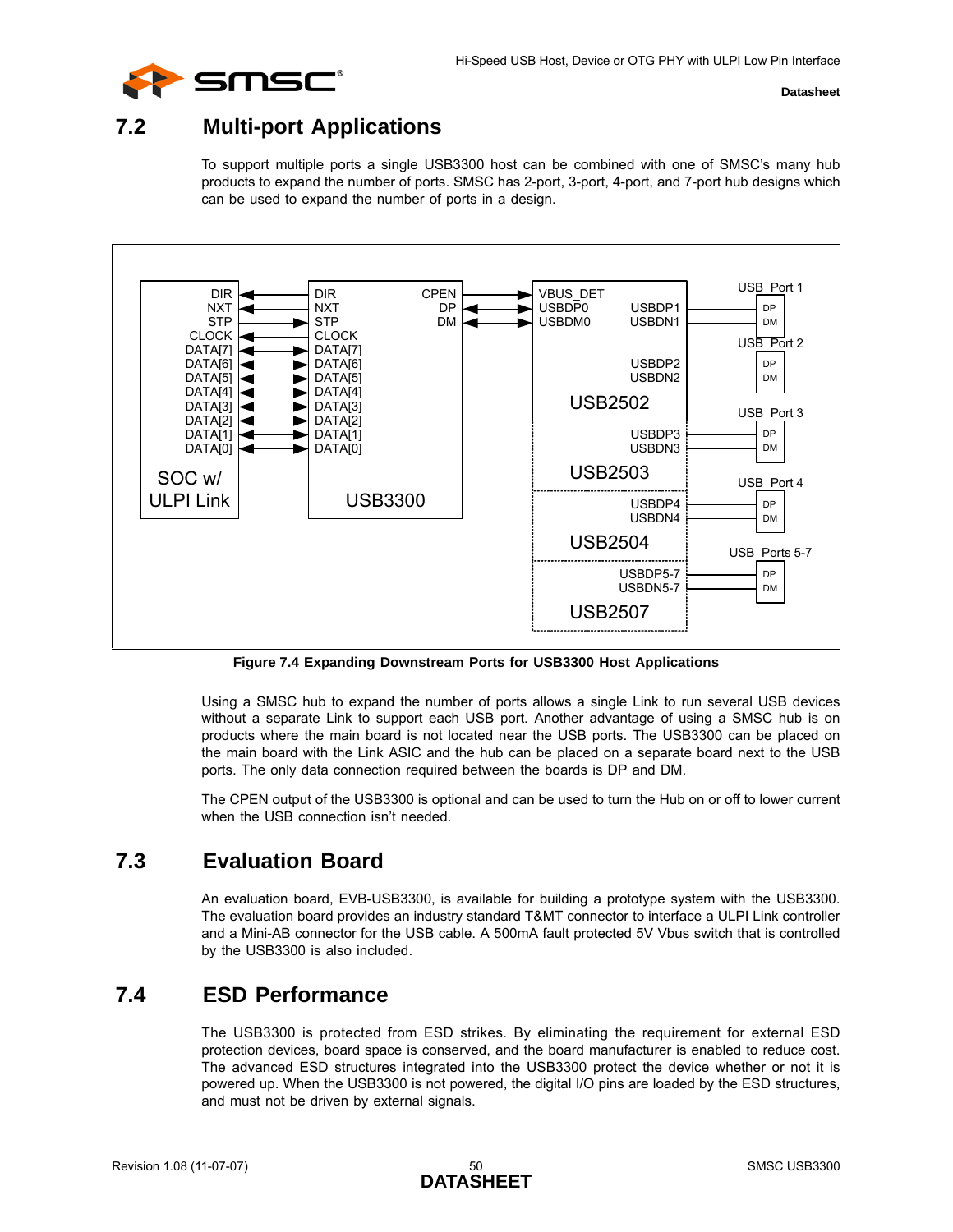



## <span id="page-50-0"></span>**7.4.1 Human Body Model (HBM) Performance**

HBM testing verifies the ability to withstand the ESD strikes like those that occur during handling and manufacturing, and is done without power applied to the IC. To pass the test, the device must have no change in operation or performance due to the event. All pins on the USB3300 provide ±8kV HBM protection.

## <span id="page-50-1"></span>**7.4.2 IEC61000-4-2 Performance**

The IEC61000-4-2 ESD specification is an international standard that addresses system-level immunity to ESD strikes while the end equipment is operational. In contrast, the HBM ESD tests are performed at the device level with the device powered down.

SMSC contracts with independent laboratories to test the USB3300 to IEC61000-4-2 in a working system. Reports are available upon request. Please contact your SMSC representative, and request information on 3rd party ESD test results. The reports show that systems designed with the USB3300 can safely dissipate ±15kV air discharges and ±8kV contact discharges per the IEC61000-4-2 specification without additional board level protection.

Both air discharge and contact discharge test techniques for applying stress conditions are defined by the IEC61000-4-2 ESD document.

#### **7.4.2.1 Air Discharge**

To perform this test, a charged electrode is moved close to the system being tested until a spark is generated. This test is difficult to reproduce because the discharge is influenced by such factors as humidity, the speed of approach of the electrode, and construction of the test equipment.

#### **7.4.2.2 Contact Discharge**

The uncharged electrode first contacts the pin to prepare this test, and then the probe tip is energized. This yields more repeatable results, and is the preferred test method. The independent test laboratories contracted by SMSC provide test results for both types of discharge methods.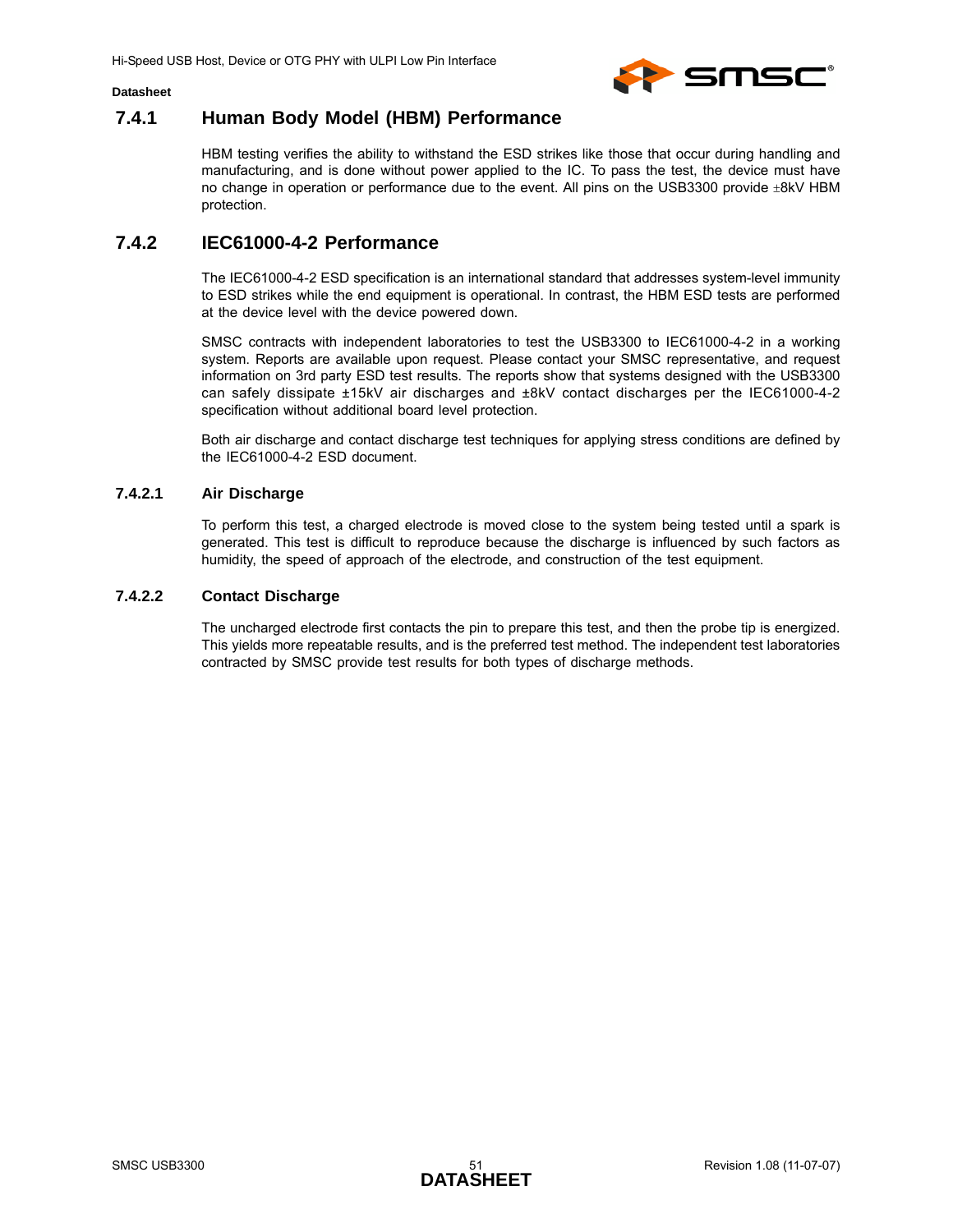# <span id="page-51-0"></span>**Chapter 8 Package Outline**



The USB3300 is offered in a compact 32 pin lead-free QFN package.

<span id="page-51-1"></span>**Figure 8.1 USB3300-EZK 32 Pin QFN Package Outline, 5 x 5 x 0.9 mm Body (Lead-Free)**

<span id="page-51-2"></span>

|     | <b>MIN</b>            | <b>NOMINAL</b>        | <b>MAX</b> | <b>REMARKS</b>                |
|-----|-----------------------|-----------------------|------------|-------------------------------|
| A   | 0.70                  | $\tilde{}$            | 1.00       | <b>Overall Package Height</b> |
| A1  |                       | 0.02                  | 0.05       | Standoff                      |
| A2  | $\tilde{\phantom{a}}$ | $\tilde{\phantom{a}}$ | 0.90       | Mold Thickness                |
| A3  |                       | 0.20 REF              |            | Copper Lead-frame Substrate   |
| D   | 4.85                  | 5.0                   | 5.15       | X Overall Size                |
| D1  | 4.55                  | J                     | 4.95       | X Mold Cap Size               |
| D2  | 3.15                  | 3.3                   | 3.45       | X exposed Pad Size            |
| E.  | 4.85                  | 5.0                   | 5.15       | Y Overall Size                |
| E1  | 4.55                  | $\tilde{\phantom{a}}$ | 4.95       | Y Mold Cap Size               |
| E2  | 3.15                  | 3.3                   | 3.45       | exposed Pad Size              |
|     | 0.30                  | $\tilde{\phantom{a}}$ | 0.50       | Terminal Length               |
| e   |                       | 0.50 BSC              |            | Terminal Pitch                |
| b   | 0.18                  | 0.25                  | 0.30       | Terminal Width                |
| CCC | $\tilde{}$            | ~                     | 0.08       | Coplanarity                   |

#### **Table 8.1 32 Terminal QFN Package Parameters**

#### **Notes:**

- 1. Controlling Unit: millimeter.
- 2. Dimension b applies to plated terminals and is measured between 0.15mm and 0.30mm from the terminal tip. Tolerance on the true position of the leads is  $\pm$  0.05 mm at maximum material conditions (MMC).
- 3. Details of terminal #1 identifier are optional but must be located within the zone indicated.
- 4. Coplanarity zone applies to exposed pad and terminals.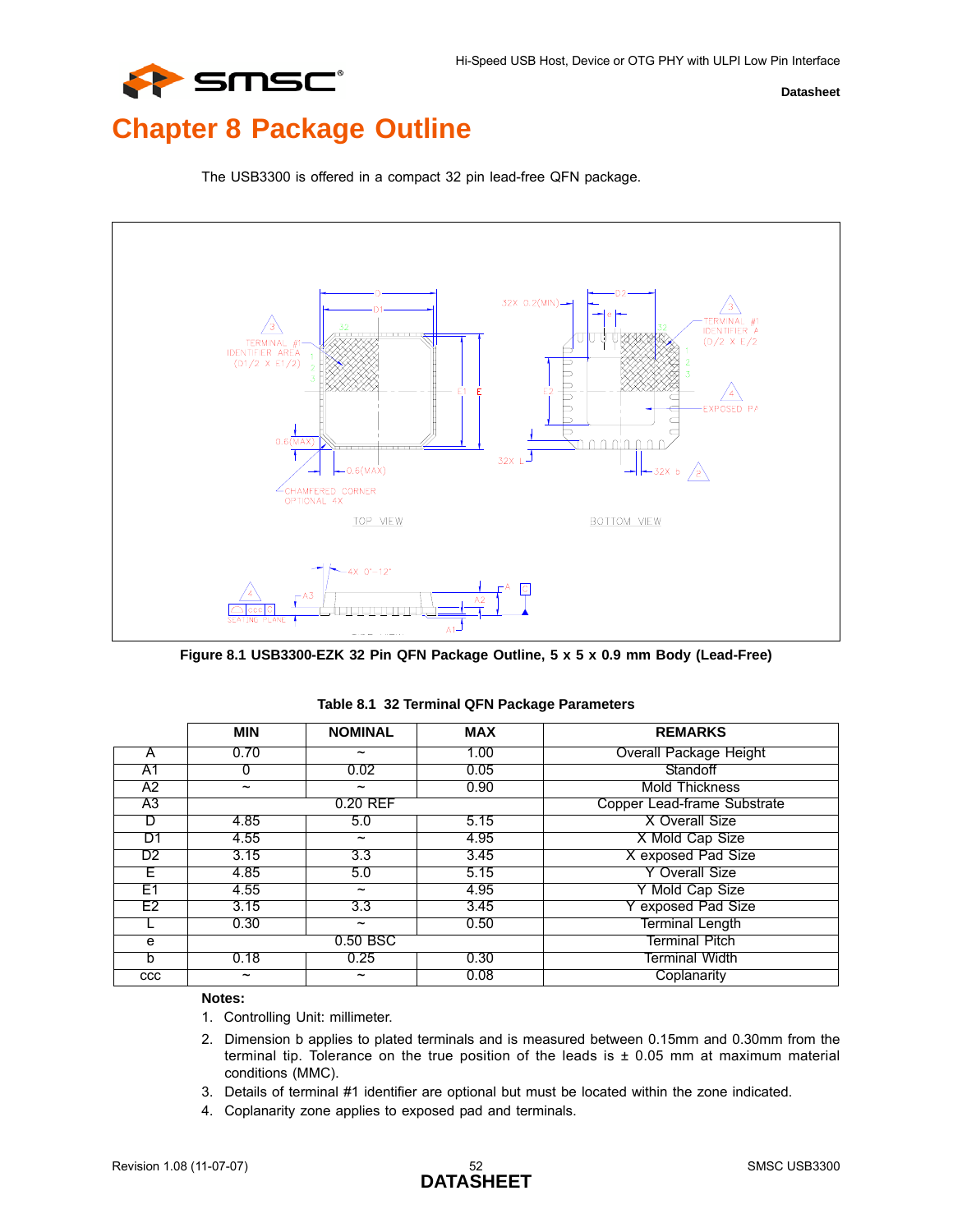



<span id="page-52-0"></span>**Figure 8.1 QFN, 5x5 Taping Dimensions and Part Orientation**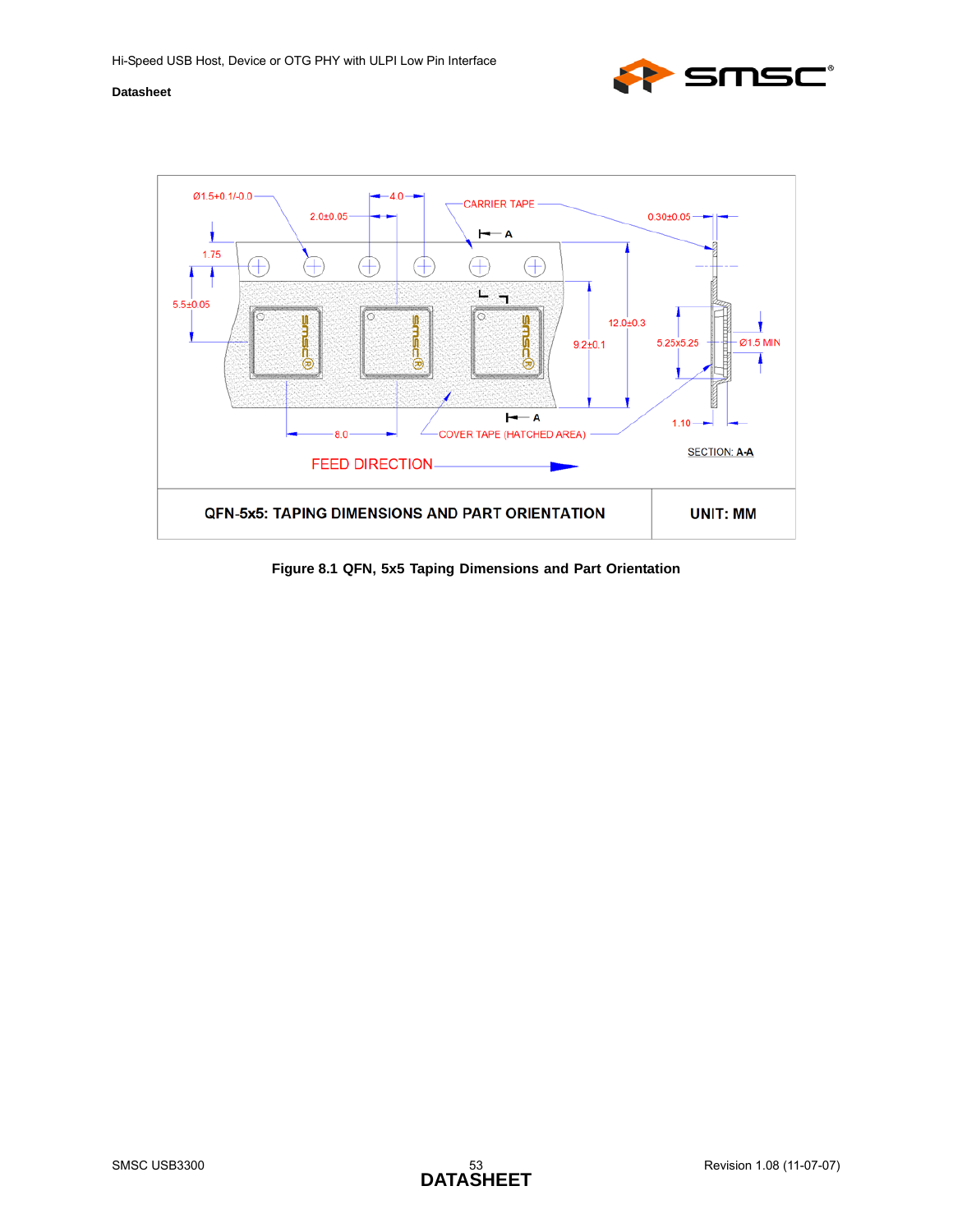



<span id="page-53-0"></span>**Figure 8.2 Reel Dimensions for 12mm Carrier Tape**